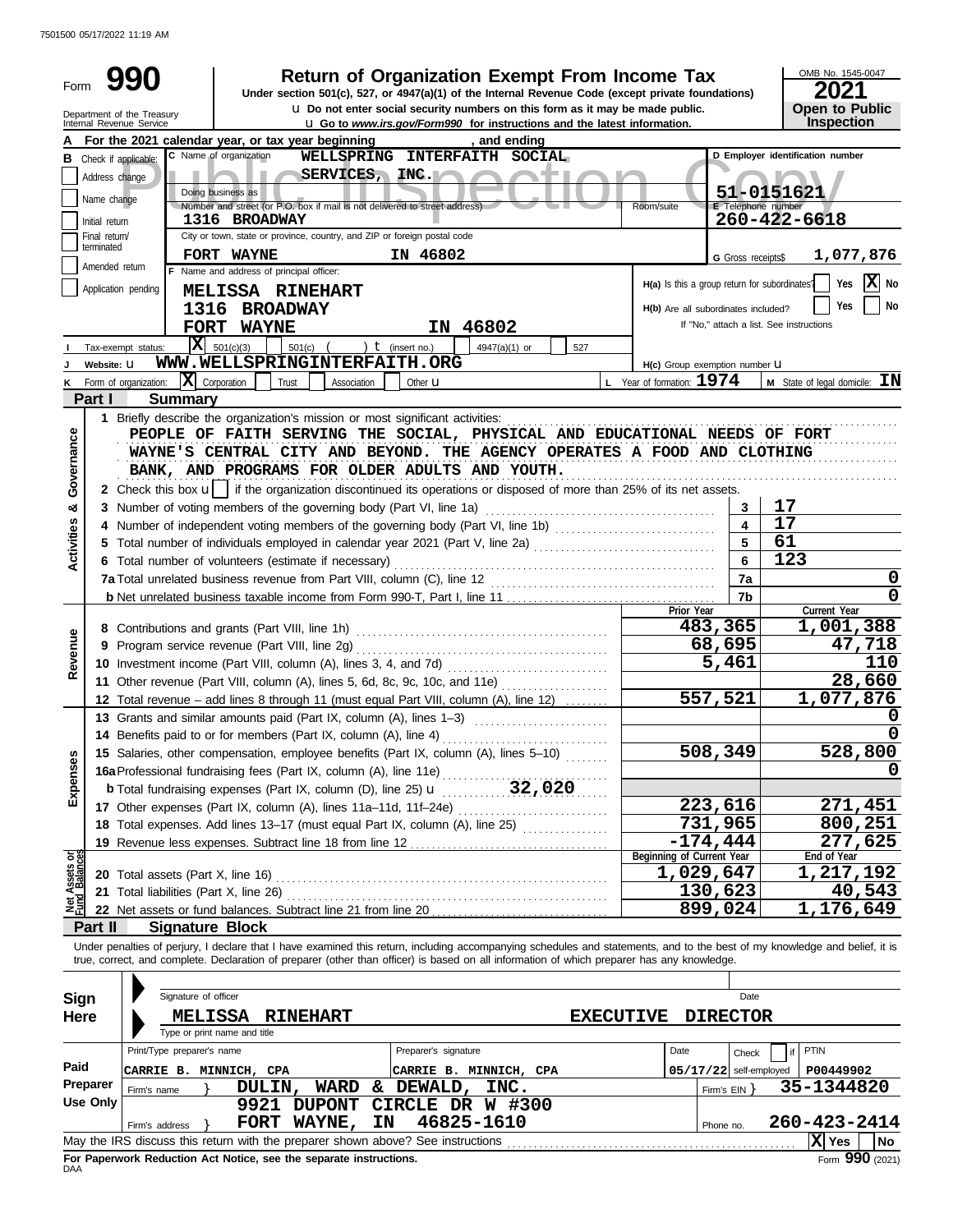| Form 990 (2021) WELLSPRING INTERFAITH SOCIAL                                                                                                                                                                                                                                                                                                     |                                                          | 51-0151621                               |               | Page 2                |
|--------------------------------------------------------------------------------------------------------------------------------------------------------------------------------------------------------------------------------------------------------------------------------------------------------------------------------------------------|----------------------------------------------------------|------------------------------------------|---------------|-----------------------|
| Part III                                                                                                                                                                                                                                                                                                                                         | <b>Statement of Program Service Accomplishments</b>      |                                          |               | $ \mathbf{x} $        |
| 1 Briefly describe the organization's mission:<br>PEOPLE OF FAITH SERVING THE SOCIAL, PHYSICAL AND EDUCATIONAL NEEDS OF FORT<br>WAYNE'S CENTRAL CITY. THE AGENCY OPERATES A FOOD AND CLOTHING BANK AND<br>PROGRAMS FOR OLDER ADULTS AND YOUTH, ILLULLALLALLALLALLALLALLA                                                                         |                                                          |                                          |               |                       |
| 2 Did the organization undertake any significant program services during the year which were not listed on the                                                                                                                                                                                                                                   |                                                          |                                          |               |                       |
| prior Form 990 or 990-EZ?<br>If "Yes," describe these new services on Schedule O.<br>Did the organization cease conducting, or make significant changes in how it conducts, any program<br>3                                                                                                                                                     |                                                          |                                          |               | Yes $\overline{X}$ No |
| services?<br>If "Yes," describe these changes on Schedule O.                                                                                                                                                                                                                                                                                     |                                                          |                                          |               | Yes $\overline{X}$ No |
| Describe the organization's program service accomplishments for each of its three largest program services, as measured by<br>4<br>expenses. Section 501(c)(3) and 501(c)(4) organizations are required to report the amount of grants and allocations to others,<br>the total expenses, and revenue, if any, for each program service reported. |                                                          |                                          |               |                       |
| SEE SCHEDULE O                                                                                                                                                                                                                                                                                                                                   |                                                          |                                          |               |                       |
|                                                                                                                                                                                                                                                                                                                                                  |                                                          |                                          |               |                       |
|                                                                                                                                                                                                                                                                                                                                                  |                                                          |                                          |               |                       |
|                                                                                                                                                                                                                                                                                                                                                  |                                                          |                                          |               |                       |
|                                                                                                                                                                                                                                                                                                                                                  |                                                          |                                          |               |                       |
|                                                                                                                                                                                                                                                                                                                                                  |                                                          |                                          |               |                       |
|                                                                                                                                                                                                                                                                                                                                                  |                                                          |                                          |               |                       |
|                                                                                                                                                                                                                                                                                                                                                  |                                                          |                                          |               |                       |
|                                                                                                                                                                                                                                                                                                                                                  |                                                          |                                          |               |                       |
| IN PERSON! WITH A NEW ROOM SET-UP THAT ALLOWED FOR SOCIAL DISTANCING AND<br>MASKS PROVIDED TO ALL.<br>MULTITUDE OF ENRICHMENT ACTIVITIES AND A HEALTHY MEAL. WELLSPRING ALSO TOOK<br><b>OLDER</b><br><b>PROGRAM</b>                                                                                                                              | WELLSPRING WAS A SAFE PLACE FOR SENIORS TO ENJOY A<br>ON | THE ROAD ONE DAY A WEEK TO THE NEW HAVEN |               |                       |
| <b>CENTER</b><br>COMMUNII                                                                                                                                                                                                                                                                                                                        | 2021!<br>150<br><b>SENIORS</b>                           | <b>SERVED.</b><br>WERE                   |               |                       |
|                                                                                                                                                                                                                                                                                                                                                  |                                                          |                                          |               |                       |
|                                                                                                                                                                                                                                                                                                                                                  |                                                          |                                          |               |                       |
|                                                                                                                                                                                                                                                                                                                                                  |                                                          |                                          |               |                       |
| 4c (Code:<br>) (Expenses \$<br><b>SEE SCHEDULE O</b>                                                                                                                                                                                                                                                                                             | 177,329<br>including grants of \$                        |                                          | ) (Revenue \$ |                       |
|                                                                                                                                                                                                                                                                                                                                                  |                                                          |                                          |               |                       |
|                                                                                                                                                                                                                                                                                                                                                  |                                                          |                                          |               |                       |
|                                                                                                                                                                                                                                                                                                                                                  |                                                          |                                          |               |                       |
|                                                                                                                                                                                                                                                                                                                                                  |                                                          |                                          |               |                       |
|                                                                                                                                                                                                                                                                                                                                                  |                                                          |                                          |               |                       |
|                                                                                                                                                                                                                                                                                                                                                  |                                                          |                                          |               |                       |
|                                                                                                                                                                                                                                                                                                                                                  |                                                          |                                          |               |                       |
|                                                                                                                                                                                                                                                                                                                                                  |                                                          |                                          |               |                       |
| 4d Other program services (Describe on Schedule O.)<br>65,910                                                                                                                                                                                                                                                                                    |                                                          |                                          |               |                       |
| (Expenses \$<br>Total program service expenses u<br>4е                                                                                                                                                                                                                                                                                           | including grants of \$<br>622,569                        | (Revenue \$                              |               |                       |
| DAA                                                                                                                                                                                                                                                                                                                                              |                                                          |                                          |               | Form 990 (2021)       |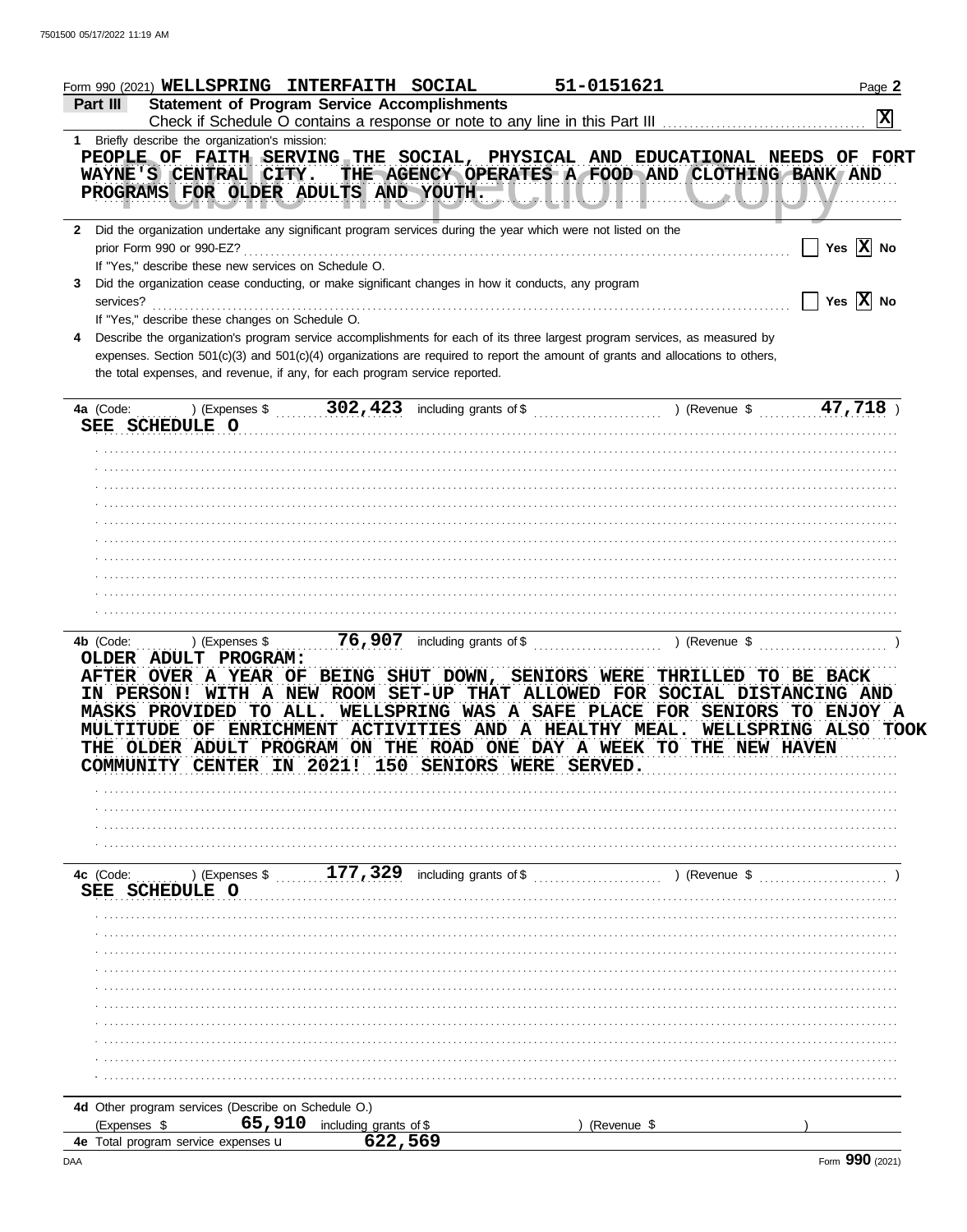|         | Form 990 (2021) WELLSPRING INTERFAITH SOCIAL |  | 51-0151621 | $P$ aqe $\ddot{\bullet}$ |
|---------|----------------------------------------------|--|------------|--------------------------|
| Part IV | <b>Checklist of Required Schedules</b>       |  |            |                          |

|             |                                                                                                                                                   |                 | Yes                     | No                                  |
|-------------|---------------------------------------------------------------------------------------------------------------------------------------------------|-----------------|-------------------------|-------------------------------------|
| 1           | Is the organization described in section $501(c)(3)$ or $4947(a)(1)$ (other than a private foundation)? If "Yes,"                                 |                 |                         |                                     |
|             | complete Schedule A example and the complete Schedule A and the complete Schedule A and the complete Schedule                                     | 1               | х                       |                                     |
| 2           | Is the organization required to complete Schedule B, Schedule of Contributors (see instructions)?                                                 | $\overline{2}$  | $\overline{\mathbf{x}}$ |                                     |
| 3           | Did the organization engage in direct or indirect political campaign activities on behalf of or in opposition to                                  |                 |                         |                                     |
|             | candidates for public office? If "Yes," complete Schedule C, Part I                                                                               | 3 <sub>l</sub>  |                         | X                                   |
| 4           | Section 501(c)(3) organizations. Did the organization engage in lobbying activities, or have a section 501(h)                                     |                 |                         |                                     |
|             | election in effect during the tax year? If "Yes," complete Schedule C, Part II                                                                    | 4               |                         | X                                   |
| 5           | Is the organization a section $501(c)(4)$ , $501(c)(5)$ , or $501(c)(6)$ organization that receives membership dues,                              |                 |                         |                                     |
|             | assessments, or similar amounts as defined in Rev. Proc. 98-19? If "Yes," complete Schedule C, Part III                                           | 5               |                         | X                                   |
| 6           | Did the organization maintain any donor advised funds or any similar funds or accounts for which donors                                           |                 |                         |                                     |
|             | have the right to provide advice on the distribution or investment of amounts in such funds or accounts? If<br>"Yes," complete Schedule D, Part I | 6               |                         | X                                   |
| 7           | Did the organization receive or hold a conservation easement, including easements to preserve open space,                                         |                 |                         |                                     |
|             | the environment, historic land areas, or historic structures? If "Yes," complete Schedule D, Part II                                              | 7               |                         | X                                   |
| 8           | Did the organization maintain collections of works of art, historical treasures, or other similar assets? If "Yes,"                               |                 |                         |                                     |
|             | complete Schedule D, Part III                                                                                                                     | 8               |                         | X                                   |
| 9           | Did the organization report an amount in Part X, line 21, for escrow or custodial account liability, serve as a                                   |                 |                         |                                     |
|             | custodian for amounts not listed in Part X; or provide credit counseling, debt management, credit repair, or                                      |                 |                         |                                     |
|             | debt negotiation services? If "Yes," complete Schedule D, Part IV                                                                                 | 9               |                         | X                                   |
| 10          | Did the organization, directly or through a related organization, hold assets in donor-restricted endowments                                      |                 |                         |                                     |
|             | or in quasi endowments? If "Yes," complete Schedule D, Part V                                                                                     | 10              |                         | x                                   |
| 11          | If the organization's answer to any of the following questions is "Yes," then complete Schedule D, Parts VI,                                      |                 |                         |                                     |
|             | VII, VIII, IX, or X, as applicable.                                                                                                               |                 |                         |                                     |
| a           | Did the organization report an amount for land, buildings, and equipment in Part X, line 10? If "Yes,"                                            |                 |                         |                                     |
|             | complete Schedule D, Part VI                                                                                                                      | 11a             | x                       |                                     |
| b           | Did the organization report an amount for investments—other securities in Part X, line 12, that is 5% or more                                     |                 |                         |                                     |
|             | of its total assets reported in Part X, line 16? If "Yes," complete Schedule D, Part VII                                                          | 11b             |                         | X                                   |
| c           | Did the organization report an amount for investments—program related in Part X, line 13, that is 5% or more                                      |                 |                         |                                     |
|             | of its total assets reported in Part X, line 16? If "Yes," complete Schedule D, Part VIII                                                         | 11c             |                         | X                                   |
| d           | Did the organization report an amount for other assets in Part X, line 15, that is 5% or more of its total assets                                 |                 |                         |                                     |
|             | reported in Part X, line 16? If "Yes," complete Schedule D, Part IX                                                                               | 11d             |                         | <u>x</u>                            |
| е           | Did the organization report an amount for other liabilities in Part X, line 25? If "Yes," complete Schedule D, Part X                             | 11e             |                         | $\overline{\mathbf{x}}$             |
| f           | Did the organization's separate or consolidated financial statements for the tax year include a footnote that addresses                           |                 |                         |                                     |
|             | the organization's liability for uncertain tax positions under FIN 48 (ASC 740)? If "Yes," complete Schedule D, Part X                            | 11f             |                         | X                                   |
|             | 12a Did the organization obtain separate, independent audited financial statements for the tax year? If "Yes," complete                           |                 |                         |                                     |
|             | Schedule D, Parts XI and XII                                                                                                                      | 12a             | X                       |                                     |
|             | Was the organization included in consolidated, independent audited financial statements for the tax year? If                                      |                 |                         |                                     |
|             | "Yes," and if the organization answered "No" to line 12a, then completing Schedule D, Parts XI and XII is optional                                | 12 <sub>b</sub> |                         | <u>x</u><br>$\overline{\mathbf{x}}$ |
| 13<br>14a   | Did the organization maintain an office, employees, or agents outside of the United States?                                                       | 13<br>14a       |                         | $\mathbf{x}$                        |
| b           | Did the organization have aggregate revenues or expenses of more than \$10,000 from grantmaking,                                                  |                 |                         |                                     |
|             | fundraising, business, investment, and program service activities outside the United States, or aggregate                                         |                 |                         |                                     |
|             |                                                                                                                                                   | 14b             |                         | X                                   |
| 15          | Did the organization report on Part IX, column (A), line 3, more than \$5,000 of grants or other assistance to or                                 |                 |                         |                                     |
|             | for any foreign organization? If "Yes," complete Schedule F, Parts II and IV [[[[[[[[[[[[[[[[[[[[[[[[[[[[[[[[[                                    | 15              |                         | X                                   |
| 16          | Did the organization report on Part IX, column (A), line 3, more than \$5,000 of aggregate grants or other                                        |                 |                         |                                     |
|             |                                                                                                                                                   | 16              |                         | X                                   |
| 17          | Did the organization report a total of more than \$15,000 of expenses for professional fundraising services on                                    |                 |                         |                                     |
|             |                                                                                                                                                   | 17              |                         | X                                   |
| 18          | Did the organization report more than \$15,000 total of fundraising event gross income and contributions on                                       |                 |                         |                                     |
|             | Part VIII, lines 1c and 8a? If "Yes," complete Schedule G, Part II                                                                                | 18              |                         | X                                   |
| 19          | Did the organization report more than \$15,000 of gross income from gaming activities on Part VIII, line 9a?                                      |                 |                         |                                     |
|             |                                                                                                                                                   | 19              |                         | <u>x</u>                            |
| 20a         |                                                                                                                                                   | 20a             |                         | $\overline{\mathbf{x}}$             |
| $\mathbf b$ |                                                                                                                                                   | 20 <sub>b</sub> |                         |                                     |
| 21          | Did the organization report more than \$5,000 of grants or other assistance to any domestic organization or                                       |                 |                         |                                     |
|             |                                                                                                                                                   | 21              |                         | X                                   |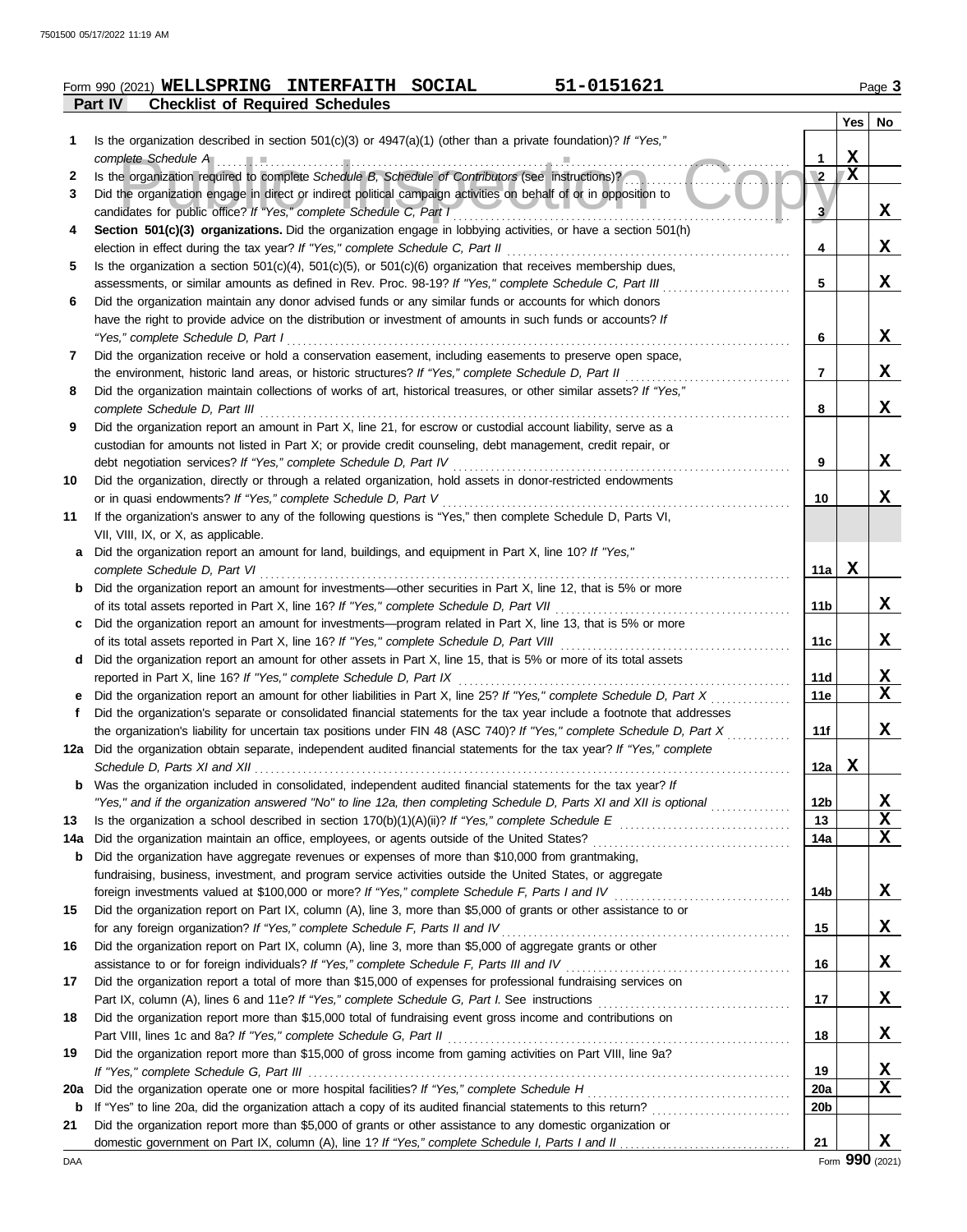|                | Form 990 (2021) WELLSPRING INTERFAITH SOCIAL       |  | 51-0151621 | Page 4 |
|----------------|----------------------------------------------------|--|------------|--------|
| <b>Part IV</b> | <b>Checklist of Required Schedules (continued)</b> |  |            |        |

|     |                                                                                                                                                                             |                 | Yes         | No     |
|-----|-----------------------------------------------------------------------------------------------------------------------------------------------------------------------------|-----------------|-------------|--------|
| 22  | Did the organization report more than \$5,000 of grants or other assistance to or for domestic individuals on                                                               |                 |             |        |
|     |                                                                                                                                                                             | 22              |             | X      |
| 23  | Did the organization answer "Yes" to Part VII, Section A, line 3, 4, or 5 about compensation of the                                                                         |                 |             |        |
|     | organization's current and former officers, directors, trustees, key employees, and highest compensated                                                                     |                 |             |        |
|     | employees? If "Yes," complete Schedule J                                                                                                                                    | 23              |             | X      |
|     | 24a Did the organization have a tax-exempt bond issue with an outstanding principal amount of more than                                                                     |                 |             |        |
|     | \$100,000 as of the last day of the year, that was issued after December 31, 2002? If "Yes," answer lines 24b                                                               |                 |             |        |
|     | through 24d and complete Schedule K. If "No," go to line 25a                                                                                                                | 24a             |             | X      |
| b   | Did the organization invest any proceeds of tax-exempt bonds beyond a temporary period exception?                                                                           | 24b             |             |        |
| c   | Did the organization maintain an escrow account other than a refunding escrow at any time during the year<br>to defease any tax-exempt bonds?                               | 24c             |             |        |
| d   |                                                                                                                                                                             | 24d             |             |        |
|     | 25a Section 501(c)(3), 501(c)(4), and 501(c)(29) organizations. Did the organization engage in an excess benefit                                                            |                 |             |        |
|     | transaction with a disqualified person during the year? If "Yes," complete Schedule L, Part I                                                                               | 25a             |             | X      |
| b   | Is the organization aware that it engaged in an excess benefit transaction with a disqualified person in a prior                                                            |                 |             |        |
|     | year, and that the transaction has not been reported on any of the organization's prior Forms 990 or 990-EZ?                                                                |                 |             |        |
|     | If "Yes," complete Schedule L, Part I                                                                                                                                       | 25b             |             | X      |
| 26  | Did the organization report any amount on Part X, line 5 or 22, for receivables from or payables to any current                                                             |                 |             |        |
|     | or former officer, director, trustee, key employee, creator or founder, substantial contributor, or 35%                                                                     |                 |             |        |
|     | controlled entity or family member of any of these persons? If "Yes," complete Schedule L, Part II                                                                          | 26              |             | X      |
| 27  | Did the organization provide a grant or other assistance to any current or former officer, director, trustee, key                                                           |                 |             |        |
|     | employee, creator or founder, substantial contributor or employee thereof, a grant selection committee                                                                      |                 |             |        |
|     | member, or to a 35% controlled entity (including an employee thereof) or family member of any of these                                                                      |                 |             |        |
|     |                                                                                                                                                                             | 27              |             | X      |
| 28  | Was the organization a party to a business transaction with one of the following parties (see the Schedule L,                                                               |                 |             |        |
|     | Part IV, instructions for applicable filing thresholds, conditions, and exceptions):                                                                                        |                 |             |        |
| a   | A current or former officer, director, trustee, key employee, creator or founder, or substantial contributor? If                                                            |                 |             |        |
|     | "Yes," complete Schedule L, Part IV                                                                                                                                         | 28a             |             | X<br>X |
| b   | A 35% controlled entity of one or more individuals and/or organizations described in line 28a or 28b? If                                                                    | 28 <sub>b</sub> |             |        |
| c   |                                                                                                                                                                             | 28c             |             | X      |
| 29  | Did the organization receive more than \$25,000 in non-cash contributions? If "Yes," complete Schedule M                                                                    | 29              |             | X      |
| 30  | Did the organization receive contributions of art, historical treasures, or other similar assets, or qualified                                                              |                 |             |        |
|     |                                                                                                                                                                             | 30              |             | X      |
| 31  | Did the organization liquidate, terminate, or dissolve and cease operations? If "Yes," complete Schedule N, Part I                                                          | 31              |             | X      |
| 32  | Did the organization sell, exchange, dispose of, or transfer more than 25% of its net assets? If "Yes,"                                                                     |                 |             |        |
|     | complete Schedule N, Part II                                                                                                                                                | 32              |             | X      |
| 33  | Did the organization own 100% of an entity disregarded as separate from the organization under Regulations                                                                  |                 |             |        |
|     |                                                                                                                                                                             | 33              |             | X      |
| 34  | Was the organization related to any tax-exempt or taxable entity? If "Yes," complete Schedule R, Part II, III,                                                              |                 |             |        |
|     | or IV, and Part V, line 1                                                                                                                                                   | 34              |             | X      |
| 35a |                                                                                                                                                                             | <b>35a</b>      |             | X      |
| b   | If "Yes" to line 35a, did the organization receive any payment from or engage in any transaction with a                                                                     |                 |             |        |
|     |                                                                                                                                                                             | 35 <sub>b</sub> |             |        |
| 36  | Section 501(c)(3) organizations. Did the organization make any transfers to an exempt non-charitable<br>related organization? If "Yes," complete Schedule R, Part V, line 2 | 36              |             | X      |
| 37  | Did the organization conduct more than 5% of its activities through an entity that is not a related organization                                                            |                 |             |        |
|     | and that is treated as a partnership for federal income tax purposes? If "Yes," complete Schedule R, Part VI                                                                | 37              |             | x      |
| 38  | Did the organization complete Schedule O and provide explanations on Schedule O for Part VI, lines 11b and                                                                  |                 |             |        |
|     | 19? Note: All Form 990 filers are required to complete Schedule O.                                                                                                          | 38              | X           |        |
|     | Statements Regarding Other IRS Filings and Tax Compliance<br>Part V                                                                                                         |                 |             |        |
|     | Check if Schedule O contains a response or note to any line in this Part V                                                                                                  |                 |             |        |
|     |                                                                                                                                                                             |                 | Yes         | No     |
| 1a  | 12<br>1a                                                                                                                                                                    |                 |             |        |
| b   | 0<br>1 <sub>b</sub><br>Enter the number of Forms W-2G included on line 1a. Enter -0- if not applicable                                                                      |                 |             |        |
| с   | Did the organization comply with backup withholding rules for reportable payments to vendors and                                                                            |                 |             |        |
|     |                                                                                                                                                                             | 1c              | $\mathbf x$ |        |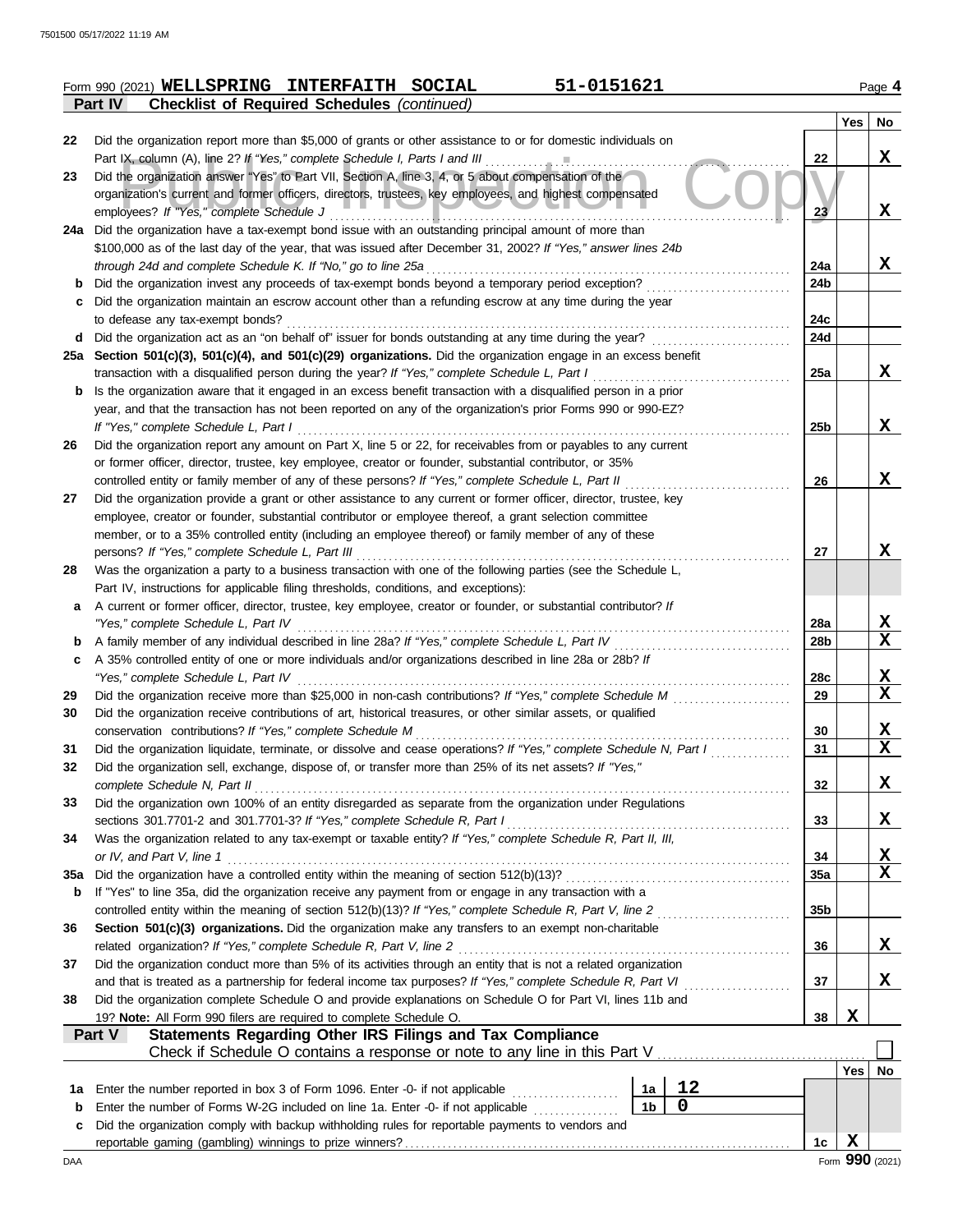|             | 51-0151621<br>Form 990 (2021) WELLSPRING INTERFAITH SOCIAL                                                                                                                                                                            |                |        | Page 5          |  |  |  |
|-------------|---------------------------------------------------------------------------------------------------------------------------------------------------------------------------------------------------------------------------------------|----------------|--------|-----------------|--|--|--|
|             | Statements Regarding Other IRS Filings and Tax Compliance (continued)<br>Part V                                                                                                                                                       |                | Yes No |                 |  |  |  |
|             | 2a Enter the number of employees reported on Form W-3, Transmittal of Wage and Tax                                                                                                                                                    |                |        |                 |  |  |  |
|             | 61<br>2a<br>Statements, filed for the calendar year ending with or within the year covered by this return                                                                                                                             |                |        |                 |  |  |  |
| b           | If at least one is reported on line 2a, did the organization file all required federal employment tax returns?                                                                                                                        | 2 <sub>b</sub> | X      |                 |  |  |  |
|             | Note: If the sum of lines 1a and 2a is greater than 250, you may be required to e-file. See instructions.                                                                                                                             |                |        |                 |  |  |  |
| За          | Did the organization have unrelated business gross income of \$1,000 or more during the year?                                                                                                                                         | 3a             |        | X               |  |  |  |
| b           | If "Yes," has it filed a Form 990-T for this year? If "No" to line 3b, provide an explanation on Schedule O                                                                                                                           | 3 <sub>b</sub> |        |                 |  |  |  |
| 4a          | At any time during the calendar year, did the organization have an interest in, or a signature or other authority over,                                                                                                               |                |        |                 |  |  |  |
|             | a financial account in a foreign country (such as a bank account, securities account, or other financial account)?                                                                                                                    | 4a             |        | X               |  |  |  |
| b           | If "Yes," enter the name of the foreign country <b>u</b>                                                                                                                                                                              |                |        |                 |  |  |  |
|             | See instructions for filing requirements for FinCEN Form 114, Report of Foreign Bank and Financial Accounts (FBAR).                                                                                                                   |                |        |                 |  |  |  |
| 5а          | Was the organization a party to a prohibited tax shelter transaction at any time during the tax year?                                                                                                                                 | 5a             |        | $\mathbf x$     |  |  |  |
| b           | Did any taxable party notify the organization that it was or is a party to a prohibited tax shelter transaction?                                                                                                                      | 5 <sub>b</sub> |        | $\mathbf x$     |  |  |  |
| с           | If "Yes" to line 5a or 5b, did the organization file Form 8886-T?                                                                                                                                                                     | 5 <sub>c</sub> |        |                 |  |  |  |
| 6a          | Does the organization have annual gross receipts that are normally greater than \$100,000, and did the                                                                                                                                |                |        |                 |  |  |  |
|             | organization solicit any contributions that were not tax deductible as charitable contributions?                                                                                                                                      | 6a             |        | X               |  |  |  |
| b           | If "Yes," did the organization include with every solicitation an express statement that such contributions or                                                                                                                        |                |        |                 |  |  |  |
|             | gifts were not tax deductible?                                                                                                                                                                                                        | 6b             |        |                 |  |  |  |
| 7           | Organizations that may receive deductible contributions under section 170(c).                                                                                                                                                         |                |        |                 |  |  |  |
| а           | Did the organization receive a payment in excess of \$75 made partly as a contribution and partly for goods                                                                                                                           |                |        |                 |  |  |  |
|             | and services provided to the payor?                                                                                                                                                                                                   | 7a             |        | X               |  |  |  |
| b           | If "Yes," did the organization notify the donor of the value of the goods or services provided?                                                                                                                                       | 7b             |        |                 |  |  |  |
| с           | Did the organization sell, exchange, or otherwise dispose of tangible personal property for which it was                                                                                                                              |                |        |                 |  |  |  |
|             | required to file Form 8282?                                                                                                                                                                                                           | 7c             |        | X               |  |  |  |
| d           | 7d                                                                                                                                                                                                                                    |                |        |                 |  |  |  |
| е           | Did the organization receive any funds, directly or indirectly, to pay premiums on a personal benefit contract?                                                                                                                       | 7e             |        | X               |  |  |  |
| t           | Did the organization, during the year, pay premiums, directly or indirectly, on a personal benefit contract?                                                                                                                          | 7f             |        | X               |  |  |  |
| g           | If the organization received a contribution of qualified intellectual property, did the organization file Form 8899 as required?                                                                                                      | 7g             |        |                 |  |  |  |
| h           | If the organization received a contribution of cars, boats, airplanes, or other vehicles, did the organization file a Form 1098-C?                                                                                                    | 7h             |        |                 |  |  |  |
| 8           | Sponsoring organizations maintaining donor advised funds. Did a donor advised fund maintained by the                                                                                                                                  |                |        |                 |  |  |  |
|             | sponsoring organization have excess business holdings at any time during the year?                                                                                                                                                    | 8              |        |                 |  |  |  |
| 9           | Sponsoring organizations maintaining donor advised funds.                                                                                                                                                                             |                |        |                 |  |  |  |
| а           | Did the sponsoring organization make any taxable distributions under section 4966?                                                                                                                                                    | 9a             |        |                 |  |  |  |
| $\mathbf b$ | Did the sponsoring organization make a distribution to a donor, donor advisor, or related person?                                                                                                                                     | 9b             |        |                 |  |  |  |
| 10          | Section 501(c)(7) organizations. Enter:                                                                                                                                                                                               |                |        |                 |  |  |  |
| а           | Initiation fees and capital contributions included on Part VIII, line 12 [100] [100] [100] [100] [100] [100] [100] [100] [100] [100] [100] [100] [100] [100] [100] [100] [100] [100] [100] [100] [100] [100] [100] [100] [100]<br>10a |                |        |                 |  |  |  |
| p           | Gross receipts, included on Form 990, Part VIII, line 12, for public use of club facilities<br> 10b                                                                                                                                   |                |        |                 |  |  |  |
| 11          | Section 501(c)(12) organizations. Enter:                                                                                                                                                                                              |                |        |                 |  |  |  |
| а           | Gross income from members or shareholders<br>11a                                                                                                                                                                                      |                |        |                 |  |  |  |
| b           | Gross income from other sources. (Do not net amounts due or paid to other sources                                                                                                                                                     |                |        |                 |  |  |  |
|             | against amounts due or received from them.)<br>11b                                                                                                                                                                                    |                |        |                 |  |  |  |
| 12a         | Section 4947(a)(1) non-exempt charitable trusts. Is the organization filing Form 990 in lieu of Form 1041?                                                                                                                            | 12a            |        |                 |  |  |  |
| b           | If "Yes," enter the amount of tax-exempt interest received or accrued during the year<br>12b                                                                                                                                          |                |        |                 |  |  |  |
| 13          | Section 501(c)(29) qualified nonprofit health insurance issuers.                                                                                                                                                                      |                |        |                 |  |  |  |
| а           | Is the organization licensed to issue qualified health plans in more than one state?                                                                                                                                                  | 13a            |        |                 |  |  |  |
|             | Note: See the instructions for additional information the organization must report on Schedule O.                                                                                                                                     |                |        |                 |  |  |  |
| b           | Enter the amount of reserves the organization is required to maintain by the states in which                                                                                                                                          |                |        |                 |  |  |  |
|             | 13 <sub>b</sub>                                                                                                                                                                                                                       |                |        |                 |  |  |  |
| c           | 13 <sub>c</sub><br>Enter the amount of reserves on hand                                                                                                                                                                               |                |        |                 |  |  |  |
| 14a         | Did the organization receive any payments for indoor tanning services during the tax year?                                                                                                                                            | 14a            |        | X               |  |  |  |
| b           | If "Yes," has it filed a Form 720 to report these payments? If "No," provide an explanation on Schedule O                                                                                                                             | 14b            |        |                 |  |  |  |
| 15          | Is the organization subject to the section 4960 tax on payment(s) of more than \$1,000,000 in remuneration or                                                                                                                         |                |        |                 |  |  |  |
|             | excess parachute payment(s) during the year?                                                                                                                                                                                          | 15             |        | X               |  |  |  |
|             | If "Yes," see instructions and file Form 4720, Schedule N.                                                                                                                                                                            |                |        |                 |  |  |  |
| 16          | Is the organization an educational institution subject to the section 4968 excise tax on net investment income?                                                                                                                       | 16             |        | X               |  |  |  |
|             | If "Yes," complete Form 4720, Schedule O.                                                                                                                                                                                             |                |        |                 |  |  |  |
| 17          | Section 501(c)(21) organizations. Did the trust, any disqualified person, or mine operator engage in                                                                                                                                  |                |        |                 |  |  |  |
|             |                                                                                                                                                                                                                                       | 17             |        |                 |  |  |  |
|             | If "Yes," complete Form 6069.                                                                                                                                                                                                         |                |        |                 |  |  |  |
| DAA         |                                                                                                                                                                                                                                       |                |        | Form 990 (2021) |  |  |  |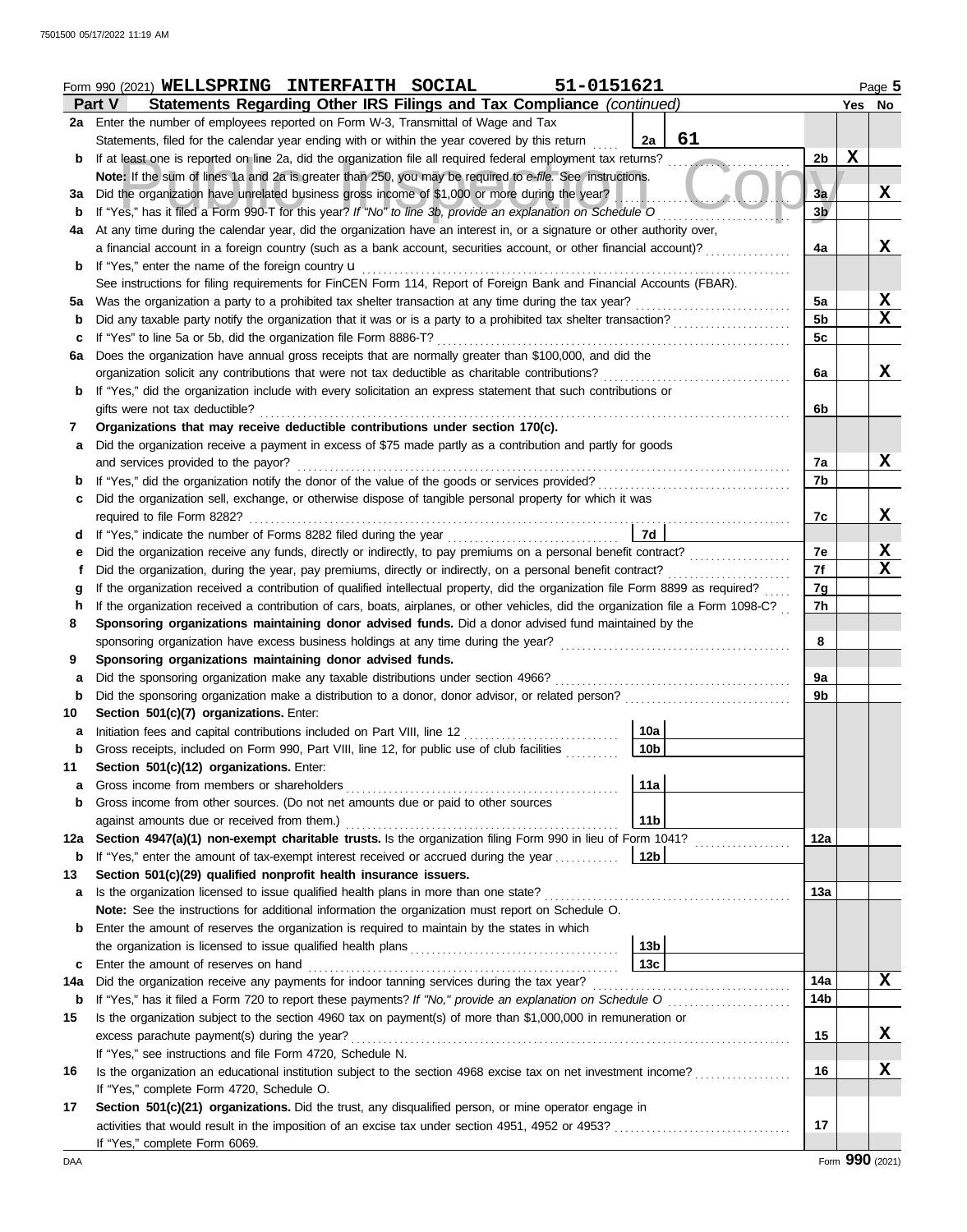|     | 1500 05/17/2022 11:19 AM                                                                                                                                                             |                 |                         |              |  |  |  |
|-----|--------------------------------------------------------------------------------------------------------------------------------------------------------------------------------------|-----------------|-------------------------|--------------|--|--|--|
|     |                                                                                                                                                                                      |                 |                         |              |  |  |  |
|     | 51-0151621<br>Form 990 (2021) WELLSPRING INTERFAITH SOCIAL<br>Governance, Management, and Disclosure For each "Yes" response to lines 2 through 7b below, and for a "No"<br>Part VI  |                 |                         | Page $6$     |  |  |  |
|     | response to line 8a, 8b, or 10b below, describe the circumstances, processes, or changes on Schedule O. See instructions.                                                            |                 |                         |              |  |  |  |
|     |                                                                                                                                                                                      |                 |                         | x            |  |  |  |
|     | Section A. Governing Body and Management                                                                                                                                             |                 |                         |              |  |  |  |
|     |                                                                                                                                                                                      |                 | Yes l                   | No           |  |  |  |
|     | $1a + 17$<br>1a Enter the number of voting members of the governing body at the end of the tax year                                                                                  |                 |                         |              |  |  |  |
|     | If there are material differences in voting rights among members of the governing body, or                                                                                           |                 |                         |              |  |  |  |
|     | if the governing body delegated broad authority to an executive committee or similar                                                                                                 |                 |                         |              |  |  |  |
|     | committee, explain on Schedule O.                                                                                                                                                    |                 |                         |              |  |  |  |
| b   | 17<br>Enter the number of voting members included on line 1a, above, who are independent<br>1b                                                                                       |                 |                         |              |  |  |  |
| 2   | Did any officer, director, trustee, or key employee have a family relationship or a business relationship with                                                                       |                 |                         |              |  |  |  |
|     |                                                                                                                                                                                      | $\mathbf{2}$    |                         | X            |  |  |  |
| 3   | Did the organization delegate control over management duties customarily performed by or under the direct                                                                            |                 |                         |              |  |  |  |
|     |                                                                                                                                                                                      | 3               |                         | X            |  |  |  |
| 4   | Did the organization make any significant changes to its governing documents since the prior Form 990 was filed?                                                                     |                 |                         |              |  |  |  |
| 5   | Did the organization become aware during the year of a significant diversion of the organization's assets?                                                                           |                 |                         |              |  |  |  |
| 6   | Did the organization have members or stockholders?                                                                                                                                   | 6               |                         | $\mathbf x$  |  |  |  |
| 7a  | Did the organization have members, stockholders, or other persons who had the power to elect or appoint                                                                              |                 |                         |              |  |  |  |
|     | one or more members of the governing body?                                                                                                                                           | 7a              |                         | X            |  |  |  |
| b   | Are any governance decisions of the organization reserved to (or subject to approval by) members,                                                                                    |                 |                         |              |  |  |  |
|     |                                                                                                                                                                                      | 7b              |                         | X            |  |  |  |
| 8   | Did the organization contemporaneously document the meetings held or written actions undertaken during the year by the following:                                                    |                 |                         |              |  |  |  |
| a   | The governing body?                                                                                                                                                                  | 8a              | X                       |              |  |  |  |
| b   | Each committee with authority to act on behalf of the governing body?                                                                                                                | 8b              | $\overline{\mathbf{x}}$ |              |  |  |  |
| 9   | Is there any officer, director, trustee, or key employee listed in Part VII, Section A, who cannot be reached at                                                                     |                 |                         |              |  |  |  |
|     |                                                                                                                                                                                      | 9               |                         | X            |  |  |  |
|     | Section B. Policies (This Section B requests information about policies not required by the Internal Revenue Code.)                                                                  |                 |                         |              |  |  |  |
|     |                                                                                                                                                                                      |                 | Yes                     | No           |  |  |  |
| 10a | Did the organization have local chapters, branches, or affiliates?                                                                                                                   | 10a             |                         | X            |  |  |  |
| b   | If "Yes," did the organization have written policies and procedures governing the activities of such chapters,                                                                       |                 |                         |              |  |  |  |
|     | affiliates, and branches to ensure their operations are consistent with the organization's exempt purposes?                                                                          | 10 <sub>b</sub> |                         |              |  |  |  |
|     | 11a Has the organization provided a complete copy of this Form 990 to all members of its governing body before filing the form?                                                      | 11a             |                         | $\mathbf{x}$ |  |  |  |
| b   | Describe on Schedule O the process, if any, used by the organization to review this Form 990.                                                                                        |                 |                         |              |  |  |  |
| 12a |                                                                                                                                                                                      | 12a             | X<br>$\mathbf X$        |              |  |  |  |
| b   | Were officers, directors, or trustees, and key employees required to disclose annually interests that could give rise to conflicts?<br><u>a ili iliyata waa kale maalada mooraad</u> | 12 <sub>b</sub> |                         |              |  |  |  |

|     | c Did the organization regularly and consistently monitor and enforce compliance with the policy? If "Yes,"             |     |   |   |
|-----|-------------------------------------------------------------------------------------------------------------------------|-----|---|---|
|     | describe on Schedule O how this was done                                                                                | 12с | х |   |
| 13  |                                                                                                                         | 13  | х |   |
| 14  | Did the organization have a written document retention and destruction policy?                                          | 14  |   |   |
| 15  | Did the process for determining compensation of the following persons include a review and approval by                  |     |   |   |
|     | independent persons, comparability data, and contemporaneous substantiation of the deliberation and decision?           |     |   |   |
|     | <b>a</b> The organization's CEO, Executive Director, or top management official                                         | 15a | х |   |
|     | <b>b</b> Other officers or key employees of the organization                                                            | 15b |   | x |
|     | If "Yes" to line 15a or 15b, describe the process on Schedule O. See instructions.                                      |     |   |   |
| 16а | Did the organization invest in, contribute assets to, or participate in a joint venture or similar arrangement          |     |   |   |
|     | with a taxable entity during the year?                                                                                  | 16a |   | x |
|     | <b>b</b> If "Yes," did the organization follow a written policy or procedure requiring the organization to evaluate its |     |   |   |
|     | participation in joint venture arrangements under applicable federal tax law, and take steps to safeguard the           |     |   |   |
|     |                                                                                                                         | 16b |   |   |

## **Section C. Disclosure**

17 List the states with which a copy of this Form 990 is required to be filed  $\bf{u}$   $\bf{IN}$   $\bf{I}$   $\bf{N}$   $\bf{I}$   $\bf{N}$   $\bf{I}$   $\bf{N}$   $\bf{N}$   $\bf{N}$   $\bf{N}$   $\bf{N}$   $\bf{N}$   $\bf{N}$   $\bf{N}$   $\bf{N}$   $\bf{N}$   $\bf{N}$ 

**18** Section 6104 requires an organization to make its Forms 1023 (1024 or 1024-A, if applicable), 990, and 990-T (section 501(c)

(3)s only) available for public inspection. Indicate how you made these available. Check all that apply.

Own website  $\Box$  Another's website  $\boxed{\mathbf{X}}$  Upon request  $\boxed{\mathbf{X}}$  Other *(explain on Schedule O)* 

| 19 Describe on Schedule O whether (and if so, how) the organization made its governing documents, conflict of interest policy, and |  |  |
|------------------------------------------------------------------------------------------------------------------------------------|--|--|
| financial statements available to the public during the tax year.                                                                  |  |  |

|  |  |  |  |  |  |  | 20 State the name, address, and telephone number of the person who possesses the organization's books and records u |  |  |
|--|--|--|--|--|--|--|---------------------------------------------------------------------------------------------------------------------|--|--|
|--|--|--|--|--|--|--|---------------------------------------------------------------------------------------------------------------------|--|--|

| <b>MELISSA</b><br><b>RINEHART</b> | 1316 BROADWAY |             |                 |
|-----------------------------------|---------------|-------------|-----------------|
| FORT WAYNE                        |               | 46802<br>IN | 260-422-6618    |
| DAA                               |               |             | Form 990 (2021) |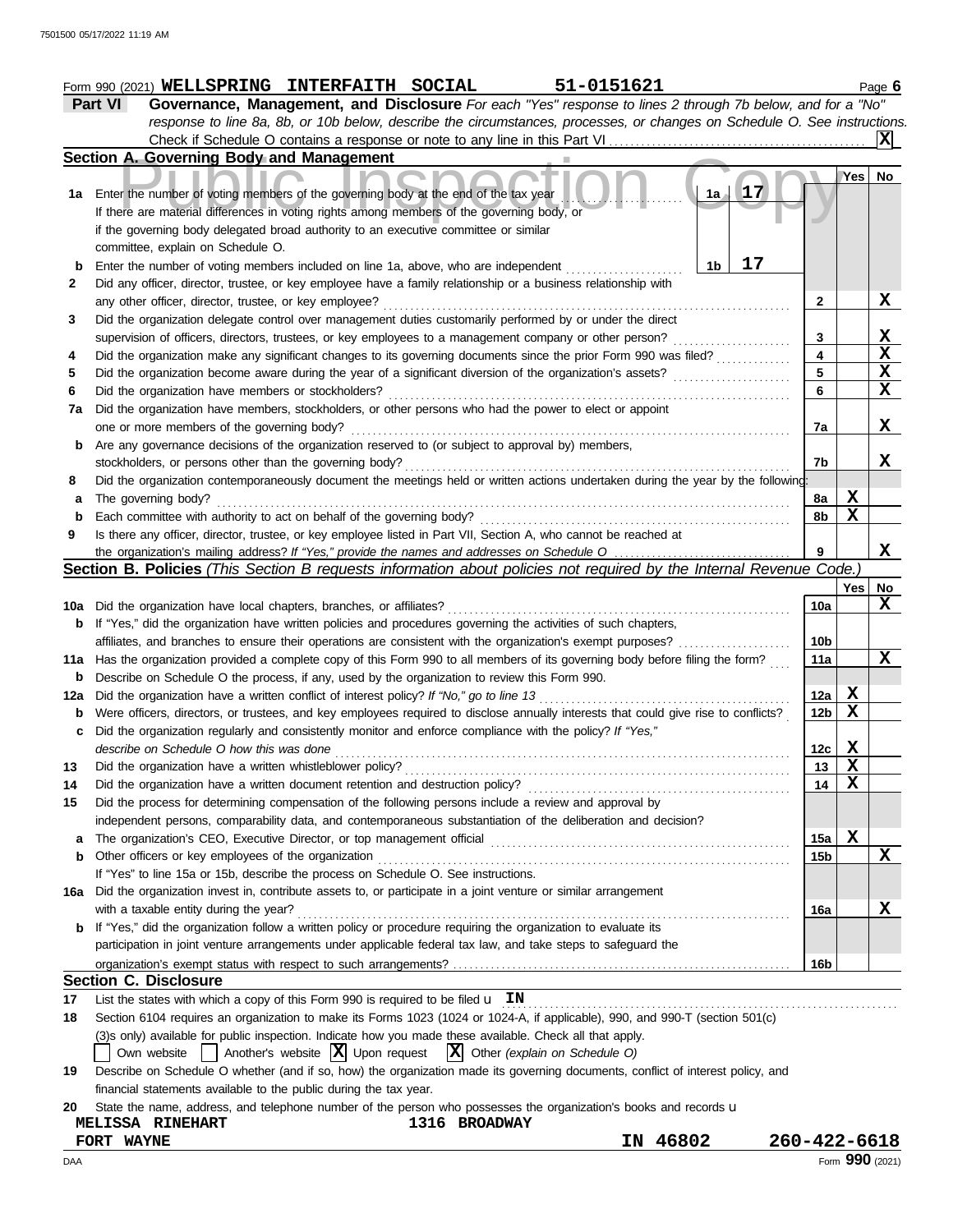**(1) MELISSA RINEHART**

**(3) ABIGAIL NOBLE**

**PAST-PRESIDENT**

**(4) TERRI LINDVALL**

**(6) ETHAN BROWN**

**(7) ASHLEY HAND**

**TREASURER**

**DIRECTOR**

**DIRECTOR**

**(9) DAN MICHAEL**

**(10) JOHN REIMBOLD**

**(11) LISA WESTON**

**(5) FAITH VAN GILDER**

**(8) DR. LEONARD MASTBAUM**

**VICE PRESIDENT CI** 0.00

. . . . . . . . . . . . . . . . . . . . . . . . . . . . . . . . . . . . . . . . . . . . . . . . . . . **0.50**

 $3 \texttt{ECRETARY} \over 0.00$ 

. . . . . . . . . . . . . . . . . . . . . . . . . . . . . . . . . . . . . . . . . . . . . . . . . . . **0.50**

. . . . . . . . . . . . . . . . . . . . . . . . . . . . . . . . . . . . . . . . . . . . . . . . . . . **DIRECTOR**

. . . . . . . . . . . . . . . . . . . . . . . . . . . . . . . . . . . . . . . . . . . . . . . . . . . **DIRECTOR**

. . . . . . . . . . . . . . . . . . . . . . . . . . . . . . . . . . . . . . . . . . . . . . . . . . . **0.50**

**VICE PRESIDENT IA**  $0.00$ 

. . . . . . . . . . . . . . . . . . . . . . . . . . . . . . . . . . . . . . . . . . . . . . . . . . . **0.50**

. . . . . . . . . . . . . . . . . . . . . . . . . . . . . . . . . . . . . . . . . . . . . . . . . . . **PRESIDENT**

. . . . . . . . . . . . . . . . . . . . . . . . . . . . . . . . . . . . . . . . . . . . . . . . . . . **EXECUTIVE DIRECTOR**

**40.00**

**0.50**

**0.50**

**0.50**

**0.50**

**0.50**

**0.50**

**(2) RACHEL TOBIN-SMITH**

| Form 990 (2021) WELLSPRING INTERFAITH SOCIAL                                                                                                                                                                                                                                                                                                                  |                                                                                                                                   |                                                                                                                                                                  |                            |                 |                                           | 51-0151621                                                                                       |                                                                                                     |                                                                                                              | Page 7 |
|---------------------------------------------------------------------------------------------------------------------------------------------------------------------------------------------------------------------------------------------------------------------------------------------------------------------------------------------------------------|-----------------------------------------------------------------------------------------------------------------------------------|------------------------------------------------------------------------------------------------------------------------------------------------------------------|----------------------------|-----------------|-------------------------------------------|--------------------------------------------------------------------------------------------------|-----------------------------------------------------------------------------------------------------|--------------------------------------------------------------------------------------------------------------|--------|
| <b>Part VII</b>                                                                                                                                                                                                                                                                                                                                               |                                                                                                                                   |                                                                                                                                                                  |                            |                 |                                           | Compensation of Officers, Directors, Trustees, Key Employees, Highest Compensated Employees, and |                                                                                                     |                                                                                                              |        |
| <b>Independent Contractors</b>                                                                                                                                                                                                                                                                                                                                |                                                                                                                                   |                                                                                                                                                                  |                            |                 |                                           |                                                                                                  |                                                                                                     |                                                                                                              |        |
|                                                                                                                                                                                                                                                                                                                                                               |                                                                                                                                   |                                                                                                                                                                  |                            |                 |                                           | Check if Schedule O contains a response or note to any line in this Part VII                     |                                                                                                     |                                                                                                              |        |
| Section A. Officers, Directors, Trustees, Key Employees, and Highest Compensated Employees                                                                                                                                                                                                                                                                    |                                                                                                                                   |                                                                                                                                                                  |                            |                 |                                           |                                                                                                  |                                                                                                     |                                                                                                              |        |
| organization's tax year.                                                                                                                                                                                                                                                                                                                                      | 1a Complete this table for all persons required to be listed. Report compensation for the calendar year ending with or within the |                                                                                                                                                                  |                            |                 |                                           |                                                                                                  |                                                                                                     |                                                                                                              |        |
| • List all of the organization's current officers, directors, trustees (whether individuals or organizations), regardless of amount of                                                                                                                                                                                                                        |                                                                                                                                   |                                                                                                                                                                  |                            |                 |                                           |                                                                                                  |                                                                                                     |                                                                                                              |        |
| compensation. Enter -0- in columns (D), (E), and (F) if no compensation was paid.                                                                                                                                                                                                                                                                             |                                                                                                                                   |                                                                                                                                                                  |                            |                 |                                           |                                                                                                  |                                                                                                     |                                                                                                              |        |
| • List all of the organization's <b>current</b> key employees, if any. See instructions for definition of "key employee."                                                                                                                                                                                                                                     |                                                                                                                                   |                                                                                                                                                                  |                            |                 |                                           |                                                                                                  |                                                                                                     |                                                                                                              |        |
| • List the organization's five current highest compensated employees (other than an officer, director, trustee, or key employee)<br>who received reportable compensation (box 5 of Form W-2, Form 1099-MISC, and/or box 1 of Form 1099-NEC) of more than<br>\$100,000 from the organization and any related organizations.                                    |                                                                                                                                   |                                                                                                                                                                  |                            |                 |                                           |                                                                                                  |                                                                                                     |                                                                                                              |        |
| • List all of the organization's former officers, key employees, and highest compensated employees who received more than<br>\$100,000 of reportable compensation from the organization and any related organizations.<br>• List all of the organization's former directors or trustees that received, in the capacity as a former director or trustee of the |                                                                                                                                   |                                                                                                                                                                  |                            |                 |                                           |                                                                                                  |                                                                                                     |                                                                                                              |        |
| organization, more than \$10,000 of reportable compensation from the organization and any related organizations.<br>See the instructions for the order in which to list the persons above.                                                                                                                                                                    |                                                                                                                                   |                                                                                                                                                                  |                            |                 |                                           |                                                                                                  |                                                                                                     |                                                                                                              |        |
| Check this box if neither the organization nor any related organization compensated any current officer, director, or trustee.                                                                                                                                                                                                                                |                                                                                                                                   |                                                                                                                                                                  |                            |                 |                                           |                                                                                                  |                                                                                                     |                                                                                                              |        |
| (A)<br>Name and title                                                                                                                                                                                                                                                                                                                                         | (B)<br>Average<br>hours<br>per week<br>(list any<br>hours for<br>related<br>organizations<br>below<br>dotted line)                | (do not check more than one<br>box, unless person is both an<br>officer and a director/trustee)<br>Individual trustee<br>or director<br>Institutional<br>trustee | (C)<br>Position<br>Officer | Ķey<br>enployee | Highest compensatec<br>employee<br>Former | (D)<br>Reportable<br>compensation<br>from the<br>organization (W-2/<br>1099-MISC/<br>1099-NEC)   | (E)<br>Reportable<br>compensation<br>from related<br>organizations (W-2/<br>1099-MISC/<br>1099-NEC) | (F)<br>Estimated amount<br>of other<br>compensation<br>from the<br>organization and<br>related organizations |        |

 $X$  | | | 85,613 0 2,066

**0.00 X X 0 0 0**

**0.00 X X 0 0 0**

**0.00 X X 0 0 0**

**0.00 X X 0 0 0**

**0.00 X X 0 0 0**

**0.00 X X 0 0 0**

**0.00 X 0 0 0**

**0.00 X 0 0 0**

**0.00 X 0 0 0**

Form **990** (2021) **0.00 X 0 0 0**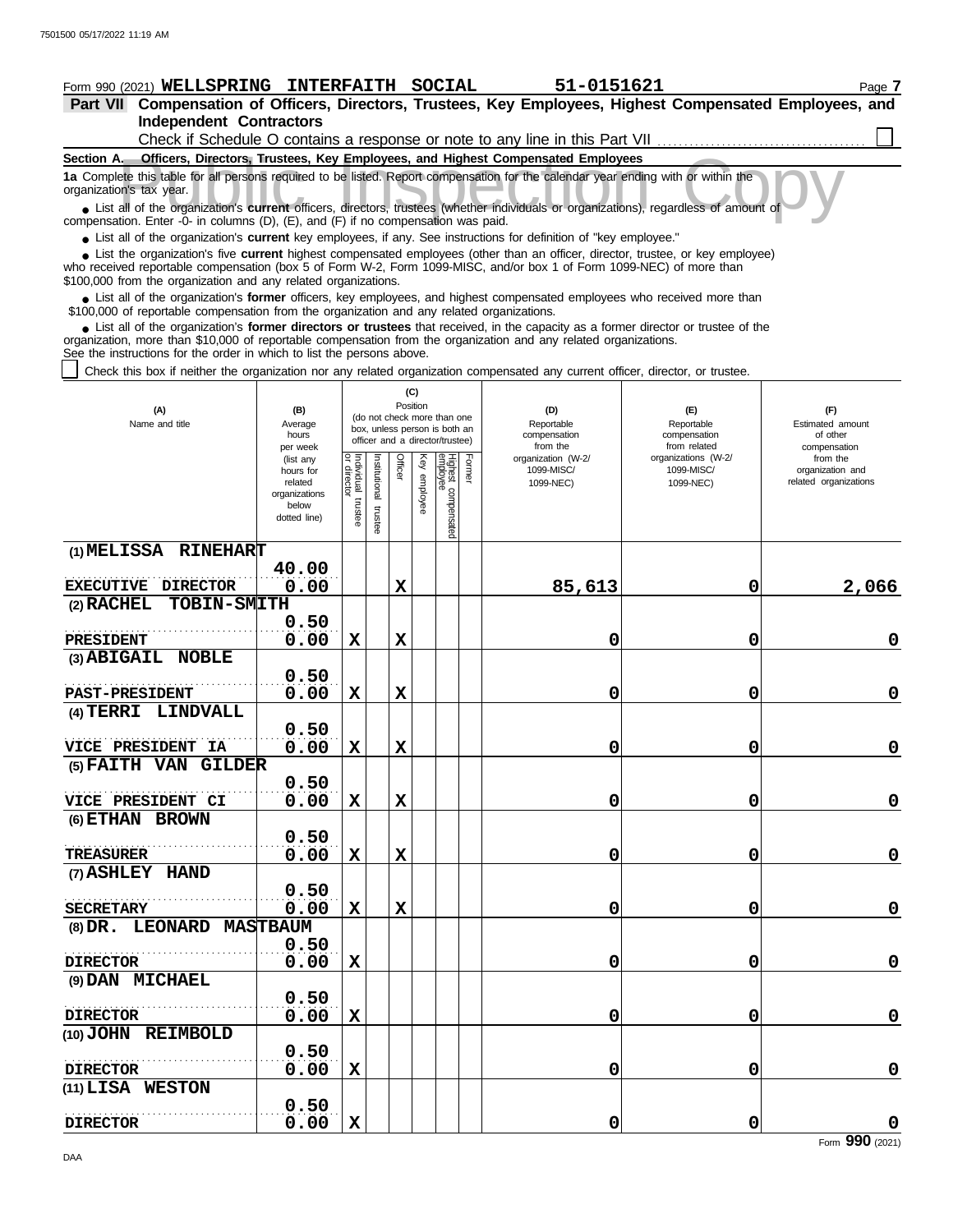7501500 05/17/2022 11:19 AM

| Form 990 (2021) WELLSPRING INTERFAITH SOCIAL                                                                                                                                                  |                                                                                         |                                   |                       |          |              |                                                                                                 |        | 51-0151621                                                |                                                                                                        | Page 8                                                                |
|-----------------------------------------------------------------------------------------------------------------------------------------------------------------------------------------------|-----------------------------------------------------------------------------------------|-----------------------------------|-----------------------|----------|--------------|-------------------------------------------------------------------------------------------------|--------|-----------------------------------------------------------|--------------------------------------------------------------------------------------------------------|-----------------------------------------------------------------------|
| Part VII                                                                                                                                                                                      |                                                                                         |                                   |                       | (C)      |              |                                                                                                 |        |                                                           | Section A. Officers, Directors, Trustees, Key Employees, and Highest Compensated Employees (continued) |                                                                       |
| (A)<br>Name and title                                                                                                                                                                         | (B)<br>Average<br>hours                                                                 |                                   |                       | Position |              | (do not check more than one<br>box, unless person is both an<br>officer and a director/trustee) |        | (D)<br>Reportable<br>compensation                         | (E)<br>Reportable<br>compensation                                                                      | (F)<br>Estimated amount<br>of other                                   |
|                                                                                                                                                                                               | per week<br>(list any<br>hours for<br>related<br>organizations<br>below<br>dotted line) | Individual trustee<br>or director | Institutional trustee | Officer  | Key employee | Highest compensated<br>employee                                                                 | Former | from the<br>organization (W-2/<br>1099-MISC/<br>1099-NEC) | from related<br>organizations (W-2/<br>1099-MISC/<br>1099-NEC)                                         | compensation<br>from the<br>organization and<br>related organizations |
| (12)<br>ANN SPANN                                                                                                                                                                             |                                                                                         |                                   |                       |          |              |                                                                                                 |        |                                                           |                                                                                                        |                                                                       |
| <b>DIRECTOR</b>                                                                                                                                                                               | 0.50<br>0.00                                                                            | X                                 |                       |          |              |                                                                                                 |        | 0                                                         | 0                                                                                                      | 0                                                                     |
| (13)<br><b>JENEE'</b><br><b>JOHNSON</b>                                                                                                                                                       |                                                                                         |                                   |                       |          |              |                                                                                                 |        |                                                           |                                                                                                        |                                                                       |
| <b>DIRECTOR</b>                                                                                                                                                                               | 0.50<br>0.00                                                                            | X                                 |                       |          |              |                                                                                                 |        | 0                                                         | 0                                                                                                      | $\mathbf 0$                                                           |
| (14)<br><b>SCOTT MILLER</b>                                                                                                                                                                   |                                                                                         |                                   |                       |          |              |                                                                                                 |        |                                                           |                                                                                                        |                                                                       |
|                                                                                                                                                                                               | 0.50                                                                                    |                                   |                       |          |              |                                                                                                 |        |                                                           |                                                                                                        |                                                                       |
| <b>DIRECTOR</b><br>(15)<br><b>STEVE</b><br><b>SMETHERS</b>                                                                                                                                    | 0.00                                                                                    | X                                 |                       |          |              |                                                                                                 |        | 0                                                         | 0                                                                                                      | $\mathbf 0$                                                           |
| <b>DIRECTOR</b>                                                                                                                                                                               | 0.50<br>0.00                                                                            | X                                 |                       |          |              |                                                                                                 |        | 0                                                         | 0                                                                                                      | $\mathbf 0$                                                           |
| (16)<br><b>MITCHELL BERRY</b>                                                                                                                                                                 |                                                                                         |                                   |                       |          |              |                                                                                                 |        |                                                           |                                                                                                        |                                                                       |
| <b>DIRECTOR</b>                                                                                                                                                                               | 0.50<br>0.00                                                                            | X                                 |                       |          |              |                                                                                                 |        | 0                                                         | 0                                                                                                      | $\mathbf 0$                                                           |
| (17)<br><b>JEFFREY GRIGGS</b>                                                                                                                                                                 |                                                                                         |                                   |                       |          |              |                                                                                                 |        |                                                           |                                                                                                        |                                                                       |
| <b>DIRECTOR</b>                                                                                                                                                                               | 0.50<br>0.00                                                                            | X                                 |                       |          |              |                                                                                                 |        | 0                                                         | 0                                                                                                      | $\mathbf 0$                                                           |
| (18)<br><b>STEVE</b><br><b>MCMICHAEL</b>                                                                                                                                                      |                                                                                         |                                   |                       |          |              |                                                                                                 |        |                                                           |                                                                                                        |                                                                       |
| <b>DIRECTOR</b>                                                                                                                                                                               | 0.50<br>0.00                                                                            | X                                 |                       |          |              |                                                                                                 |        | 0                                                         | 0                                                                                                      | 0                                                                     |
|                                                                                                                                                                                               |                                                                                         |                                   |                       |          |              |                                                                                                 |        |                                                           |                                                                                                        |                                                                       |
|                                                                                                                                                                                               |                                                                                         |                                   |                       |          |              |                                                                                                 |        | 85,613                                                    |                                                                                                        | 2,066                                                                 |
| <b>Subtotal</b><br>1b.<br>c Total from continuation sheets to Part VII, Section A                                                                                                             |                                                                                         |                                   |                       |          |              | u<br>u                                                                                          |        |                                                           |                                                                                                        |                                                                       |
| d                                                                                                                                                                                             |                                                                                         |                                   |                       |          |              | $\mathbf u$                                                                                     |        | 85,613                                                    |                                                                                                        | 2,066                                                                 |
| Total number of individuals (including but not limited to those listed above) who received more than \$100,000 of<br>$\mathbf{2}$<br>reportable compensation from the organization $\bf{u}$ 0 |                                                                                         |                                   |                       |          |              |                                                                                                 |        |                                                           |                                                                                                        |                                                                       |
| Did the organization list any former officer, director, trustee, key employee, or highest compensated<br>3                                                                                    |                                                                                         |                                   |                       |          |              |                                                                                                 |        |                                                           |                                                                                                        | Yes<br>No                                                             |
| For any individual listed on line 1a, is the sum of reportable compensation and other compensation from the<br>4                                                                              |                                                                                         |                                   |                       |          |              |                                                                                                 |        |                                                           |                                                                                                        | X<br>3                                                                |
| organization and related organizations greater than \$150,000? If "Yes," complete Schedule J for such                                                                                         |                                                                                         |                                   |                       |          |              |                                                                                                 |        |                                                           |                                                                                                        |                                                                       |
| individual<br>individual<br>Did any person listed on line 1a receive or accrue compensation from any unrelated organization or individual<br>5                                                |                                                                                         |                                   |                       |          |              |                                                                                                 |        |                                                           |                                                                                                        | X<br>4                                                                |
| <b>Section B. Independent Contractors</b>                                                                                                                                                     |                                                                                         |                                   |                       |          |              |                                                                                                 |        |                                                           |                                                                                                        | X<br>5                                                                |
| Complete this table for your five highest compensated independent contractors that received more than \$100,000 of<br>1                                                                       |                                                                                         |                                   |                       |          |              |                                                                                                 |        |                                                           |                                                                                                        |                                                                       |
| compensation from the organization. Report compensation for the calendar year ending with or within the organization's tax year.                                                              | (A)<br>Name and business address                                                        |                                   |                       |          |              |                                                                                                 |        |                                                           | (B)                                                                                                    | (C)<br>Compensation                                                   |
|                                                                                                                                                                                               |                                                                                         |                                   |                       |          |              |                                                                                                 |        |                                                           | Description of services                                                                                |                                                                       |
|                                                                                                                                                                                               |                                                                                         |                                   |                       |          |              |                                                                                                 |        |                                                           |                                                                                                        |                                                                       |
|                                                                                                                                                                                               |                                                                                         |                                   |                       |          |              |                                                                                                 |        |                                                           |                                                                                                        |                                                                       |
|                                                                                                                                                                                               |                                                                                         |                                   |                       |          |              |                                                                                                 |        |                                                           |                                                                                                        |                                                                       |
|                                                                                                                                                                                               |                                                                                         |                                   |                       |          |              |                                                                                                 |        |                                                           |                                                                                                        |                                                                       |
|                                                                                                                                                                                               |                                                                                         |                                   |                       |          |              |                                                                                                 |        |                                                           |                                                                                                        |                                                                       |
|                                                                                                                                                                                               |                                                                                         |                                   |                       |          |              |                                                                                                 |        |                                                           |                                                                                                        |                                                                       |
| Total number of independent contractors (including but not limited to those listed above) who<br>$\mathbf{2}$                                                                                 |                                                                                         |                                   |                       |          |              |                                                                                                 |        |                                                           |                                                                                                        |                                                                       |
| received more than \$100,000 of compensation from the organization $\mathbf u$<br>DAA                                                                                                         |                                                                                         |                                   |                       |          |              |                                                                                                 |        |                                                           | 0                                                                                                      | Form 990 (2021)                                                       |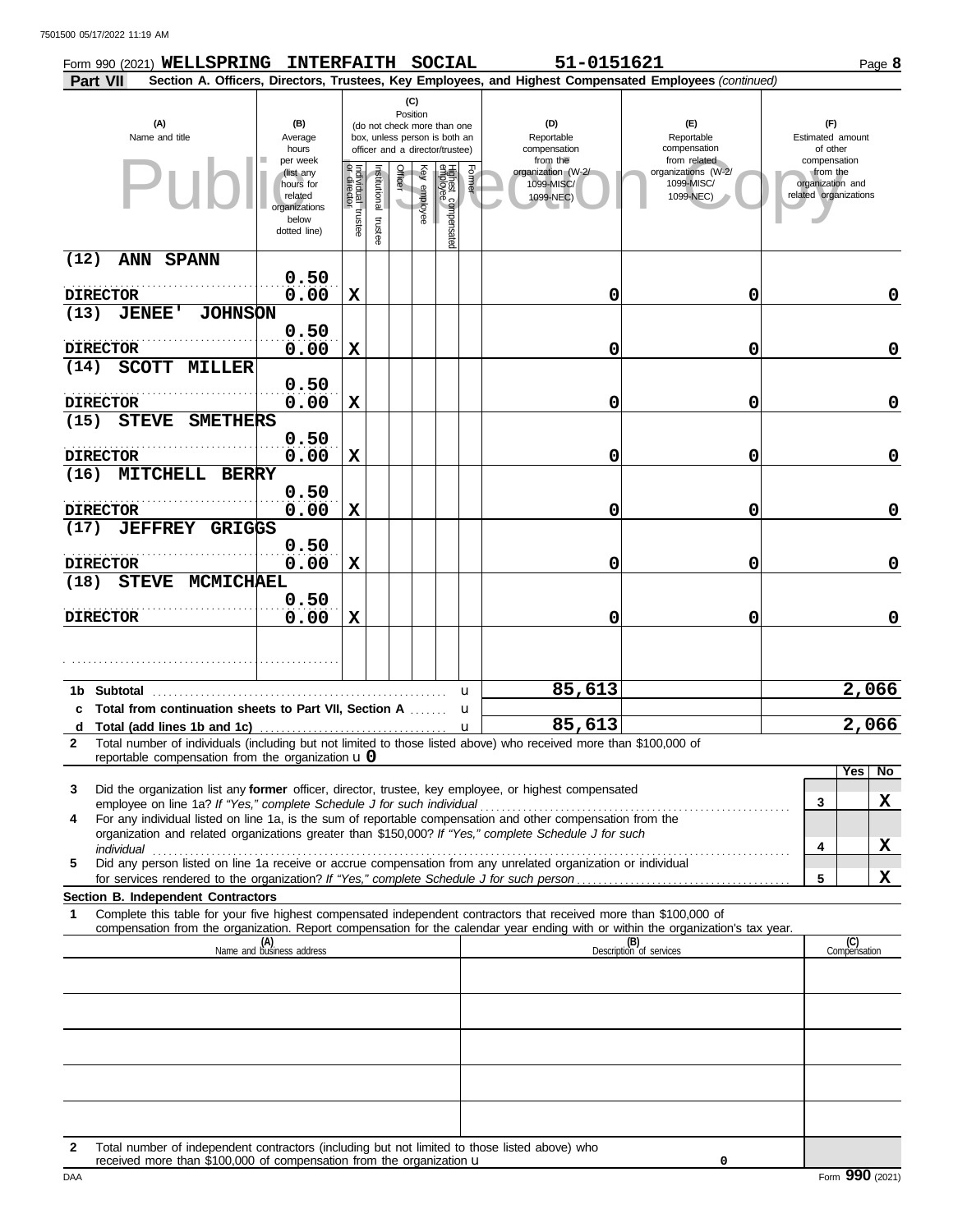|                                                           |                  | Form 990 (2021) WELLSPRING INTERFAITH SOCIAL          |    |   |                |                      |                      |                      | 51-0151621                                                                    |                                      | Page 9                                                        |
|-----------------------------------------------------------|------------------|-------------------------------------------------------|----|---|----------------|----------------------|----------------------|----------------------|-------------------------------------------------------------------------------|--------------------------------------|---------------------------------------------------------------|
|                                                           | <b>Part VIII</b> | <b>Statement of Revenue</b>                           |    |   |                |                      |                      |                      |                                                                               |                                      |                                                               |
|                                                           |                  |                                                       |    |   |                |                      |                      |                      | Check if Schedule O contains a response or note to any line in this Part VIII |                                      |                                                               |
|                                                           |                  |                                                       |    |   |                |                      |                      | (A)<br>Total revenue | (B)<br>Related or exempt<br>function revenue                                  | (C)<br>Unrelated<br>business revenue | (D)<br>Revenue excluded<br>from tax under<br>sections 512-514 |
|                                                           |                  |                                                       |    |   |                |                      | 85,000               |                      |                                                                               |                                      |                                                               |
| Contributions, Gifts, Grants<br>and Other Similar Amounts |                  | 1a Federated campaigns<br><b>b</b> Membership dues    |    |   |                | 1a<br>1 <sub>b</sub> |                      |                      |                                                                               |                                      |                                                               |
|                                                           |                  | c Fundraising events                                  |    |   |                | 1 <sub>c</sub>       |                      |                      |                                                                               |                                      |                                                               |
|                                                           |                  | d Related organizations                               |    |   |                | 1 <sub>d</sub>       |                      |                      |                                                                               |                                      |                                                               |
|                                                           |                  | e Government grants (contributions)                   |    |   |                | 1e                   | 150,361              |                      |                                                                               |                                      |                                                               |
|                                                           |                  | f All other contributions, gifts, grants,             |    |   |                |                      |                      |                      |                                                                               |                                      |                                                               |
|                                                           |                  | and similar amounts not included above                |    |   |                | 1f                   | 766,027              |                      |                                                                               |                                      |                                                               |
|                                                           |                  | g Noncash contributions included in                   |    |   |                | 1g ∣\$               | 2,350                |                      |                                                                               |                                      |                                                               |
|                                                           |                  |                                                       |    |   |                |                      | $\mathbf{u}$         | 1,001,388            |                                                                               |                                      |                                                               |
|                                                           |                  |                                                       |    |   |                |                      | <b>Business Code</b> |                      |                                                                               |                                      |                                                               |
|                                                           | 2a               | <b>AFTER SCHOOL</b>                                   |    |   |                |                      | 611710               | 47,718               | 47,718                                                                        |                                      |                                                               |
| Program Service<br>Revenue                                | b                |                                                       |    |   |                |                      |                      |                      |                                                                               |                                      |                                                               |
|                                                           | c                |                                                       |    |   |                |                      |                      |                      |                                                                               |                                      |                                                               |
|                                                           | d                |                                                       |    |   |                |                      |                      |                      |                                                                               |                                      |                                                               |
|                                                           |                  |                                                       |    |   |                |                      |                      |                      |                                                                               |                                      |                                                               |
|                                                           |                  | f All other program service revenue                   |    |   |                |                      |                      |                      |                                                                               |                                      |                                                               |
|                                                           |                  |                                                       |    |   |                |                      | $\mathbf{u}$         | 47,718               |                                                                               |                                      |                                                               |
|                                                           | 3                | Investment income (including dividends, interest, and |    |   |                |                      |                      |                      |                                                                               |                                      |                                                               |
|                                                           |                  | other similar amounts)                                |    |   |                |                      | u                    | 110                  |                                                                               |                                      | 110                                                           |
|                                                           | 4                | Income from investment of tax-exempt bond proceeds    |    |   |                |                      | u                    |                      |                                                                               |                                      |                                                               |
|                                                           | 5                |                                                       |    |   |                |                      | u                    |                      |                                                                               |                                      |                                                               |
|                                                           |                  |                                                       |    |   | (i) Real       |                      | (ii) Personal        |                      |                                                                               |                                      |                                                               |
|                                                           |                  | <b>6a</b> Gross rents                                 | 6a |   |                |                      |                      |                      |                                                                               |                                      |                                                               |
|                                                           |                  | <b>b</b> Less: rental expenses                        | 6b |   |                |                      |                      |                      |                                                                               |                                      |                                                               |
|                                                           |                  | <b>c</b> Rental inc. or (loss)                        | 6c |   |                |                      |                      |                      |                                                                               |                                      |                                                               |
|                                                           |                  | <b>7a</b> Gross amount from                           |    |   |                |                      | u                    |                      |                                                                               |                                      |                                                               |
|                                                           |                  | sales of assets                                       |    |   | (i) Securities |                      | (ii) Other           |                      |                                                                               |                                      |                                                               |
|                                                           |                  | other than inventory                                  | 7a |   |                |                      |                      |                      |                                                                               |                                      |                                                               |
| Revenue                                                   |                  | <b>b</b> Less: cost or other                          |    |   |                |                      |                      |                      |                                                                               |                                      |                                                               |
|                                                           |                  | basis and sales exps.                                 | 7b |   |                |                      |                      |                      |                                                                               |                                      |                                                               |
|                                                           |                  | c Gain or (loss)                                      | 7c |   |                |                      |                      |                      |                                                                               |                                      |                                                               |
| Othe                                                      |                  | 8a Gross income from fundraising events               |    |   |                |                      |                      |                      |                                                                               |                                      |                                                               |
|                                                           |                  | (not including \$                                     |    |   |                |                      |                      |                      |                                                                               |                                      |                                                               |
|                                                           |                  | of contributions reported on line                     |    | . |                |                      |                      |                      |                                                                               |                                      |                                                               |
|                                                           |                  | 1c). See Part IV, line 18                             |    |   |                | 8а                   |                      |                      |                                                                               |                                      |                                                               |
|                                                           |                  | <b>b</b> Less: direct expenses                        |    |   |                | 8b                   |                      |                      |                                                                               |                                      |                                                               |
|                                                           |                  |                                                       |    |   |                |                      |                      |                      |                                                                               |                                      |                                                               |
|                                                           |                  | 9a Gross income from gaming                           |    |   |                |                      |                      |                      |                                                                               |                                      |                                                               |
|                                                           |                  | activities. See Part IV, line 19                      |    |   |                | 9а                   |                      |                      |                                                                               |                                      |                                                               |
|                                                           |                  | <b>b</b> Less: direct expenses                        |    |   |                | 9 <sub>b</sub>       |                      |                      |                                                                               |                                      |                                                               |
|                                                           |                  |                                                       |    |   |                |                      |                      |                      |                                                                               |                                      |                                                               |
|                                                           |                  | 10a Gross sales of inventory, less                    |    |   |                |                      |                      |                      |                                                                               |                                      |                                                               |
|                                                           |                  | returns and allowances                                |    | . |                | 10a                  |                      |                      |                                                                               |                                      |                                                               |
|                                                           |                  | <b>b</b> Less: $cost$ of goods sold $\ldots$          |    |   |                | 10 <sub>b</sub>      |                      |                      |                                                                               |                                      |                                                               |
|                                                           |                  | <b>c</b> Net income or (loss) from sales of inventory |    |   |                |                      | $\mathbf{u}$         |                      |                                                                               |                                      |                                                               |
|                                                           |                  |                                                       |    |   |                |                      | <b>Business Code</b> |                      |                                                                               |                                      |                                                               |
|                                                           | 11a              | MISCELLANEOUS INCOME                                  |    |   |                |                      | 900099               | 28,660               | 28,660                                                                        |                                      |                                                               |
| Miscellaneous<br>Revenue                                  | b                |                                                       |    |   |                |                      |                      |                      |                                                                               |                                      |                                                               |
|                                                           |                  |                                                       |    |   |                |                      |                      |                      |                                                                               |                                      |                                                               |
|                                                           |                  |                                                       |    |   |                |                      |                      |                      |                                                                               |                                      |                                                               |
|                                                           |                  |                                                       |    |   |                |                      |                      | 28,660               |                                                                               |                                      |                                                               |

u

**1,077,876 76,378 0 110**

**Total revenue.** See instructions . . . . . . . . . . . . . . . . . . . . . . . . . . **12**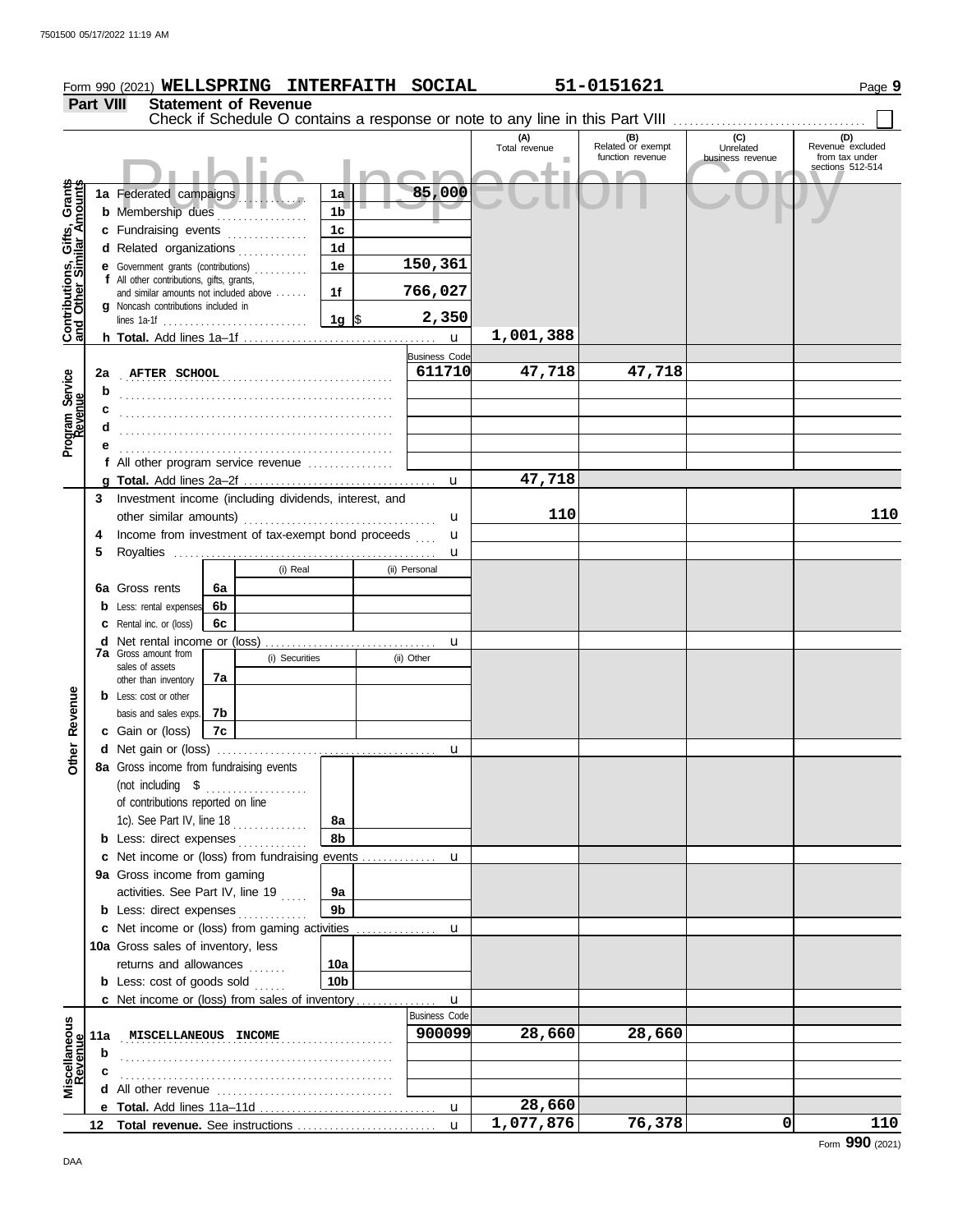## **Form 990 (2021) WELLSPRING INTERFAITH SOCIAL 51-0151621 Page 10** Page 10

**Part IX Statement of Functional Expenses**

Cuide amounts reported on lines 6b, 7b, Total expenses<br>
and 10b of Part VIII. Expenses one stic organizations<br>
Sand other assistance to domestic organizations<br>
Sand other assistance to domestic organizations<br>
Sand other as *Section 501(c)(3) and 501(c)(4) organizations must complete all columns. All other organizations must complete column (A). Do not include amounts reported on lines 6b, 7b, 8b, 9b, and 10b of Part VIII.* **1 2 3 4 5 6** Compensation not included above to disqualified **7 8 9 10** Payroll taxes . . . . . . . . . . . . . . . . . . . . . . . . . . . . . . **11 a** Management ............................. **b** Legal . . . . . . . . . . . . . . . . . . . . . . . . . . . . . . . . . . . . . **c** Accounting . . . . . . . . . . . . . . . . . . . . . . . . . . . . . . . **d** Lobbying . . . . . . . . . . . . . . . . . . . . . . . . . . . . . . . . . . **e** Professional fundraising services. See Part IV, line 17 **f g** Other. (If line 11g amount exceeds 10% of line 25, column **12** Advertising and promotion ................ **13** Office expenses **.......................**... **14 15 16** Occupancy .................................. **17** Travel . . . . . . . . . . . . . . . . . . . . . . . . . . . . . . . . . . . . **18 19 20 21 22** Depreciation, depletion, and amortization . **23** Insurance . . . . . . . . . . . . . . . . . . . . . . . . . . . . . . . . . **24** Other expenses. Itemize expenses not covered **a** FOOD COSTS **11,364 41,364 b c d e** All other expenses . . . . . . . . . . . . . . . . . . . . . . . . **25 Total functional expenses.** Add lines 1 through 24e . . . **26 Joint costs.** Complete this line only if the Grants and other assistance to domestic organizations and domestic governments. See Part IV, line 21 . . . . . . . . Grants and other assistance to domestic individuals. See Part IV, line 22 Grants and other assistance to foreign organizations, foreign governments, and foreign individuals. See Part IV, lines 15 and 16 Benefits paid to or for members . . . . . . . . . . . Compensation of current officers, directors, trustees, and key employees . . . . . . . . . . . . . persons (as defined under section 4958(f)(1)) and persons described in section  $4958(c)(3)(B)$  .... Other salaries and wages . . . . . . . . . . . . . . . . Pension plan accruals and contributions (include section 401(k) and 403(b) employer contributions) Other employee benefits .................. Fees for services (nonemployees): Investment management fees .............. Information technology Royalties . . . . . . . . . . . . . . . . . . . . . . . . . . . . . . . . . Payments of travel or entertainment expenses for any federal, state, or local public officials Conferences, conventions, and meetings . Interest . . . . . . . . . . . . . . . . . . . . . . . . . . . . . . . . . . . Payments to affiliates ...................... above (List miscellaneous expenses on line 24e. If line 24e amount exceeds 10% of line 25, column (A) amount, list line 24e expenses on Schedule O.) fundraising solicitation. Check here  $\mathbf{u}$  if organization reported in column (B) joint costs from a combined educational campaign and following SOP 98-2 (ASC 958-720) **(A) (B) (C) (D)** Total **(B)**<br>Program service<br>expenses expenses general expenses (D)<br>Fundraising expenses . . . . . . . . . . . . . . . . . . . . . . . . . . . . . . . . . . . . . . . . . . . . . . . . . . . . . . . . . . . . . . . . . . . . . . . . . . . . . . . . . . . . . . **MISCELLANEOUS 2,669 1,041 1,628** . . . . . . . . . . . . . . . . . . . . . . . . . . . . . . . . . . . . . . . . . . . Check if Schedule O contains a response or note to any line in this Part IX (A) amount, list line 11g expenses on Schedule O.) . . . . . . **85,785 34,254 34,404 17,127 396,954 337,390 55,058 4,506 5,639 4,041 1,555 43 40,422 31,308 7,430 1,684 10,518 10,518 29,841 14,137 9,074 6,630 10,855 7,187 3,224 444 21,638 18,483 2,687 468 10,644 9,037 1,226 381 46,002 37,967 8,035 23,793 23,603 190 7,344 5,799 1,299 246 38,633 32,176 6,457 23,784 20,416 2,877 491 PROGRAM ACTIVITIES 4,366 4,366 4,366 1,041 800,251 622,569 145,662 32,020**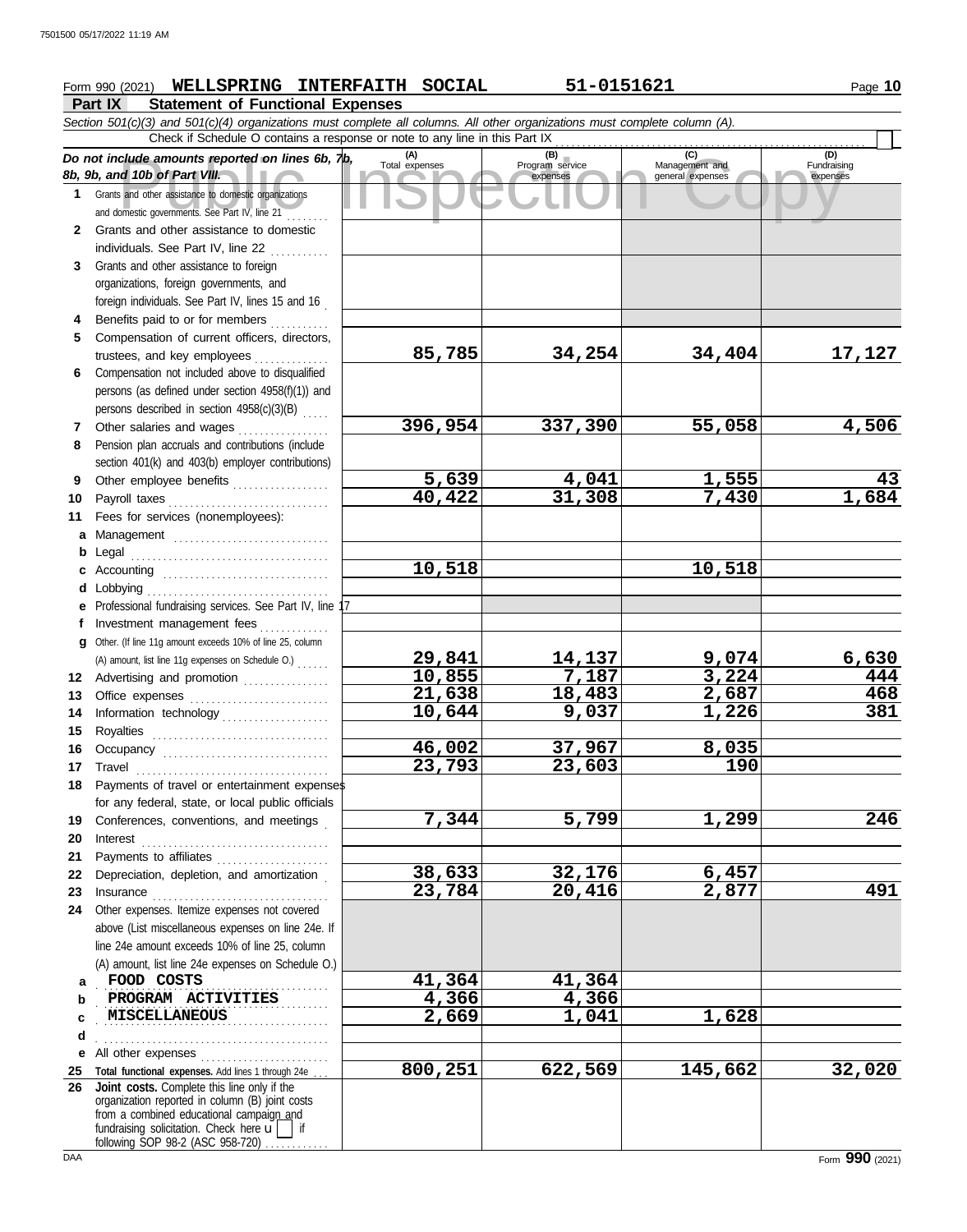## **Form 990 (2021) WELLSPRING INTERFAITH SOCIAL 51-0151621 120 11 120 1316 11** Page 11

**Part X Balance Sheet** Check if Schedule O contains a response or note to any line in this Part X **(A) (B)** Beginning of year | End of year Beginning of year<br>Savings and temporary cash investments<br>Pledges and grants receivable, net the contract of the contract of the contract of the contract of the contract of the contract of the contract of the contract of th Cash—non-interest-bearing ................ **58,724 72,666 1 1 182,182 2 171,770**<br>284,250 3 467,587 **2 2** Savings and temporary cash investments **with an advice the contract of the state of the state of the state of the state of the state of the state of the state of the state of the state of the state of the state of the 3 284,250 467,587 3** Pledges and grants receivable, net . . . . . . . . . . . . . . . . . . . . . . . . . . . . . . . . . . . . . . . . . . . . . . . . . . **29,326 4 4** Accounts receivable, net . . . . . . . . . . . . . . . . . . . . . . . . . . . . . . . . . . . . . . . . . . . . . . . . . . . . . . . . . . . . **5** Loans and other receivables from any current or former officer, director, trustee, key employee, creator or founder, substantial contributor, or 35% controlled entity or family member of any of these persons . . . . . . . . . . . . . . . . . . . . . . . . . . **5 6** Loans and other receivables from other disqualified persons (as defined **6 Assets** under section  $4958(f)(1)$ ), and persons described in section  $4958(c)(3)(B)$  .......... **7 7** Notes and loans receivable, net . . . . . . . . . . . . . . . . . . . . . . . . . . . . . . . . . . . . . . . . . . . . . . . . . . . . . Inventories for sale or use . . . . . . . . . . . . . . . . . . . . . . . . . . . . . . . . . . . . . . . . . . . . . . . . . . . . . . . . . . **8 8 11,005 8,997 9 9** Prepaid expenses and deferred charges . . . . . . . . . . . . . . . . . . . . . . . . . . . . . . . . . . . . . . . . . . . . **10a** Land, buildings, and equipment: cost or other basis. Complete Part VI of Schedule D . . . . . . . . . . . . **10a 1,189,001 722,155 493,486 466,846 10b 10c b** Less: accumulated depreciation . . . . . . . . . . . . . . . . . . . . . Investments—publicly traded securities . . . . . . . . . . . . . . . . . . . . . . . . . . . . . . . . . . . . . . . . . . . . . **11 11** Investments—other securities. See Part IV, line 11 **12 12** Investments—program-related. See Part IV, line 11 . . . . . . . . . . . . . . . . . . . . . . . . . . . . . . . . . **13 13** Intangible assets . . . . . . . . . . . . . . . . . . . . . . . . . . . . . . . . . . . . . . . . . . . . . . . . . . . . . . . . . . . . . . . . . . . . **14 14** Other assets. See Part IV, line 11 . . . . . . . . . . . . . . . . . . . . . . . . . . . . . . . . . . . . . . . . . . . . . . . . . . . **15 15 16 Total assets.** Add lines 1 through 15 (must equal line 33) . . . . . . . . . . . . . . . . . . . . . . . . . . **1,029,647 1,217,192 16** Accounts payable and accrued expenses . . . . . . . . . . . . . . . . . . . . . . . . . . . . . . . . . . . . . . . . . . . **44,823 40,543 17 17 18** Grants payable . . . . . . . . . . . . . . . . . . . . . . . . . . . . . . . . . . . . . . . . . . . . . . . . . . . . . . . . . . . . . . . . . . . . . **18 19** Deferred revenue . . . . . . . . . . . . . . . . . . . . . . . . . . . . . . . . . . . . . . . . . . . . . . . . . . . . . . . . . . . . . . . . . . . **19 20** Tax-exempt bond liabilities . . . . . . . . . . . . . . . . . . . . . . . . . . . . . . . . . . . . . . . . . . . . . . . . . . . . . . . . . . **20 21** Escrow or custodial account liability. Complete Part IV of Schedule D **21 22** Loans and other payables to any current or former officer, director, **Liabilities** trustee, key employee, creator or founder, substantial contributor, or 35% controlled entity or family member of any of these persons ........................... **22** Secured mortgages and notes payable to unrelated third parties . . . . . . . . . . . . . . . . . . . . **23 23** Unsecured notes and loans payable to unrelated third parties . . . . . . . . . . . . . . . . . . . . . . . **24 24 25** Other liabilities (including federal income tax, payables to related third parties, and other liabilities not included on lines 17-24). Complete Part X **85,800** of Schedule D . . . . . . . . . . . . . . . . . . . . . . . . . . . . . . . . . . . . . . . . . . . . . . . . . . . . . . . . . . . . . . . . . . . . . . **25 130,623 40,543 26** Total liabilities. Add lines 17 through 25 **26** Organizations that follow FASB ASC 958, check here  $\overline{\textbf{X}}$ Net Assets or Fund Balances **Net Assets or Fund Balances and complete lines 27, 28, 32, and 33.** Net assets without donor restrictions . . . . . . . . . . . . . . . . . . . . . . . . . . . . . . . . . . . . . . . . . . . . . . . . **605,019 680,357 27 27** Net assets with donor restrictions . . . . . . . . . . . . . . . . . . . . . . . . . . . . . . . . . . . . . . . . . . . . . . . . . . . **28 294,005 496,292 28 Organizations that do not follow FASB ASC 958, check here** u **and complete lines 29 through 33. 29 29** Capital stock or trust principal, or current funds **30** Paid-in or capital surplus, or land, building, or equipment fund **30** Retained earnings, endowment, accumulated income, or other funds . . . . . . . . . . . . . . . . . . **31 31**

Total net assets or fund balances . . . . . . . . . . . . . . . . . . . . . . . . . . . . . . . . . . . . . . . . . . . . . . . . . . .

Total liabilities and net assets/fund balances ...

Form **990** (2021)

**33 32**

**1,029,647 1,217,192**

**899,024** 32 1,176,649<br>029,647 33 1,217,192

**32 33**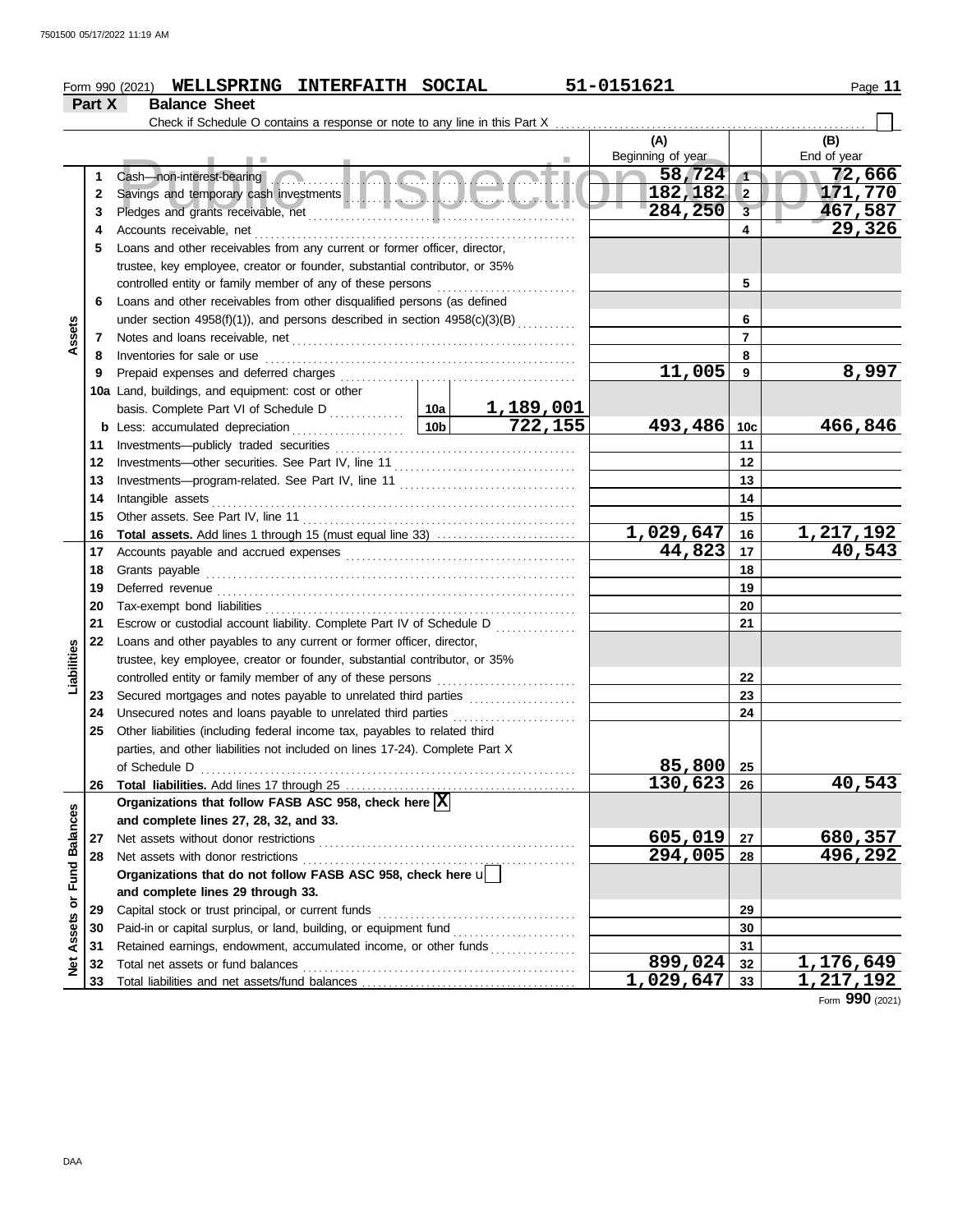|    | 51-0151621<br>Form 990 (2021) WELLSPRING INTERFAITH SOCIAL                                                            |                |                 | Page 12     |
|----|-----------------------------------------------------------------------------------------------------------------------|----------------|-----------------|-------------|
|    | Part XI<br><b>Reconciliation of Net Assets</b>                                                                        |                |                 |             |
|    | Check if Schedule O contains a response or note to any line in this Part XI                                           |                |                 |             |
| 1  | $\mathbf{1}$<br>Total revenue (must equal Part VIII, column (A), line 12)                                             | 1,077,876      |                 |             |
| 2  | $\overline{2}$                                                                                                        |                | 800, 251        |             |
| 3  | Revenue less expenses. Subtract line 2 from line 1<br>$3 -$                                                           |                | 277,625         |             |
| 4  | Net assets or fund balances at beginning of year (must equal Part X, line 32, column (A))<br>4                        |                | 899,024         |             |
| 5. | $\overline{5}$<br>Net unrealized gains (losses) on investments                                                        |                |                 |             |
| 6  | 6                                                                                                                     |                |                 |             |
| 7  | $\overline{7}$<br>Investment expenses                                                                                 |                |                 |             |
| 8  | 8<br>Prior period adjustments                                                                                         |                |                 |             |
| 9  | Other changes in net assets or fund balances (explain on Schedule O)<br>9                                             |                |                 |             |
| 10 | Net assets or fund balances at end of year. Combine lines 3 through 9 (must equal Part X, line                        |                |                 |             |
|    | $32$ , column $(B)$ )<br>10                                                                                           | 1,176,649      |                 |             |
|    | <b>Financial Statements and Reporting</b><br>Part XII                                                                 |                |                 |             |
|    | Check if Schedule O contains a response or note to any line in this Part XII                                          |                |                 |             |
|    |                                                                                                                       |                |                 | Yes   No    |
| 1. | ΙX<br>Accounting method used to prepare the Form 990:<br>Cash<br>Accrual<br>Other                                     |                |                 |             |
|    | If the organization changed its method of accounting from a prior year or checked "Other," explain on                 |                |                 |             |
|    | Schedule O.                                                                                                           |                |                 |             |
|    | 2a Were the organization's financial statements compiled or reviewed by an independent accountant?                    | 2a             |                 | $\mathbf x$ |
|    | If "Yes," check a box below to indicate whether the financial statements for the year were compiled or                |                |                 |             |
|    | reviewed on a separate basis, consolidated basis, or both:                                                            |                |                 |             |
|    | Consolidated basis<br>Separate basis<br>Both consolidated and separate basis                                          |                |                 |             |
|    | <b>b</b> Were the organization's financial statements audited by an independent accountant?                           | 2 <sub>b</sub> | $\mathbf X$     |             |
|    | If "Yes," check a box below to indicate whether the financial statements for the year were audited on a               |                |                 |             |
|    | separate basis, consolidated basis, or both:                                                                          |                |                 |             |
|    | $ \mathbf{X} $ Separate basis<br>Consolidated basis<br>Both consolidated and separate basis                           |                |                 |             |
|    | c If "Yes" to line 2a or 2b, does the organization have a committee that assumes responsibility for oversight of      |                |                 |             |
|    | the audit, review, or compilation of its financial statements and selection of an independent accountant?             | 2c             | х               |             |
|    | If the organization changed either its oversight process or selection process during the tax year, explain on         |                |                 |             |
|    | Schedule O.                                                                                                           |                |                 |             |
|    | 3a As a result of a federal award, was the organization required to undergo an audit or audits as set forth in the    |                |                 |             |
|    | Single Audit Act and OMB Circular A-133?<br><u>.</u>                                                                  | За             |                 | x           |
|    | <b>b</b> If "Yes," did the organization undergo the required audit or audits? If the organization did not undergo the |                |                 |             |
|    | required audit or audits, explain why on Schedule O and describe any steps taken to undergo such audits               | 3b             |                 |             |
|    |                                                                                                                       |                | Form 990 (2021) |             |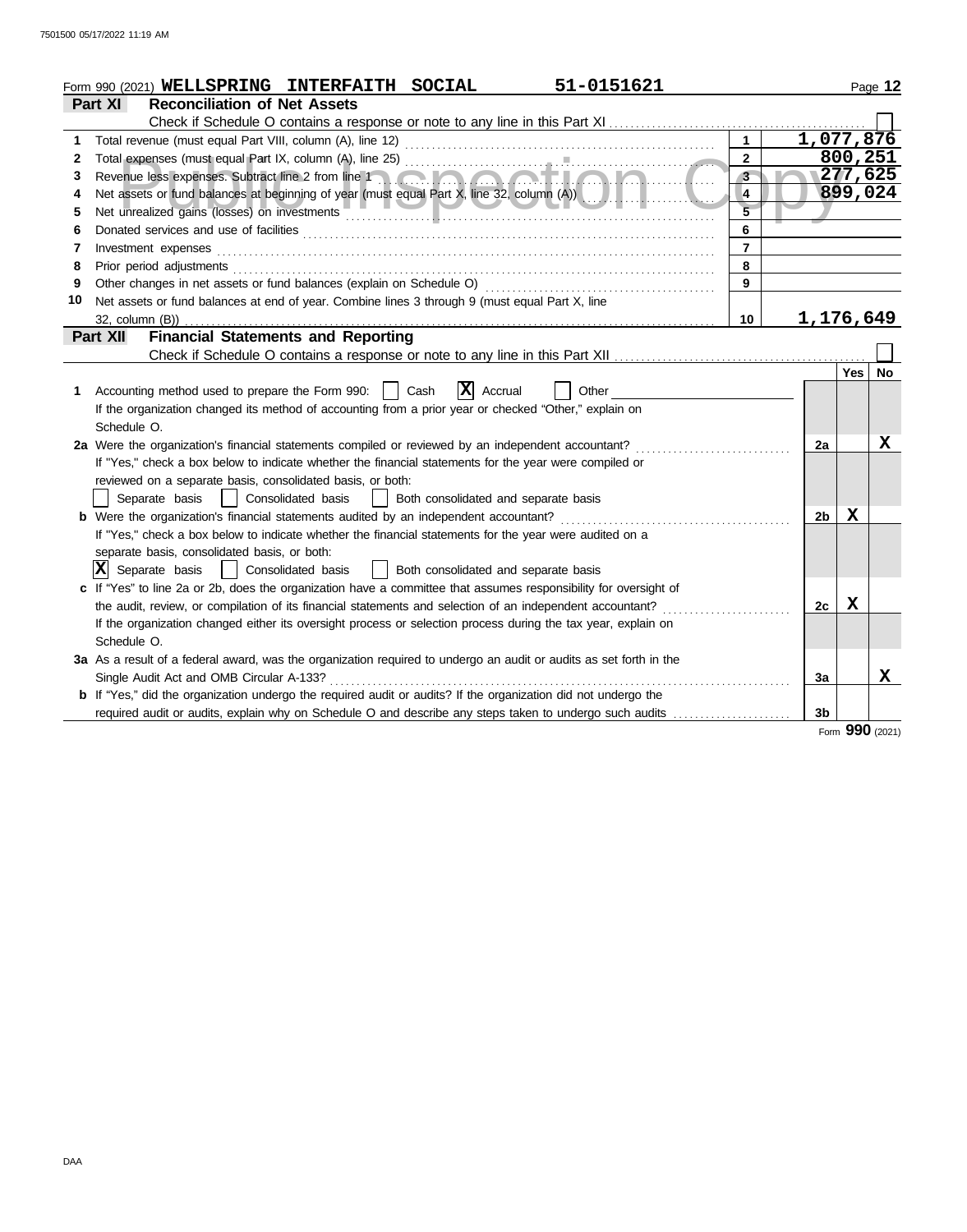| <b>SCHEDULE A</b>                                                                                                                                              |                                                            | <b>Public Charity Status and Public Support</b>                                                                      |                          |                                                                                                                                                                                                                                                                 | OMB No. 1545-0047              |  |  |  |  |
|----------------------------------------------------------------------------------------------------------------------------------------------------------------|------------------------------------------------------------|----------------------------------------------------------------------------------------------------------------------|--------------------------|-----------------------------------------------------------------------------------------------------------------------------------------------------------------------------------------------------------------------------------------------------------------|--------------------------------|--|--|--|--|
| (Form 990)                                                                                                                                                     |                                                            | Complete if the organization is a section 501(c)(3) organization or a section 4947(a)(1) nonexempt charitable trust. |                          |                                                                                                                                                                                                                                                                 |                                |  |  |  |  |
| Department of the Treasury                                                                                                                                     |                                                            | u Attach to Form 990 or Form 990-EZ.                                                                                 |                          |                                                                                                                                                                                                                                                                 | Open to Public                 |  |  |  |  |
| Internal Revenue Service                                                                                                                                       |                                                            | <b>u</b> Go to <i>www.irs.gov/Form990</i> for instructions and the latest information.                               |                          |                                                                                                                                                                                                                                                                 | Inspection                     |  |  |  |  |
| Name of the organization                                                                                                                                       | SERVICES, INC.                                             | WELLSPRING INTERFAITH SOCIAL                                                                                         |                          | 51-0151621                                                                                                                                                                                                                                                      | Employer identification number |  |  |  |  |
| Part I                                                                                                                                                         |                                                            |                                                                                                                      |                          | Reason for Public Charity Status. (All organizations must complete this part.) See instructions.                                                                                                                                                                |                                |  |  |  |  |
|                                                                                                                                                                |                                                            | The organization is not a private foundation because it is: (For lines 1 through 12, check only one box.)            |                          |                                                                                                                                                                                                                                                                 |                                |  |  |  |  |
| 1                                                                                                                                                              |                                                            | A church, convention of churches, or association of churches described in section 170(b)(1)(A)(i).                   |                          |                                                                                                                                                                                                                                                                 |                                |  |  |  |  |
| 2<br>3                                                                                                                                                         |                                                            | A school described in section 170(b)(1)(A)(ii). (Attach Schedule E (Form 990).)                                      |                          |                                                                                                                                                                                                                                                                 |                                |  |  |  |  |
| 4                                                                                                                                                              |                                                            | A hospital or a cooperative hospital service organization described in section 170(b)(1)(A)(iii).                    |                          |                                                                                                                                                                                                                                                                 |                                |  |  |  |  |
| A medical research organization operated in conjunction with a hospital described in section 170(b)(1)(A)(iii). Enter the hospital's name,<br>city, and state: |                                                            |                                                                                                                      |                          |                                                                                                                                                                                                                                                                 |                                |  |  |  |  |
| 5                                                                                                                                                              |                                                            |                                                                                                                      |                          | An organization operated for the benefit of a college or university owned or operated by a governmental unit described in                                                                                                                                       |                                |  |  |  |  |
|                                                                                                                                                                | section 170(b)(1)(A)(iv). (Complete Part II.)              |                                                                                                                      |                          |                                                                                                                                                                                                                                                                 |                                |  |  |  |  |
| 6<br>$ {\bf X} $<br>7                                                                                                                                          |                                                            | A federal, state, or local government or governmental unit described in section 170(b)(1)(A)(v).                     |                          | An organization that normally receives a substantial part of its support from a governmental unit or from the general public                                                                                                                                    |                                |  |  |  |  |
|                                                                                                                                                                | described in section 170(b)(1)(A)(vi). (Complete Part II.) |                                                                                                                      |                          |                                                                                                                                                                                                                                                                 |                                |  |  |  |  |
| 8                                                                                                                                                              |                                                            | A community trust described in section 170(b)(1)(A)(vi). (Complete Part II.)                                         |                          |                                                                                                                                                                                                                                                                 |                                |  |  |  |  |
| 9<br>university:                                                                                                                                               |                                                            |                                                                                                                      |                          | An agricultural research organization described in section 170(b)(1)(A)(ix) operated in conjunction with a land-grant college<br>or university or a non-land-grant college of agriculture (see instructions). Enter the name, city, and state of the college or |                                |  |  |  |  |
| 10                                                                                                                                                             |                                                            |                                                                                                                      |                          | An organization that normally receives (1) more than 33 1/3% of its support from contributions, membership fees, and gross                                                                                                                                      |                                |  |  |  |  |
|                                                                                                                                                                |                                                            |                                                                                                                      |                          | receipts from activities related to its exempt functions, subject to certain exceptions; and (2) no more than 331/3% of its                                                                                                                                     |                                |  |  |  |  |
|                                                                                                                                                                |                                                            | acquired by the organization after June 30, 1975. See section 509(a)(2). (Complete Part III.)                        |                          | support from gross investment income and unrelated business taxable income (less section 511 tax) from businesses                                                                                                                                               |                                |  |  |  |  |
| 11                                                                                                                                                             |                                                            | An organization organized and operated exclusively to test for public safety. See section 509(a)(4).                 |                          |                                                                                                                                                                                                                                                                 |                                |  |  |  |  |
| 12                                                                                                                                                             |                                                            |                                                                                                                      |                          | An organization organized and operated exclusively for the benefit of, to perform the functions of, or to carry out the purposes of                                                                                                                             |                                |  |  |  |  |
|                                                                                                                                                                |                                                            |                                                                                                                      |                          | one or more publicly supported organizations described in section 509(a)(1) or section 509(a)(2). See section 509(a)(3). Check<br>the box on lines 12a through 12d that describes the type of supporting organization and complete lines 12e, 12f, and 12g.     |                                |  |  |  |  |
| a                                                                                                                                                              |                                                            |                                                                                                                      |                          | Type I. A supporting organization operated, supervised, or controlled by its supported organization(s), typically by giving                                                                                                                                     |                                |  |  |  |  |
|                                                                                                                                                                |                                                            | the supported organization(s) the power to regularly appoint or elect a majority of the directors or trustees of the |                          |                                                                                                                                                                                                                                                                 |                                |  |  |  |  |
|                                                                                                                                                                |                                                            | supporting organization. You must complete Part IV, Sections A and B.                                                |                          |                                                                                                                                                                                                                                                                 |                                |  |  |  |  |
| b                                                                                                                                                              |                                                            |                                                                                                                      |                          | Type II. A supporting organization supervised or controlled in connection with its supported organization(s), by having<br>control or management of the supporting organization vested in the same persons that control or manage the supported                 |                                |  |  |  |  |
|                                                                                                                                                                |                                                            | organization(s). You must complete Part IV, Sections A and C.                                                        |                          |                                                                                                                                                                                                                                                                 |                                |  |  |  |  |
| c                                                                                                                                                              |                                                            | its supported organization(s) (see instructions). You must complete Part IV, Sections A, D, and E.                   |                          | Type III functionally integrated. A supporting organization operated in connection with, and functionally integrated with,                                                                                                                                      |                                |  |  |  |  |
| d                                                                                                                                                              |                                                            |                                                                                                                      |                          | Type III non-functionally integrated. A supporting organization operated in connection with its supported organization(s)<br>that is not functionally integrated. The organization generally must satisfy a distribution requirement and an attentiveness       |                                |  |  |  |  |
| е                                                                                                                                                              |                                                            | requirement (see instructions). You must complete Part IV, Sections A and D, and Part V.                             |                          | Check this box if the organization received a written determination from the IRS that it is a Type I, Type II, Type III                                                                                                                                         |                                |  |  |  |  |
|                                                                                                                                                                |                                                            | functionally integrated, or Type III non-functionally integrated supporting organization.                            |                          |                                                                                                                                                                                                                                                                 |                                |  |  |  |  |
| f                                                                                                                                                              | Enter the number of supported organizations                |                                                                                                                      |                          |                                                                                                                                                                                                                                                                 |                                |  |  |  |  |
| g<br>(i) Name of supported                                                                                                                                     | (ii) EIN                                                   | Provide the following information about the supported organization(s).<br>(iii) Type of organization                 | (iv) Is the organization | (v) Amount of monetary                                                                                                                                                                                                                                          | (vi) Amount of                 |  |  |  |  |
| organization                                                                                                                                                   |                                                            | (described on lines 1-10                                                                                             | listed in your governing | support (see                                                                                                                                                                                                                                                    | other support (see             |  |  |  |  |
|                                                                                                                                                                |                                                            | above (see instructions))                                                                                            | document?<br>Yes<br>No   | instructions)                                                                                                                                                                                                                                                   | instructions)                  |  |  |  |  |
| (A)                                                                                                                                                            |                                                            |                                                                                                                      |                          |                                                                                                                                                                                                                                                                 |                                |  |  |  |  |
|                                                                                                                                                                |                                                            |                                                                                                                      |                          |                                                                                                                                                                                                                                                                 |                                |  |  |  |  |
| (B)                                                                                                                                                            |                                                            |                                                                                                                      |                          |                                                                                                                                                                                                                                                                 |                                |  |  |  |  |
| (C)                                                                                                                                                            |                                                            |                                                                                                                      |                          |                                                                                                                                                                                                                                                                 |                                |  |  |  |  |
| (D)                                                                                                                                                            |                                                            |                                                                                                                      |                          |                                                                                                                                                                                                                                                                 |                                |  |  |  |  |
| (E)                                                                                                                                                            |                                                            |                                                                                                                      |                          |                                                                                                                                                                                                                                                                 |                                |  |  |  |  |
|                                                                                                                                                                |                                                            |                                                                                                                      |                          |                                                                                                                                                                                                                                                                 |                                |  |  |  |  |
| Total                                                                                                                                                          |                                                            | For Paperwork Reduction Act Notice, see the Instructions for Form 990 or 990-EZ.                                     |                          |                                                                                                                                                                                                                                                                 | Schedule A (Form 990) 2021     |  |  |  |  |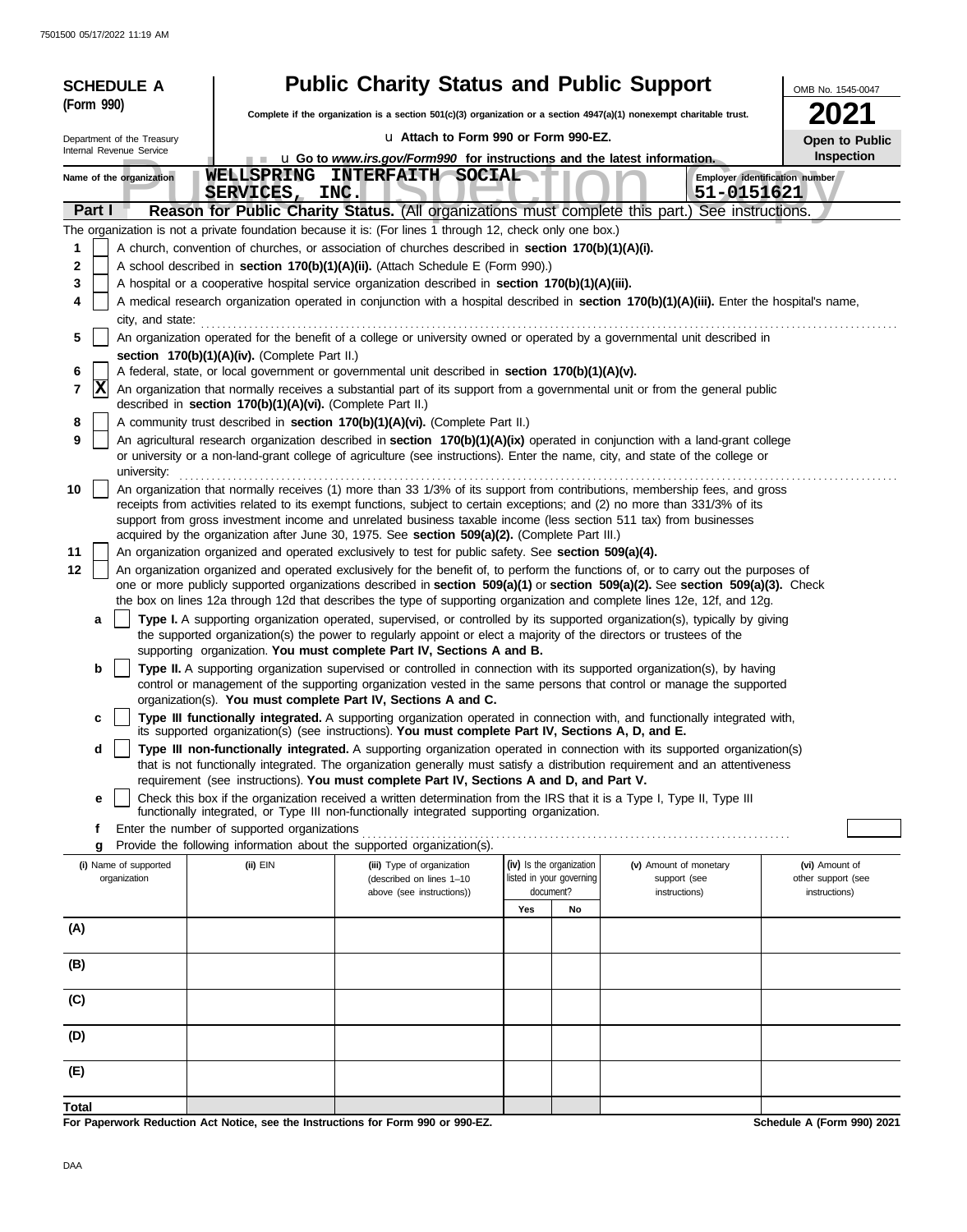|              | Schedule A (Form 990) 2021                                                                                                                                                                                                    |          | WELLSPRING INTERFAITH SOCIAL |            |            | 51-0151621 | Page 2                             |
|--------------|-------------------------------------------------------------------------------------------------------------------------------------------------------------------------------------------------------------------------------|----------|------------------------------|------------|------------|------------|------------------------------------|
|              | Support Schedule for Organizations Described in Sections 170(b)(1)(A)(iv) and 170(b)(1)(A)(vi)<br>Part II                                                                                                                     |          |                              |            |            |            |                                    |
|              | (Complete only if you checked the box on line 5, 7, or 8 of Part I or if the organization failed to qualify under                                                                                                             |          |                              |            |            |            |                                    |
|              | Part III. If the organization fails to qualify under the tests listed below, please complete Part III.)                                                                                                                       |          |                              |            |            |            |                                    |
|              | Section A. Public Support                                                                                                                                                                                                     |          |                              |            |            |            |                                    |
|              | Calendar year (or fiscal year beginning in) u                                                                                                                                                                                 | (a) 2017 | (b) 2018                     | (c) 2019   | $(d)$ 2020 | (e) 2021   | (f) Total                          |
| 1            | Gifts, grants, contributions, and<br>membership fees received. (Do not                                                                                                                                                        |          |                              |            |            |            |                                    |
|              | include any "unusual grants.")                                                                                                                                                                                                | 680,958  | 1,179,521                    | 448,488    | 483,365    | 1,001,388  | 3,793,720                          |
| $\mathbf{2}$ | Tax revenues levied for the<br>organization's benefit and either paid<br>to or expended on its behalf                                                                                                                         |          |                              |            |            |            |                                    |
| 3            | The value of services or facilities<br>furnished by a governmental unit to the<br>organization without charge                                                                                                                 |          |                              |            |            |            |                                    |
| 4            | Total. Add lines 1 through 3                                                                                                                                                                                                  | 680,958  | 1,179,521                    | 448,488    | 483,365    | 1,001,388  | 3,793,720                          |
| 5            | The portion of total contributions by<br>each person (other than a<br>governmental unit or publicly<br>supported organization) included on<br>line 1 that exceeds 2% of the amount                                            |          |                              |            |            |            |                                    |
|              | shown on line 11, column (f) $\ldots$<br>Public support. Subtract line 5 from line 4                                                                                                                                          |          |                              |            |            |            | 1,085,494                          |
| 6            | <b>Section B. Total Support</b>                                                                                                                                                                                               |          |                              |            |            |            | 2,708,226                          |
|              | Calendar year (or fiscal year beginning in) $\mathbf u$                                                                                                                                                                       | (a) 2017 | (b) 2018                     | $(c)$ 2019 | $(d)$ 2020 | (e) $2021$ | (f) Total                          |
| 7            | Amounts from line 4                                                                                                                                                                                                           | 680,958  | 1,179,521                    | 448,488    | 483,365    | 1,001,388  | 3,793,720                          |
| 8            | Gross income from interest, dividends,<br>payments received on securities loans,<br>rents, royalties, and income from<br>similar sources                                                                                      | 380      | 744                          | 1,335      | 161        | 110        | 2,730                              |
| 9            | Net income from unrelated business<br>activities, whether or not the business<br>is regularly carried on                                                                                                                      |          |                              |            |            |            |                                    |
| 10           | Other income. Do not include gain or<br>loss from the sale of capital assets<br>(Explain in Part VI.)                                                                                                                         |          |                              |            |            | 28,660     | 28,660                             |
| 11           | Total support. Add lines 7 through 10                                                                                                                                                                                         |          |                              |            |            |            | 3,825,110                          |
| 12           | Gross receipts from related activities, etc. (see instructions)                                                                                                                                                               |          |                              |            |            | 12         | 295,997                            |
| 13           | First 5 years. If the Form 990 is for the organization's first, second, third, fourth, or fifth tax year as a section 501(c)(3)                                                                                               |          |                              |            |            |            | $\sim$ $\Box$                      |
|              |                                                                                                                                                                                                                               |          |                              |            |            |            |                                    |
|              | Section C. Computation of Public Support Percentage                                                                                                                                                                           |          |                              |            |            |            |                                    |
| 14           |                                                                                                                                                                                                                               |          |                              |            |            | 14         | 70.80%                             |
| 15           | 33 1/3% support test-2021. If the organization did not check the box on line 13, and line 14 is 33 1/3% or more, check this                                                                                                   |          |                              |            |            | 15         | 76.79%                             |
| 16a          | box and stop here. The organization qualifies as a publicly supported organization [11] content content content content content of the state of the state of the state or and state or an analyze or an analyze or an analyze |          |                              |            |            |            | $\blacktriangleright \overline{X}$ |
| b            | 33 1/3% support test-2020. If the organization did not check a box on line 13 or 16a, and line 15 is 33 1/3% or more, check                                                                                                   |          |                              |            |            |            |                                    |
|              |                                                                                                                                                                                                                               |          |                              |            |            |            |                                    |
|              | 17a 10%-facts-and-circumstances test-2021. If the organization did not check a box on line 13, 16a, or 16b, and line 14 is                                                                                                    |          |                              |            |            |            |                                    |
|              | 10% or more, and if the organization meets the facts-and-circumstances test, check this box and stop here. Explain in                                                                                                         |          |                              |            |            |            |                                    |
|              | Part VI how the organization meets the facts-and-circumstances test. The organization qualifies as a publicly supported                                                                                                       |          |                              |            |            |            |                                    |
|              | organization www.commutation.commutation.com/www.commutation.com/www.commutation.com/www.commutation.com/www.com                                                                                                              |          |                              |            |            |            |                                    |
| b            | 10%-facts-and-circumstances test-2020. If the organization did not check a box on line 13, 16a, 16b, or 17a, and line                                                                                                         |          |                              |            |            |            |                                    |
|              | 15 is 10% or more, and if the organization meets the facts-and-circumstances test, check this box and stop here. Explain                                                                                                      |          |                              |            |            |            |                                    |
|              | in Part VI how the organization meets the facts-and-circumstances test. The organization qualifies as a publicly supported                                                                                                    |          |                              |            |            |            |                                    |
|              |                                                                                                                                                                                                                               |          |                              |            |            |            |                                    |
| 18           | Private foundation. If the organization did not check a box on line 13, 16a, 16b, 17a, or 17b, check this box and see                                                                                                         |          |                              |            |            |            |                                    |
|              |                                                                                                                                                                                                                               |          |                              |            |            |            |                                    |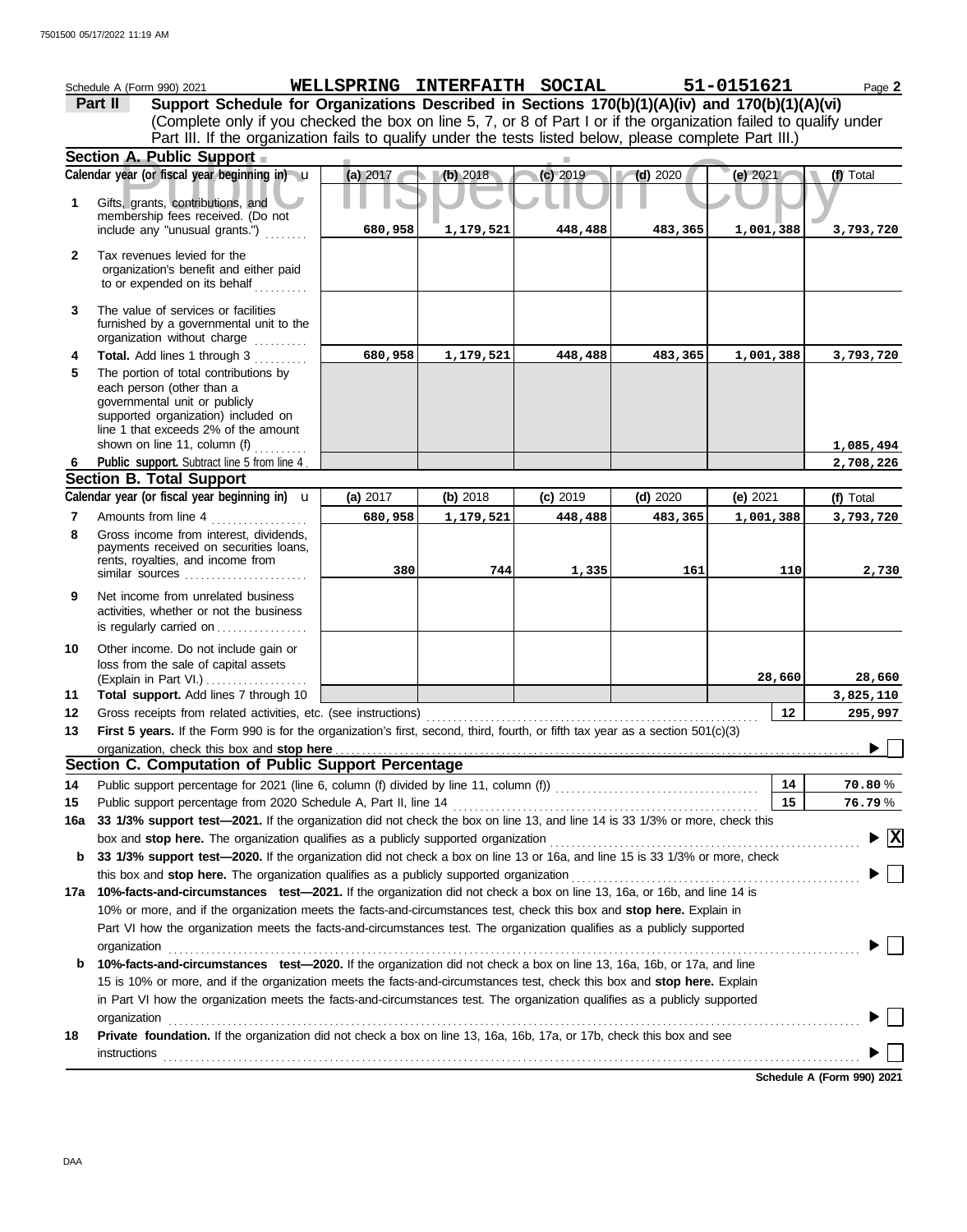|     | Schedule A (Form 990) 2021                                                                                                                                                        | WELLSPRING INTERFAITH SOCIAL |            |            |            | 51-0151621 | Page 3    |
|-----|-----------------------------------------------------------------------------------------------------------------------------------------------------------------------------------|------------------------------|------------|------------|------------|------------|-----------|
|     | Support Schedule for Organizations Described in Section 509(a)(2)<br>Part III                                                                                                     |                              |            |            |            |            |           |
|     | (Complete only if you checked the box on line 10 of Part I or if the organization failed to qualify under Part II.                                                                |                              |            |            |            |            |           |
|     | If the organization fails to qualify under the tests listed below, please complete Part II.)                                                                                      |                              |            |            |            |            |           |
|     | Section A. Public Support                                                                                                                                                         |                              |            |            |            |            |           |
|     | Calendar year (or fiscal year beginning in) u                                                                                                                                     | (a) 2017                     | (b) 2018   | (c) 2019   | $(d)$ 2020 | (e) $2021$ | (f) Total |
| 1   | Gifts, grants, contributions, and membership fees<br>received. (Do not include any "unusual grants.")                                                                             |                              |            |            |            |            |           |
| 2   | Gross receipts from admissions, merchandise<br>sold or services performed, or facilities<br>furnished in any activity that is related to the<br>organization's fax-exempt purpose |                              |            |            |            |            |           |
| 3   | Gross receipts from activities that are not an<br>unrelated trade or business under section 513                                                                                   |                              |            |            |            |            |           |
| 4   | Tax revenues levied for the<br>organization's benefit and either paid<br>to or expended on its behalf<br>in de Berger                                                             |                              |            |            |            |            |           |
| 5   | The value of services or facilities<br>furnished by a governmental unit to the<br>organization without charge                                                                     |                              |            |            |            |            |           |
| 6   | Total. Add lines 1 through 5                                                                                                                                                      |                              |            |            |            |            |           |
| 7a  | Amounts included on lines 1, 2, and 3<br>received from disqualified persons                                                                                                       |                              |            |            |            |            |           |
| b   | Amounts included on lines 2 and 3<br>received from other than disqualified<br>persons that exceed the greater of \$5,000<br>or 1% of the amount on line 13 for the year           |                              |            |            |            |            |           |
| c   | Add lines 7a and 7b<br>.                                                                                                                                                          |                              |            |            |            |            |           |
| 8   | Public support. (Subtract line 7c from                                                                                                                                            |                              |            |            |            |            |           |
|     | line $6.$ )                                                                                                                                                                       |                              |            |            |            |            |           |
|     | <b>Section B. Total Support</b><br>Calendar year (or fiscal year beginning in) $\mathbf u$                                                                                        |                              |            |            |            |            |           |
| 9   | Amounts from line 6                                                                                                                                                               | (a) 2017                     | $(b)$ 2018 | $(c)$ 2019 | $(d)$ 2020 | (e) 2021   | (f) Total |
| 10a | Gross income from interest, dividends,<br>payments received on securities loans, rents,<br>royalties, and income from similar sources.                                            |                              |            |            |            |            |           |
|     | Unrelated business taxable income (less<br>section 511 taxes) from businesses<br>acquired after June 30, 1975                                                                     |                              |            |            |            |            |           |
| c   | Add lines 10a and 10b                                                                                                                                                             |                              |            |            |            |            |           |
| 11  | Net income from unrelated business<br>activities not included on line 10b, whether<br>or not the business is regularly carried on                                                 |                              |            |            |            |            |           |
| 12  | Other income. Do not include gain or<br>loss from the sale of capital assets<br>(Explain in Part VI.)                                                                             |                              |            |            |            |            |           |
| 13  | Total support. (Add lines 9, 10c, 11,<br>and $12.$ )                                                                                                                              |                              |            |            |            |            |           |
| 14  | First 5 years. If the Form 990 is for the organization's first, second, third, fourth, or fifth tax year as a section 501(c)(3)<br>organization, check this box and stop here     |                              |            |            |            |            |           |
|     | Section C. Computation of Public Support Percentage                                                                                                                               |                              |            |            |            |            |           |
| 15  |                                                                                                                                                                                   |                              |            |            |            | 15         | %         |
| 16  |                                                                                                                                                                                   |                              |            |            |            | 16         | $\%$      |
|     | Section D. Computation of Investment Income Percentage                                                                                                                            |                              |            |            |            |            |           |
| 17  |                                                                                                                                                                                   |                              |            |            |            | 17         | %         |
|     |                                                                                                                                                                                   |                              |            |            |            | 18         | $\%$      |
| 19а | 33 1/3% support tests-2021. If the organization did not check the box on line 14, and line 15 is more than 33 1/3%, and line                                                      |                              |            |            |            |            |           |
|     | 17 is not more than 33 1/3%, check this box and stop here. The organization qualifies as a publicly supported organization                                                        |                              |            |            |            |            |           |
| b   | 33 1/3% support tests—2020. If the organization did not check a box on line 14 or line 19a, and line 16 is more than 33 1/3%, and                                                 |                              |            |            |            |            |           |
| 20  | line 18 is not more than 33 1/3%, check this box and stop here. The organization qualifies as a publicly supported organization                                                   |                              |            |            |            |            |           |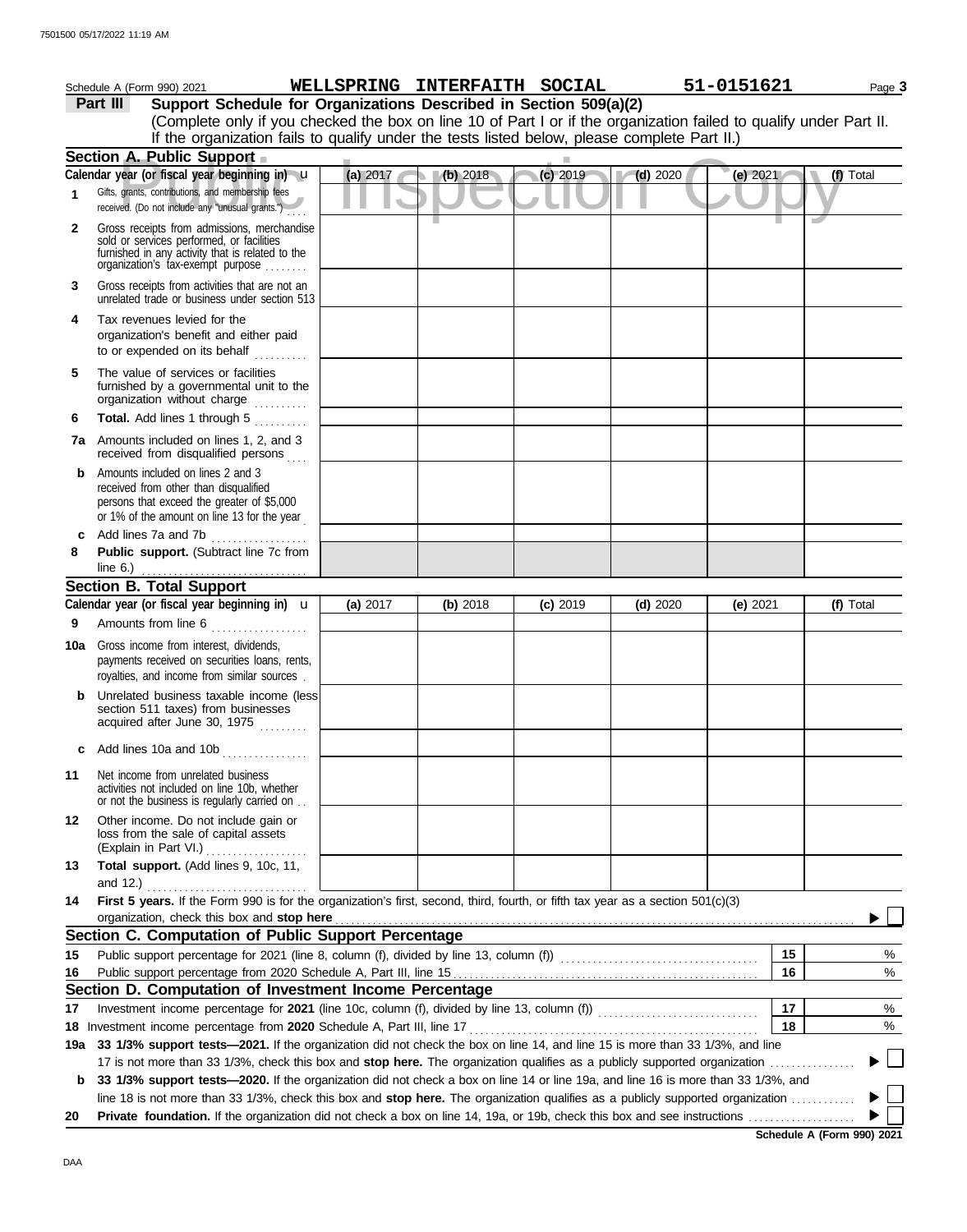|     | 51-0151621<br>WELLSPRING INTERFAITH SOCIAL<br>Schedule A (Form 990) 2021                                                  |                            | Page 4 |
|-----|---------------------------------------------------------------------------------------------------------------------------|----------------------------|--------|
|     | <b>Supporting Organizations</b><br>Part IV                                                                                |                            |        |
|     | (Complete only if you checked a box in line 12 on Part I. If you checked box 12a, Part I, complete Sections A             |                            |        |
|     | and B. If you checked box 12b, Part I, complete Sections A and C. If you checked box 12c, Part I, complete                |                            |        |
|     | Sections A, D, and E. If you checked box 12d, Part I, complete Sections A and D, and complete Part V.)                    |                            |        |
|     | Section A. All Supporting Organizations                                                                                   |                            |        |
|     |                                                                                                                           | Yes                        | No     |
| 1   | Are all of the organization's supported organizations listed by name in the organization's governing                      |                            |        |
|     | documents? If "No," describe in Part VI how the supported organizations are designated. If designated by                  |                            |        |
|     | class or purpose, describe the designation. If historic and continuing relationship, explain.                             | 1                          |        |
| 2   | Did the organization have any supported organization that does not have an IRS determination of status                    |                            |        |
|     | under section 509(a)(1) or (2)? If "Yes," explain in Part VI how the organization determined that the supported           |                            |        |
|     | organization was described in section 509(a)(1) or (2).                                                                   | $\mathbf{2}$               |        |
| За  | Did the organization have a supported organization described in section $501(c)(4)$ , $(5)$ , or $(6)$ ? If "Yes," answer |                            |        |
|     | lines 3b and 3c below.                                                                                                    | 3a                         |        |
| b   | Did the organization confirm that each supported organization qualified under section $501(c)(4)$ , $(5)$ , or $(6)$ and  |                            |        |
|     | satisfied the public support tests under section 509(a)(2)? If "Yes," describe in Part VI when and how the                |                            |        |
|     | organization made the determination.                                                                                      | 3b                         |        |
| c   | Did the organization ensure that all support to such organizations was used exclusively for section $170(c)(2)(B)$        |                            |        |
|     | purposes? If "Yes," explain in Part VI what controls the organization put in place to ensure such use.                    | 3c                         |        |
| 4a  | Was any supported organization not organized in the United States ("foreign supported organization")? If                  |                            |        |
|     | "Yes," and if you checked box 12a or 12b in Part I, answer lines 4b and 4c below.                                         | 4a                         |        |
| b   | Did the organization have ultimate control and discretion in deciding whether to make grants to the foreign               |                            |        |
|     | supported organization? If "Yes," describe in Part VI how the organization had such control and discretion                |                            |        |
|     | despite being controlled or supervised by or in connection with its supported organizations.                              | 4b                         |        |
| c   | Did the organization support any foreign supported organization that does not have an IRS determination                   |                            |        |
|     | under sections $501(c)(3)$ and $509(a)(1)$ or $(2)?$ If "Yes," explain in Part VI what controls the organization used     |                            |        |
|     | to ensure that all support to the foreign supported organization was used exclusively for section $170(c)(2)(B)$          |                            |        |
|     | purposes.                                                                                                                 | 4c                         |        |
| 5a  | Did the organization add, substitute, or remove any supported organizations during the tax year? If "Yes,"                |                            |        |
|     | answer lines 5b and 5c below (if applicable). Also, provide detail in Part VI, including (i) the names and EIN            |                            |        |
|     | numbers of the supported organizations added, substituted, or removed; (ii) the reasons for each such action;             |                            |        |
|     | (iii) the authority under the organization's organizing document authorizing such action; and (iv) how the action         |                            |        |
|     | was accomplished (such as by amendment to the organizing document).                                                       | 5a                         |        |
| b   | Type I or Type II only. Was any added or substituted supported organization part of a class already                       |                            |        |
|     | designated in the organization's organizing document?                                                                     | 5b                         |        |
| c   | Substitutions only. Was the substitution the result of an event beyond the organization's control?                        | 5c                         |        |
| 6   | Did the organization provide support (whether in the form of grants or the provision of services or facilities) to        |                            |        |
|     | anyone other than (i) its supported organizations, (ii) individuals that are part of the charitable class benefited       |                            |        |
|     | by one or more of its supported organizations, or (iii) other supporting organizations that also support or               |                            |        |
|     | benefit one or more of the filing organization's supported organizations? If "Yes," provide detail in Part VI.            | 6                          |        |
| 7   | Did the organization provide a grant, loan, compensation, or other similar payment to a substantial contributor           |                            |        |
|     | (as defined in section $4958(c)(3)(C)$ ), a family member of a substantial contributor, or a 35% controlled entity        |                            |        |
|     | with regard to a substantial contributor? If "Yes," complete Part I of Schedule L (Form 990).                             | 7                          |        |
| 8   | Did the organization make a loan to a disqualified person (as defined in section 4958) not described on line              |                            |        |
|     | 7? If "Yes," complete Part I of Schedule L (Form 990).                                                                    | 8                          |        |
| 9а  | Was the organization controlled directly or indirectly at any time during the tax year by one or more                     |                            |        |
|     | disqualified persons, as defined in section 4946 (other than foundation managers and organizations                        |                            |        |
|     | described in section 509(a)(1) or (2))? If "Yes," provide detail in Part VI.                                              | 9а                         |        |
| b   | Did one or more disqualified persons (as defined on line 9a) hold a controlling interest in any entity in which           |                            |        |
|     | the supporting organization had an interest? If "Yes," provide detail in Part VI.                                         | 9b                         |        |
| c   | Did a disqualified person (as defined on line 9a) have an ownership interest in, or derive any personal benefit           |                            |        |
|     | from, assets in which the supporting organization also had an interest? If "Yes," provide detail in Part VI.              | 9c                         |        |
| 10a | Was the organization subject to the excess business holdings rules of section 4943 because of section                     |                            |        |
|     | 4943(f) (regarding certain Type II supporting organizations, and all Type III non-functionally integrated                 |                            |        |
|     | supporting organizations)? If "Yes," answer line 10b below.                                                               | 10a                        |        |
| b   | Did the organization have any excess business holdings in the tax year? (Use Schedule C, Form 4720, to                    |                            |        |
|     | determine whether the organization had excess business holdings.)                                                         | 10b                        |        |
|     |                                                                                                                           | Schedule A (Form 990) 2021 |        |

DAA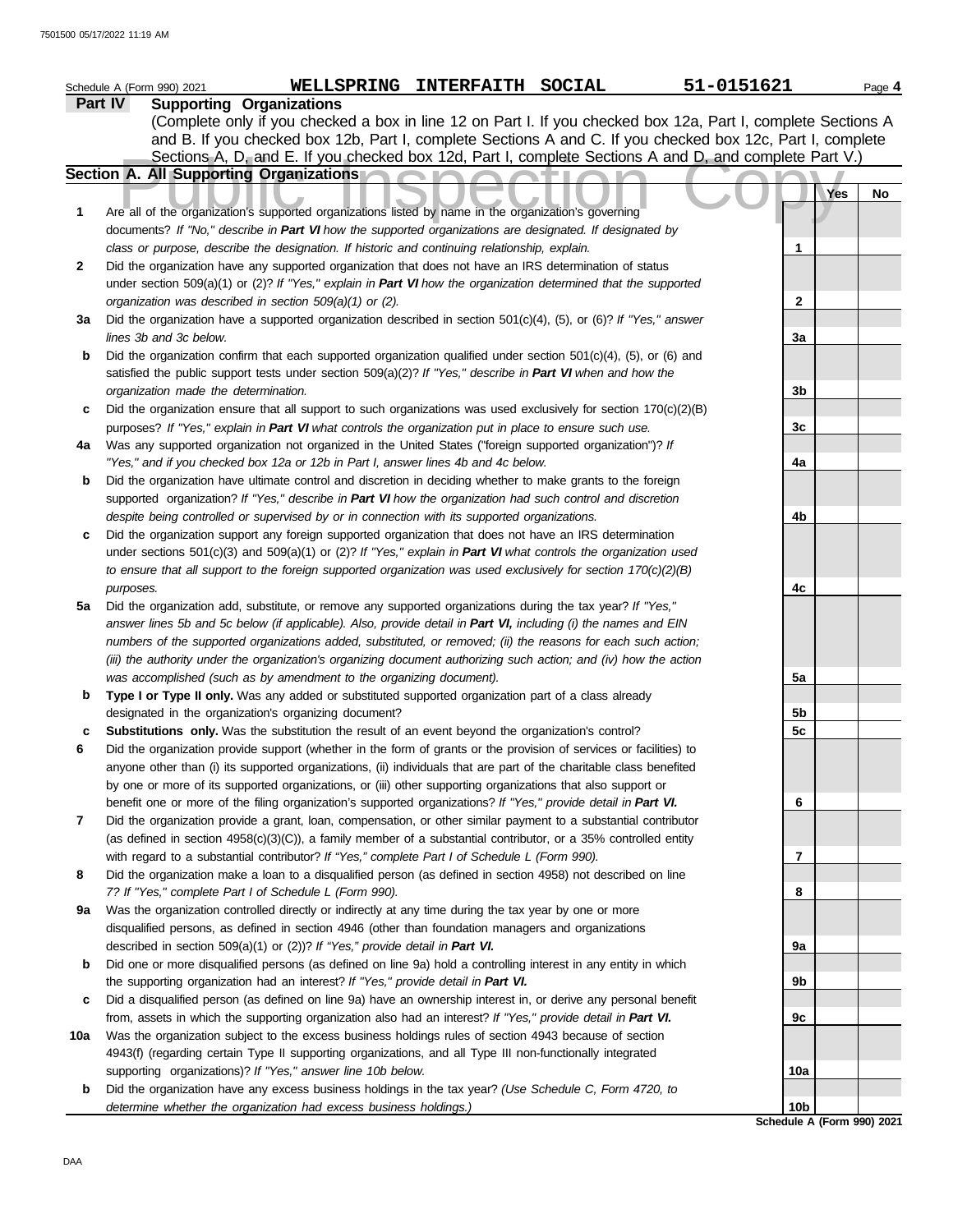|                | Schedule A (Form 990) 2021                     |                                                                                                                                   | WELLSPRING INTERFAITH SOCIAL | 51-0151621 |                 |            | Page 5 |
|----------------|------------------------------------------------|-----------------------------------------------------------------------------------------------------------------------------------|------------------------------|------------|-----------------|------------|--------|
| <b>Part IV</b> |                                                | <b>Supporting Organizations (continued)</b>                                                                                       |                              |            |                 |            |        |
|                |                                                |                                                                                                                                   |                              |            |                 | Yes        | No     |
| 11             |                                                | Has the organization accepted a gift or contribution from any of the following persons?                                           |                              |            |                 |            |        |
| a              |                                                | A person who directly or indirectly controls, either alone or together with persons described on lines 11b and                    |                              |            |                 |            |        |
|                |                                                | 11c below, the governing body of a supported organization?                                                                        |                              |            | 11a             |            |        |
| b              |                                                | A family member of a person described on line 11a above?                                                                          |                              |            | 11 <sub>b</sub> |            |        |
| c              |                                                | A 35% controlled entity of a person described on line 11a or 11b above? If "Yes" to line 11a, 11b, or 11c,                        |                              |            |                 |            |        |
|                | provide detail in Part VI.                     |                                                                                                                                   |                              |            | 11c             |            |        |
|                |                                                | <b>Section B. Type I Supporting Organizations</b>                                                                                 |                              |            |                 |            |        |
|                |                                                |                                                                                                                                   |                              |            |                 | <b>Yes</b> | No     |
| 1              |                                                | Did the governing body, members of the governing body, officers acting in their official capacity, or membership of one or        |                              |            |                 |            |        |
|                |                                                | more supported organizations have the power to regularly appoint or elect at least a majority of the organization's officers,     |                              |            |                 |            |        |
|                |                                                | directors, or trustees at all times during the tax year? If "No," describe in Part VI how the supported organization(s)           |                              |            |                 |            |        |
|                |                                                | effectively operated, supervised, or controlled the organization's activities. If the organization had more than one supported    |                              |            |                 |            |        |
|                |                                                | organization, describe how the powers to appoint and/or remove officers, directors, or trustees were allocated among the          |                              |            |                 |            |        |
|                |                                                | supported organizations and what conditions or restrictions, if any, applied to such powers during the tax year.                  |                              |            | 1               |            |        |
| $\mathbf{2}$   |                                                | Did the organization operate for the benefit of any supported organization other than the supported                               |                              |            |                 |            |        |
|                |                                                | organization(s) that operated, supervised, or controlled the supporting organization? If "Yes," explain in Part                   |                              |            |                 |            |        |
|                |                                                | VI how providing such benefit carried out the purposes of the supported organization(s) that operated,                            |                              |            |                 |            |        |
|                |                                                | supervised, or controlled the supporting organization.                                                                            |                              |            | $\mathbf{2}$    |            |        |
|                |                                                | Section C. Type II Supporting Organizations                                                                                       |                              |            |                 | Yes        | No     |
| 1              |                                                | Were a majority of the organization's directors or trustees during the tax year also a majority of the directors                  |                              |            |                 |            |        |
|                |                                                | or trustees of each of the organization's supported organization(s)? If "No," describe in Part VI how control                     |                              |            |                 |            |        |
|                |                                                | or management of the supporting organization was vested in the same persons that controlled or managed                            |                              |            |                 |            |        |
|                | the supported organization(s).                 |                                                                                                                                   |                              |            | $\mathbf{1}$    |            |        |
|                |                                                | Section D. All Type III Supporting Organizations                                                                                  |                              |            |                 |            |        |
|                |                                                |                                                                                                                                   |                              |            |                 | Yes        | No     |
| 1              |                                                | Did the organization provide to each of its supported organizations, by the last day of the fifth month of the                    |                              |            |                 |            |        |
|                |                                                | organization's tax year, (i) a written notice describing the type and amount of support provided during the prior tax             |                              |            |                 |            |        |
|                |                                                | year, (ii) a copy of the Form 990 that was most recently filed as of the date of notification, and (iii) copies of the            |                              |            |                 |            |        |
|                |                                                | organization's governing documents in effect on the date of notification, to the extent not previously provided?                  |                              |            | 1               |            |        |
| 2              |                                                | Were any of the organization's officers, directors, or trustees either (i) appointed or elected by the supported                  |                              |            |                 |            |        |
|                |                                                | organization(s) or (ii) serving on the governing body of a supported organization? If "No," explain in Part VI how                |                              |            |                 |            |        |
|                |                                                | the organization maintained a close and continuous working relationship with the supported organization(s).                       |                              |            | 2               |            |        |
| 3              |                                                | By reason of the relationship described on line 2, above, did the organization's supported organizations have                     |                              |            |                 |            |        |
|                |                                                | a significant voice in the organization's investment policies and in directing the use of the organization's                      |                              |            |                 |            |        |
|                |                                                | income or assets at all times during the tax year? If "Yes," describe in Part VI the role the organization's                      |                              |            |                 |            |        |
|                | supported organizations played in this regard. |                                                                                                                                   |                              |            | 3               |            |        |
|                |                                                | Section E. Type III Functionally Integrated Supporting Organizations                                                              |                              |            |                 |            |        |
| 1              |                                                | Check the box next to the method that the organization used to satisfy the Integral Part Test during the year (see instructions). |                              |            |                 |            |        |
| а              |                                                | The organization satisfied the Activities Test. Complete line 2 below.                                                            |                              |            |                 |            |        |
| b              |                                                | The organization is the parent of each of its supported organizations. Complete line 3 below.                                     |                              |            |                 |            |        |
| c              |                                                | The organization supported a governmental entity. Describe in Part VI how you supported a governmental entity (see instructions). |                              |            |                 |            |        |
| 2              |                                                | Activities Test. Answer lines 2a and 2b below.                                                                                    |                              |            |                 | Yes        | No     |
| a              |                                                | Did substantially all of the organization's activities during the tax year directly further the exempt purposes of                |                              |            |                 |            |        |
|                |                                                | the supported organization(s) to which the organization was responsive? If "Yes," then in Part VI identify                        |                              |            |                 |            |        |
|                |                                                | those supported organizations and explain how these activities directly furthered their exempt purposes,                          |                              |            |                 |            |        |
|                |                                                | how the organization was responsive to those supported organizations, and how the organization determined                         |                              |            |                 |            |        |
|                |                                                | that these activities constituted substantially all of its activities.                                                            |                              |            | 2a              |            |        |
| b              |                                                | Did the activities described on line 2a, above, constitute activities that, but for the organization's                            |                              |            |                 |            |        |
|                |                                                | involvement, one or more of the organization's supported organization(s) would have been engaged in? If                           |                              |            |                 |            |        |
|                |                                                | "Yes," explain in Part VI the reasons for the organization's position that its supported organization(s) would                    |                              |            |                 |            |        |
|                |                                                | have engaged in these activities but for the organization's involvement.                                                          |                              |            | 2b              |            |        |
| 3              |                                                | Parent of Supported Organizations. Answer lines 3a and 3b below.                                                                  |                              |            |                 |            |        |
| a              |                                                | Did the organization have the power to regularly appoint or elect a majority of the officers, directors, or                       |                              |            |                 |            |        |
|                |                                                | trustees of each of the supported organizations? If "Yes" or "No," provide details in Part VI.                                    |                              |            | 3a              |            |        |
| b              |                                                | Did the organization exercise a substantial degree of direction over the policies, programs, and activities of each               |                              |            |                 |            |        |
|                |                                                | of its supported organizations? If "Yes," describe in Part VI the role played by the organization in this regard.                 |                              |            | 3 <sub>b</sub>  |            |        |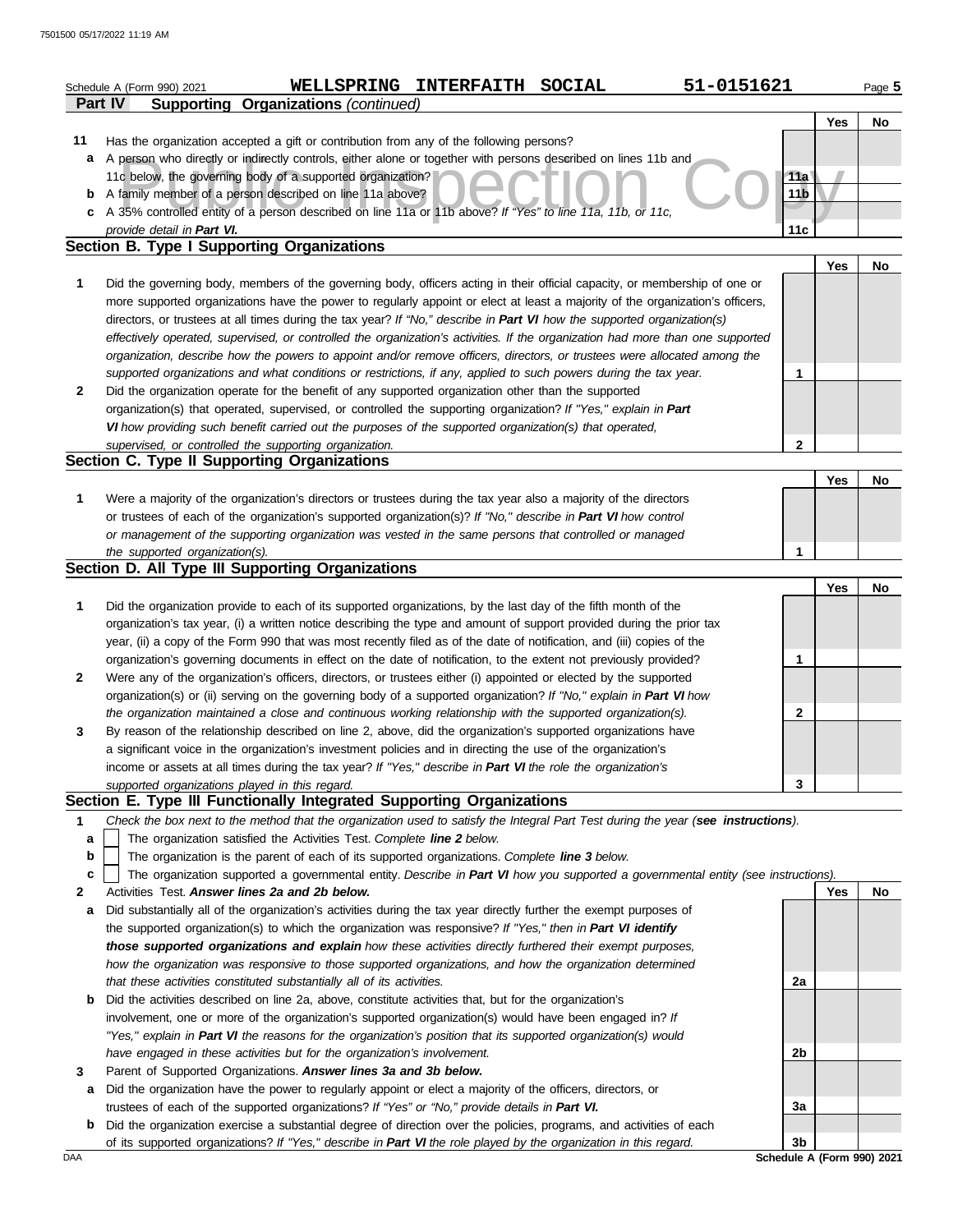|                | WELLSPRING INTERFAITH SOCIAL<br>Schedule A (Form 990) 2021                                                                       |                | 51-0151621     | Page 6                         |
|----------------|----------------------------------------------------------------------------------------------------------------------------------|----------------|----------------|--------------------------------|
| <b>Part V</b>  | Type III Non-Functionally Integrated 509(a)(3) Supporting Organizations                                                          |                |                |                                |
| 1              | Check here if the organization satisfied the Integral Part Test as a qualifying trust on Nov. 20, 1970 (explain in Part VI). See |                |                |                                |
|                | instructions. All other Type III non-functionally integrated supporting organizations must complete Sections A through E.        |                |                |                                |
|                | Section A - Adjusted Net Income                                                                                                  |                | (A) Prior Year | (B) Current Year               |
|                |                                                                                                                                  |                |                | (optional)                     |
| 1              | Net short-term capital gain                                                                                                      | 1              |                |                                |
| $\mathbf{2}$   | Recoveries of prior-year distributions                                                                                           | $\overline{2}$ |                |                                |
| 3              | Other gross income (see instructions)                                                                                            | 3              |                |                                |
| 4              | Add lines 1 through 3.                                                                                                           | 4              |                |                                |
| 5              | Depreciation and depletion                                                                                                       | 5              |                |                                |
| 6              | Portion of operating expenses paid or incurred for production or collection                                                      |                |                |                                |
|                | of gross income or for management, conservation, or maintenance of                                                               |                |                |                                |
|                | property held for production of income (see instructions)                                                                        | 6              |                |                                |
| 7              | Other expenses (see instructions)                                                                                                | 7              |                |                                |
| 8              | Adjusted Net Income (subtract lines 5, 6, and 7 from line 4)                                                                     | 8              |                |                                |
|                | Section B - Minimum Asset Amount                                                                                                 |                | (A) Prior Year | (B) Current Year<br>(optional) |
| 1              | Aggregate fair market value of all non-exempt-use assets (see                                                                    |                |                |                                |
|                | instructions for short tax year or assets held for part of year):                                                                |                |                |                                |
|                | a Average monthly value of securities                                                                                            | 1a             |                |                                |
|                | <b>b</b> Average monthly cash balances                                                                                           | 1b             |                |                                |
|                | c Fair market value of other non-exempt-use assets                                                                               | 1c             |                |                                |
|                | d Total (add lines 1a, 1b, and 1c)                                                                                               | 1d             |                |                                |
|                | e Discount claimed for blockage or other factors                                                                                 |                |                |                                |
|                | (explain in detail in Part VI):                                                                                                  |                |                |                                |
| $\mathbf{2}$   | Acquisition indebtedness applicable to non-exempt-use assets                                                                     | $\mathbf{2}$   |                |                                |
| 3              | Subtract line 2 from line 1d.                                                                                                    | 3              |                |                                |
| 4              | Cash deemed held for exempt use. Enter 0.015 of line 3 (for greater amount,                                                      |                |                |                                |
|                | see instructions).                                                                                                               | 4              |                |                                |
| 5              | Net value of non-exempt-use assets (subtract line 4 from line 3)                                                                 | 5              |                |                                |
| 6              | Multiply line 5 by 0.035.                                                                                                        | 6              |                |                                |
| 7              | Recoveries of prior-year distributions                                                                                           | 7              |                |                                |
| 8              | Minimum Asset Amount (add line 7 to line 6)                                                                                      | 8              |                |                                |
|                | Section C - Distributable Amount                                                                                                 |                |                | <b>Current Year</b>            |
| 1              | Adjusted net income for prior year (from Section A, line 8, column A)                                                            | 1              |                |                                |
| $\mathbf{2}$   | Enter 0.85 of line 1.                                                                                                            | 2              |                |                                |
| 3              | Minimum asset amount for prior year (from Section B, line 8, column A)                                                           | 3              |                |                                |
| 4              | Enter greater of line 2 or line 3.                                                                                               | 4              |                |                                |
| 5              | Income tax imposed in prior year                                                                                                 | 5              |                |                                |
| 6              | Distributable Amount. Subtract line 5 from line 4, unless subject to                                                             |                |                |                                |
|                | emergency temporary reduction (see instructions)                                                                                 | 6              |                |                                |
| $\overline{7}$ | Check here if the current year is the organization's first as a non-functionally integrated Type III supporting organization     |                |                |                                |
|                | (see instructions).                                                                                                              |                |                |                                |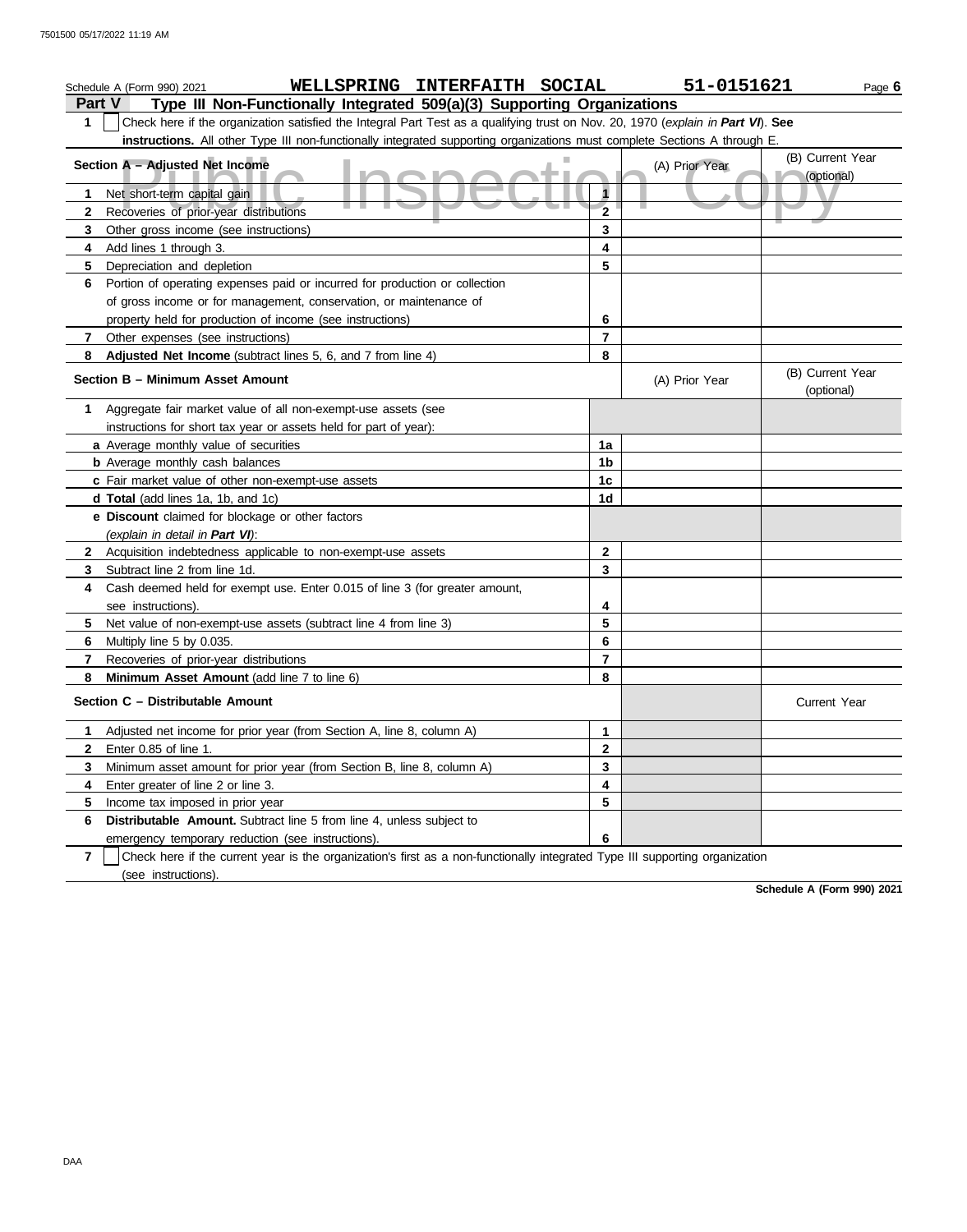| Part V         | WELLSPRING INTERFAITH SOCIAL<br>Schedule A (Form 990) 2021<br>Type III Non-Functionally Integrated 509(a)(3) Supporting Organizations (continued) |                                    | 51-0151621                                          | Page 7                                           |  |  |  |  |
|----------------|---------------------------------------------------------------------------------------------------------------------------------------------------|------------------------------------|-----------------------------------------------------|--------------------------------------------------|--|--|--|--|
|                | Section D - Distributions                                                                                                                         |                                    |                                                     | <b>Current Year</b>                              |  |  |  |  |
| 1              | Amounts paid to supported organizations to accomplish exempt purposes                                                                             |                                    |                                                     |                                                  |  |  |  |  |
| $\mathbf{2}$   | Amounts paid to perform activity that directly furthers exempt purposes of supported<br>organizations, in excess of income from activity          |                                    |                                                     |                                                  |  |  |  |  |
| 3              | Administrative expenses paid to accomplish exempt purposes of supported organizations                                                             |                                    |                                                     |                                                  |  |  |  |  |
| 4              | Amounts paid to acquire exempt-use assets                                                                                                         |                                    |                                                     |                                                  |  |  |  |  |
| 5              | Qualified set-aside amounts (prior IRS approval required-provide details in Part VI)                                                              |                                    |                                                     |                                                  |  |  |  |  |
| 6              |                                                                                                                                                   |                                    |                                                     |                                                  |  |  |  |  |
| $\overline{7}$ |                                                                                                                                                   |                                    |                                                     |                                                  |  |  |  |  |
| 8              |                                                                                                                                                   |                                    |                                                     |                                                  |  |  |  |  |
|                | (provide details in Part VI). See instructions.                                                                                                   |                                    |                                                     |                                                  |  |  |  |  |
| 9              | Distributable amount for 2021 from Section C, line 6                                                                                              |                                    |                                                     |                                                  |  |  |  |  |
| 10             | Line 8 amount divided by line 9 amount                                                                                                            |                                    |                                                     |                                                  |  |  |  |  |
|                | <b>Section E - Distribution Allocations (see instructions)</b>                                                                                    | (i)<br><b>Excess Distributions</b> | (i)<br><b>Underdistributions</b><br><b>Pre-2021</b> | (iii)<br><b>Distributable</b><br>Amount for 2021 |  |  |  |  |
| 1              | Distributable amount for 2021 from Section C, line 6                                                                                              |                                    |                                                     |                                                  |  |  |  |  |
| $\mathbf{2}$   | Underdistributions, if any, for years prior to 2021<br>(reasonable cause required-explain in Part VI). See<br>instructions.                       |                                    |                                                     |                                                  |  |  |  |  |
| 3              | Excess distributions carryover, if any, to 2021                                                                                                   |                                    |                                                     |                                                  |  |  |  |  |
|                |                                                                                                                                                   |                                    |                                                     |                                                  |  |  |  |  |
|                |                                                                                                                                                   |                                    |                                                     |                                                  |  |  |  |  |
|                |                                                                                                                                                   |                                    |                                                     |                                                  |  |  |  |  |
|                |                                                                                                                                                   |                                    |                                                     |                                                  |  |  |  |  |
|                | <b>e</b> From 2020                                                                                                                                |                                    |                                                     |                                                  |  |  |  |  |
|                | f Total of lines 3a through 3e                                                                                                                    |                                    |                                                     |                                                  |  |  |  |  |
|                | <b>g</b> Applied to underdistributions of prior years                                                                                             |                                    |                                                     |                                                  |  |  |  |  |
|                | h Applied to 2021 distributable amount                                                                                                            |                                    |                                                     |                                                  |  |  |  |  |
|                | Carryover from 2016 not applied (see instructions)                                                                                                |                                    |                                                     |                                                  |  |  |  |  |
|                | Remainder. Subtract lines 3g, 3h, and 3i from line 3f.                                                                                            |                                    |                                                     |                                                  |  |  |  |  |
| 4              | Distributions for 2021 from                                                                                                                       |                                    |                                                     |                                                  |  |  |  |  |
|                | \$<br>Section D, line 7:                                                                                                                          |                                    |                                                     |                                                  |  |  |  |  |
|                | <b>a</b> Applied to underdistributions of prior years                                                                                             |                                    |                                                     |                                                  |  |  |  |  |
|                | <b>b</b> Applied to 2021 distributable amount                                                                                                     |                                    |                                                     |                                                  |  |  |  |  |
|                | <b>c</b> Remainder. Subtract lines 4a and 4b from line 4.                                                                                         |                                    |                                                     |                                                  |  |  |  |  |
| 5              | Remaining underdistributions for years prior to 2021, if                                                                                          |                                    |                                                     |                                                  |  |  |  |  |
|                | any. Subtract lines 3g and 4a from line 2. For result                                                                                             |                                    |                                                     |                                                  |  |  |  |  |
|                | greater than zero, explain in Part VI. See instructions.                                                                                          |                                    |                                                     |                                                  |  |  |  |  |
| 6              | Remaining underdistributions for 2021 Subtract lines 3h                                                                                           |                                    |                                                     |                                                  |  |  |  |  |
|                | and 4b from line 1. For result greater than zero, explain in                                                                                      |                                    |                                                     |                                                  |  |  |  |  |
|                | Part VI. See instructions.                                                                                                                        |                                    |                                                     |                                                  |  |  |  |  |
| 7              | Excess distributions carryover to 2022. Add lines 3j                                                                                              |                                    |                                                     |                                                  |  |  |  |  |
|                | and 4c.                                                                                                                                           |                                    |                                                     |                                                  |  |  |  |  |
| 8              | Breakdown of line 7:                                                                                                                              |                                    |                                                     |                                                  |  |  |  |  |
|                |                                                                                                                                                   |                                    |                                                     |                                                  |  |  |  |  |
|                | <b>b</b> Excess from 2018                                                                                                                         |                                    |                                                     |                                                  |  |  |  |  |
|                |                                                                                                                                                   |                                    |                                                     |                                                  |  |  |  |  |
|                | <b>d</b> Excess from 2020<br>.                                                                                                                    |                                    |                                                     |                                                  |  |  |  |  |
|                | e Excess from 2021                                                                                                                                |                                    |                                                     |                                                  |  |  |  |  |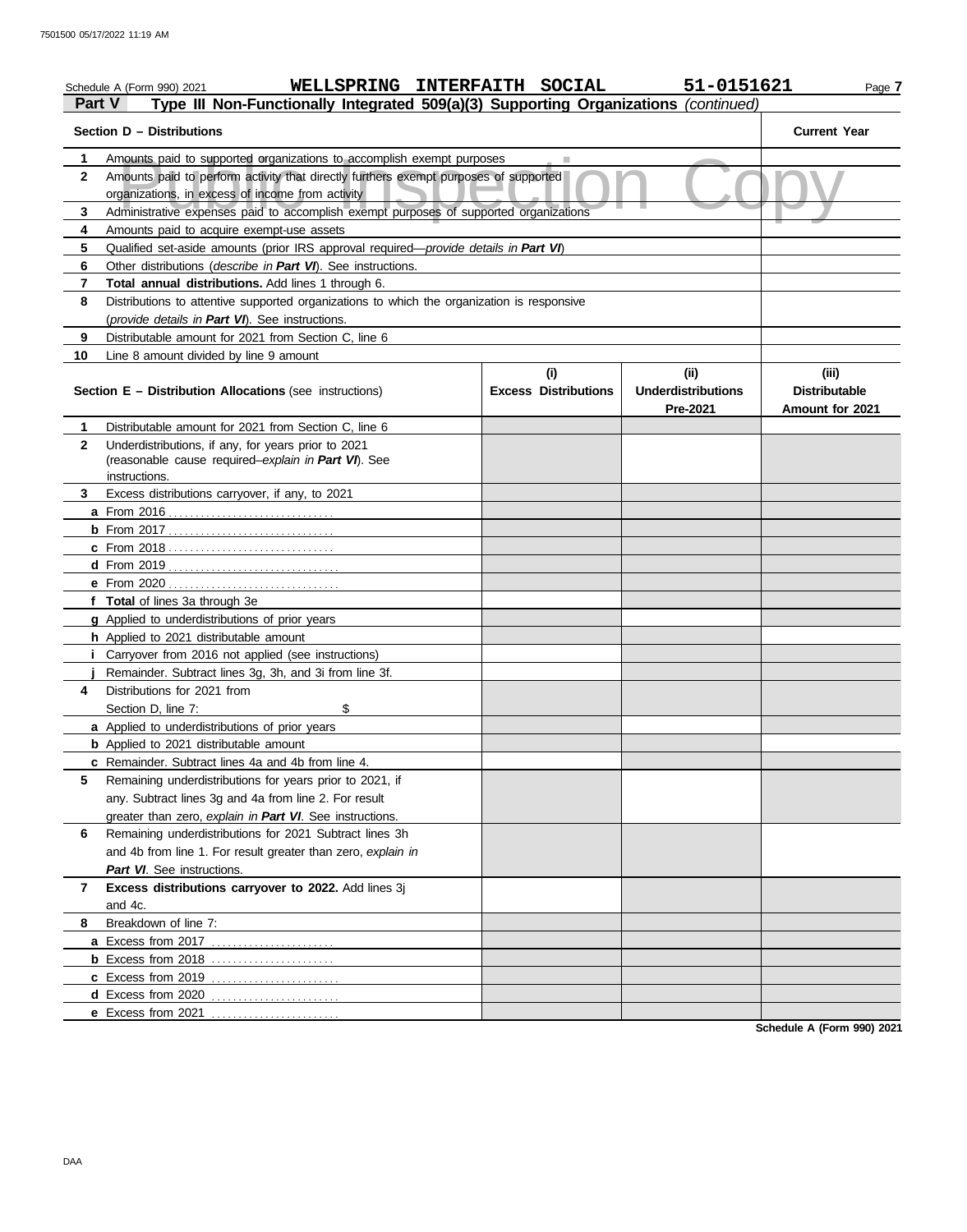| Schedule A (Form 990) 2021 |                                        | WELLSPRING INTERFAITH SOCIAL |  |    |        | 51-0151621                                                                                                                                                                                                                                     | Page 8 |
|----------------------------|----------------------------------------|------------------------------|--|----|--------|------------------------------------------------------------------------------------------------------------------------------------------------------------------------------------------------------------------------------------------------|--------|
| Part VI                    |                                        |                              |  |    |        | Supplemental Information. Provide the explanations required by Part II, line 10; Part II, line 17a or 17b; Part                                                                                                                                |        |
|                            |                                        |                              |  |    |        | III, line 12; Part IV, Section A, lines 1, 2, 3b, 3c, 4b, 4c, 5a, 6, 9a, 9b, 9c, 11a, 11b, and 11c; Part IV, Section                                                                                                                           |        |
|                            |                                        |                              |  |    |        | B, lines 1 and 2; Part IV, Section C, line 1; Part IV, Section D, lines 2 and 3; Part IV, Section E, lines 1c, 2a, 2b,<br>3a, and 3b; Part V, line 1; Part V, Section B, line 1e; Part V, Section D, lines 5, 6, and 8; and Part V, Section E, |        |
|                            |                                        |                              |  |    |        | lines 2, 5, and 6. Also complete this part for any additional information. (See instructions.)                                                                                                                                                 |        |
|                            |                                        |                              |  |    |        |                                                                                                                                                                                                                                                |        |
|                            | PART II, LINE 10 - OTHER INCOME DETAIL |                              |  |    |        |                                                                                                                                                                                                                                                |        |
| <b>MISC</b>                |                                        |                              |  | \$ | 28,660 |                                                                                                                                                                                                                                                |        |
|                            |                                        |                              |  |    |        |                                                                                                                                                                                                                                                |        |
|                            |                                        |                              |  |    |        |                                                                                                                                                                                                                                                |        |
|                            |                                        |                              |  |    |        |                                                                                                                                                                                                                                                |        |
|                            |                                        |                              |  |    |        |                                                                                                                                                                                                                                                |        |
|                            |                                        |                              |  |    |        |                                                                                                                                                                                                                                                |        |
|                            |                                        |                              |  |    |        |                                                                                                                                                                                                                                                |        |
|                            |                                        |                              |  |    |        |                                                                                                                                                                                                                                                |        |
|                            |                                        |                              |  |    |        |                                                                                                                                                                                                                                                |        |
|                            |                                        |                              |  |    |        |                                                                                                                                                                                                                                                |        |
|                            |                                        |                              |  |    |        |                                                                                                                                                                                                                                                |        |
|                            |                                        |                              |  |    |        |                                                                                                                                                                                                                                                |        |
|                            |                                        |                              |  |    |        |                                                                                                                                                                                                                                                |        |
|                            |                                        |                              |  |    |        |                                                                                                                                                                                                                                                |        |
|                            |                                        |                              |  |    |        |                                                                                                                                                                                                                                                |        |
|                            |                                        |                              |  |    |        |                                                                                                                                                                                                                                                |        |
|                            |                                        |                              |  |    |        |                                                                                                                                                                                                                                                |        |
|                            |                                        |                              |  |    |        |                                                                                                                                                                                                                                                |        |
|                            |                                        |                              |  |    |        |                                                                                                                                                                                                                                                |        |
|                            |                                        |                              |  |    |        |                                                                                                                                                                                                                                                |        |
|                            |                                        |                              |  |    |        |                                                                                                                                                                                                                                                |        |
|                            |                                        |                              |  |    |        |                                                                                                                                                                                                                                                |        |
|                            |                                        |                              |  |    |        |                                                                                                                                                                                                                                                |        |
|                            |                                        |                              |  |    |        |                                                                                                                                                                                                                                                |        |
|                            |                                        |                              |  |    |        |                                                                                                                                                                                                                                                |        |
|                            |                                        |                              |  |    |        |                                                                                                                                                                                                                                                |        |
|                            |                                        |                              |  |    |        |                                                                                                                                                                                                                                                |        |
|                            |                                        |                              |  |    |        |                                                                                                                                                                                                                                                |        |
|                            |                                        |                              |  |    |        |                                                                                                                                                                                                                                                |        |
|                            |                                        |                              |  |    |        |                                                                                                                                                                                                                                                |        |
|                            |                                        |                              |  |    |        |                                                                                                                                                                                                                                                |        |
|                            |                                        |                              |  |    |        |                                                                                                                                                                                                                                                |        |
|                            |                                        |                              |  |    |        |                                                                                                                                                                                                                                                |        |
|                            |                                        |                              |  |    |        |                                                                                                                                                                                                                                                |        |
|                            |                                        |                              |  |    |        |                                                                                                                                                                                                                                                |        |
|                            |                                        |                              |  |    |        |                                                                                                                                                                                                                                                |        |
|                            |                                        |                              |  |    |        |                                                                                                                                                                                                                                                |        |
|                            |                                        |                              |  |    |        |                                                                                                                                                                                                                                                |        |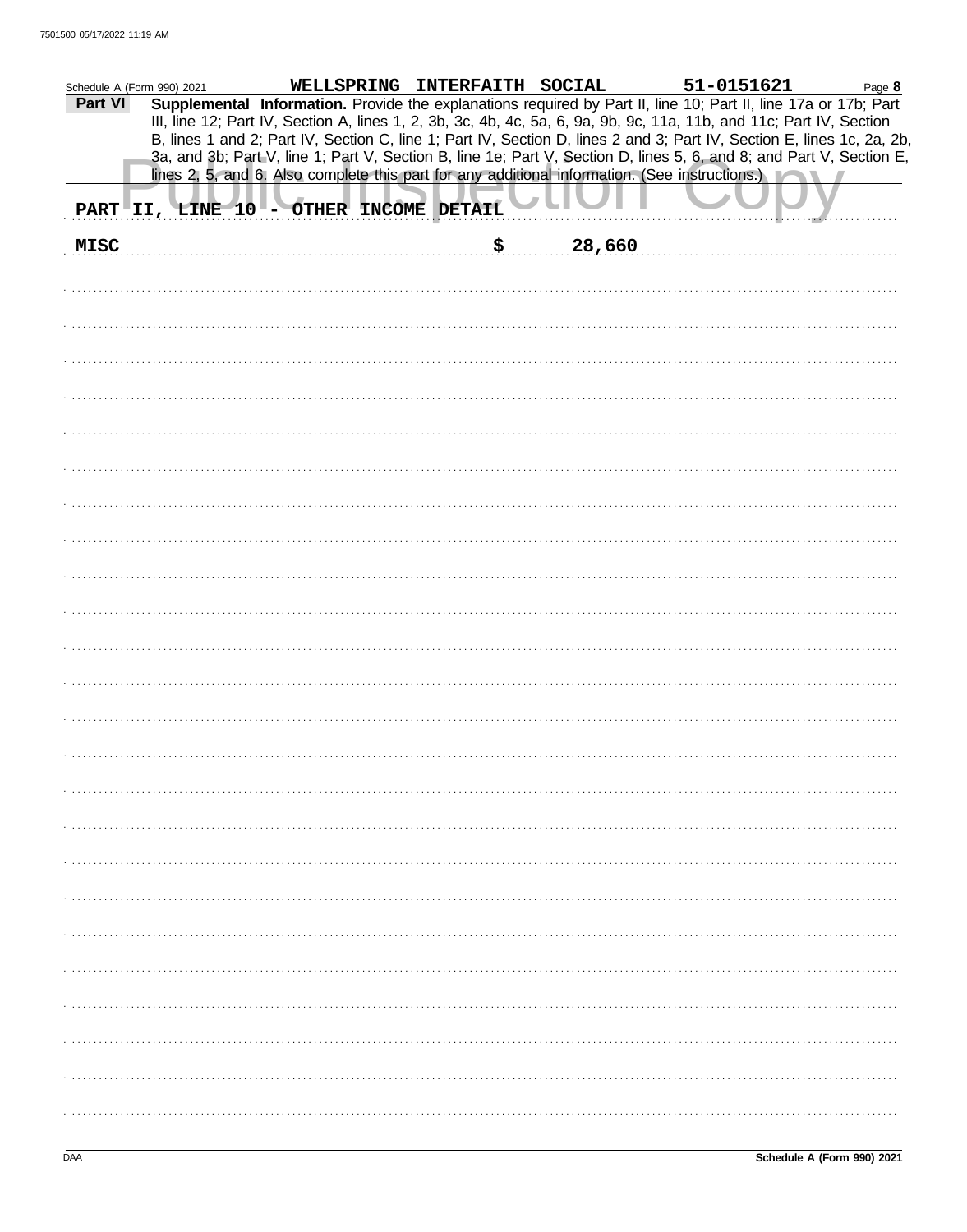| <b>Schedule B</b><br>(Form 990)<br>Department of the Treasury<br>Internal Revenue Service | OMB No. 1545-0047<br><b>Schedule of Contributors</b><br>u Attach to Form 990 or Form 990-PF.<br>u Go to www.irs.gov/Form990 for the latest information.                                                                                                                                                                                                                                                                                                                                                     |
|-------------------------------------------------------------------------------------------|-------------------------------------------------------------------------------------------------------------------------------------------------------------------------------------------------------------------------------------------------------------------------------------------------------------------------------------------------------------------------------------------------------------------------------------------------------------------------------------------------------------|
| Name of the organization<br>WELLSPRING<br><b>SERVICES</b><br>INC.                         | <b>Employer identification number</b><br><b>SOCIAL</b><br><b>INTERFAITH</b><br>51-0151621                                                                                                                                                                                                                                                                                                                                                                                                                   |
| Organization type (check one):                                                            |                                                                                                                                                                                                                                                                                                                                                                                                                                                                                                             |
| Filers of:                                                                                | Section:                                                                                                                                                                                                                                                                                                                                                                                                                                                                                                    |
| Form 990 or 990-EZ                                                                        | IхI<br>3 ) (enter number) organization<br>501(c)                                                                                                                                                                                                                                                                                                                                                                                                                                                            |
|                                                                                           | $4947(a)(1)$ nonexempt charitable trust not treated as a private foundation                                                                                                                                                                                                                                                                                                                                                                                                                                 |
|                                                                                           | 527 political organization                                                                                                                                                                                                                                                                                                                                                                                                                                                                                  |
| Form 990-PF                                                                               | 501(c)(3) exempt private foundation                                                                                                                                                                                                                                                                                                                                                                                                                                                                         |
|                                                                                           | 4947(a)(1) nonexempt charitable trust treated as a private foundation                                                                                                                                                                                                                                                                                                                                                                                                                                       |
|                                                                                           | 501(c)(3) taxable private foundation                                                                                                                                                                                                                                                                                                                                                                                                                                                                        |
|                                                                                           | Check if your organization is covered by the General Rule or a Special Rule.                                                                                                                                                                                                                                                                                                                                                                                                                                |
| instructions.                                                                             | Note: Only a section 501(c)(7), (8), or (10) organization can check boxes for both the General Rule and a Special Rule. See                                                                                                                                                                                                                                                                                                                                                                                 |
| <b>General Rule</b>                                                                       |                                                                                                                                                                                                                                                                                                                                                                                                                                                                                                             |
| contributor's total contributions.                                                        | For an organization filing Form 990, 990-EZ, or 990-PF that received, during the year, contributions totaling \$5,000<br>or more (in money or property) from any one contributor. Complete Parts I and II. See instructions for determining a                                                                                                                                                                                                                                                               |
| <b>Special Rules</b>                                                                      |                                                                                                                                                                                                                                                                                                                                                                                                                                                                                                             |
| X                                                                                         | For an organization described in section 501(c)(3) filing Form 990 or 990-EZ that met the 33 <sup>1</sup> /3% support test of the<br>regulations under sections 509(a)(1) and 170(b)(1)(A)(vi), that checked Schedule A (Form 990), Part II, line 13, 16a, or<br>16b, and that received from any one contributor, during the year, total contributions of the greater of (1) \$5,000; or<br>(2) 2% of the amount on (i) Form 990, Part VIII, line 1h; or (ii) Form 990-EZ, line 1. Complete Parts I and II. |
|                                                                                           | For an organization described in section 501(c)(7), (8), or (10) filing Form 990 or 990-EZ that received from any one<br>contributor, during the year, total contributions of more than \$1,000 exclusively for religious, charitable, scientific,<br>literary, or educational purposes, or for the prevention of cruelty to children or animals. Complete Parts I (entering<br>"N/A" in column (b) instead of the contributor name and address), II, and III.                                              |

For an organization described in section 501(c)(7), (8), or (10) filing Form 990 or 990-EZ that received from any one contributor, during the year, contributions *exclusively* for religious, charitable, etc., purposes, but no such contributions totaled more than \$1,000. If this box is checked, enter here the total contributions that were received during the year for an *exclusively* religious, charitable, etc., purpose. Don't complete any of the parts unless the **General Rule** applies to this organization because it received *nonexclusively* religious, charitable, etc., contributions totaling \$5,000 or more during the year  $\ldots \ldots \ldots \ldots \ldots \ldots \ldots \ldots \ldots \ldots \ldots \ldots \ldots \qquad \blacktriangleright \;$  \$  $\ldots \ldots \ldots \ldots \ldots \ldots \ldots \ldots$ 

**must** answer "No" on Part IV, line 2, of its Form 990; or check the box on line H of its Form 990-EZ or on its Form 990-PF, Part I, line 2, to certify that it doesn't meet the filing requirements of Schedule B (Form 990). **Caution:** An organization that isn't covered by the General Rule and/or the Special Rules doesn't file Schedule B (Form 990), but it

**For Paperwork Reduction Act Notice, see the instructions for Form 990, 990-EZ, or 990-PF.**

**Schedule B (Form 990) (2021)**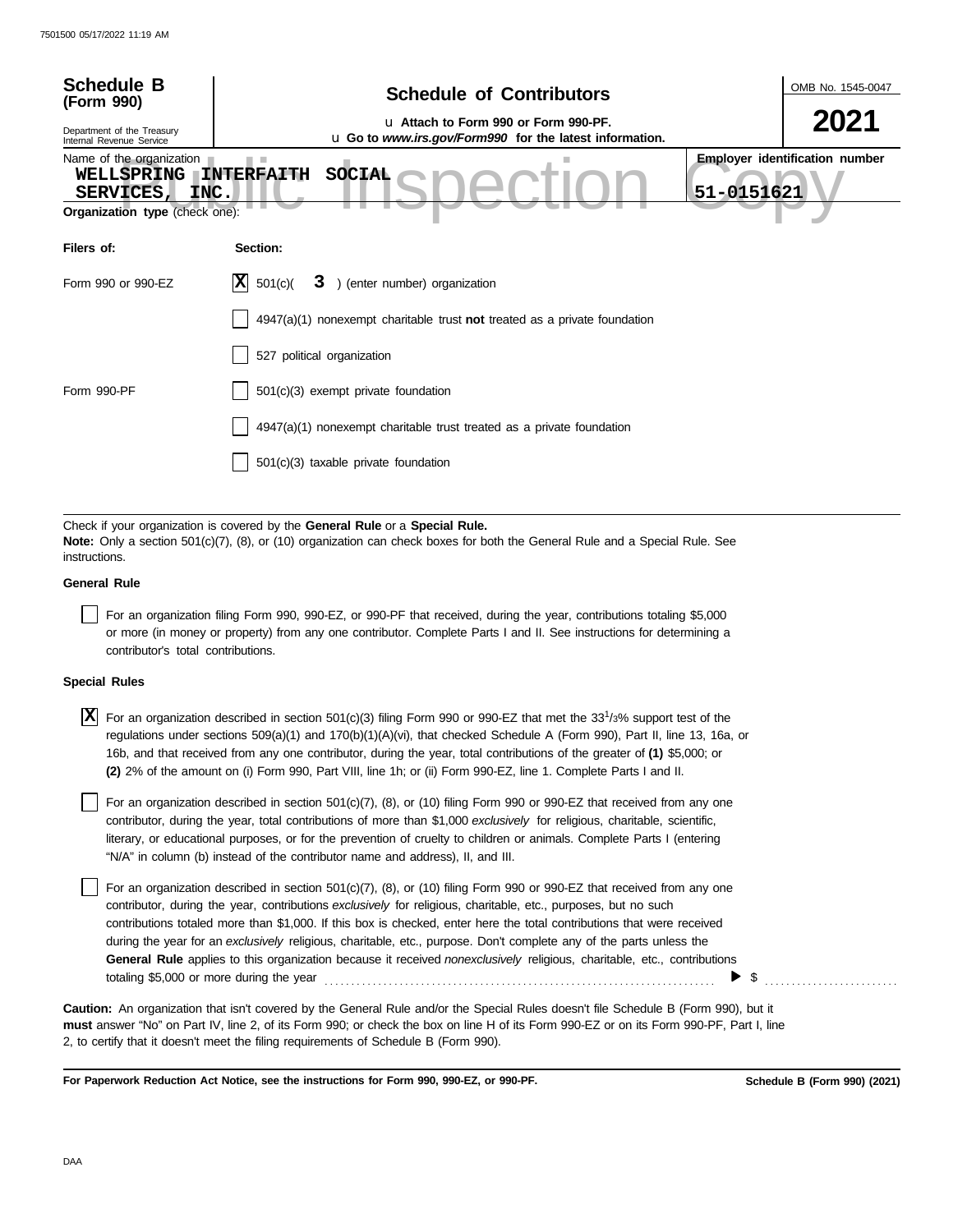|                      | Schedule B (Form 990) (2021)                                                                   |                                   | PAGE 1 OF 1<br>Page 2                                                                                              |
|----------------------|------------------------------------------------------------------------------------------------|-----------------------------------|--------------------------------------------------------------------------------------------------------------------|
|                      | Name of organization<br>WELLSPRING<br><b>INTERFAITH</b><br><b>SOCIAL</b>                       |                                   | Employer identification number<br>51-0151621                                                                       |
| Part I               | Contributors (see instructions). Use duplicate copies of Part I if additional space is needed. |                                   |                                                                                                                    |
| (a)<br>No.           | (b)<br>Name, address, and ZIP + 4                                                              | (c)<br><b>Total contributions</b> | (d)<br>Type of contribution                                                                                        |
| $\mathbf{1}_{\dots}$ |                                                                                                | 64,061<br>\$                      | $\overline{\mathbf{x}}$<br>Person<br>Payroll<br><b>Noncash</b><br>(Complete Part II for<br>noncash contributions.) |
| (a)<br>No.           | (b)<br>Name, address, and ZIP + 4                                                              | (c)<br><b>Total contributions</b> | (d)<br>Type of contribution                                                                                        |
| $\frac{2}{\pi}$      |                                                                                                | 85,800<br>\$                      | Χ<br>Person<br>Payroll<br><b>Noncash</b><br>(Complete Part II for<br>noncash contributions.)                       |
| (a)<br>No.           | (b)<br>Name, address, and ZIP + 4                                                              | (c)<br><b>Total contributions</b> | (d)<br>Type of contribution                                                                                        |
| $\overline{3}$       |                                                                                                | 35,000<br>\$                      | Χ<br>Person<br>Payroll<br><b>Noncash</b><br>(Complete Part II for<br>noncash contributions.)                       |
| (a)<br>No.           | (b)<br>Name, address, and ZIP + 4                                                              | (c)<br><b>Total contributions</b> | (d)<br>Type of contribution                                                                                        |
| $\overline{4}$       |                                                                                                | 412,500<br>\$                     | Χ<br>Person<br>Payroll<br>Noncash<br>(Complete Part II for<br>noncash contributions.)                              |
| (a)<br>No.           | (b)<br>Name, address, and ZIP + 4                                                              | (c)<br><b>Total contributions</b> | (d)<br>Type of contribution                                                                                        |
| $5$ .                |                                                                                                | 27,300<br>\$                      | X<br>Person<br>Payroll<br>Noncash<br>(Complete Part II for<br>noncash contributions.)                              |
| (a)<br>No.           | (b)<br>Name, address, and ZIP + 4                                                              | (c)<br><b>Total contributions</b> | (d)<br>Type of contribution                                                                                        |
| $6 \frac{6}{3}$      |                                                                                                | 85,000<br>\$                      | Χ<br>Person<br>Payroll<br>Noncash<br>(Complete Part II for<br>noncash contributions.)                              |

**Schedule B (Form 990) (2021)**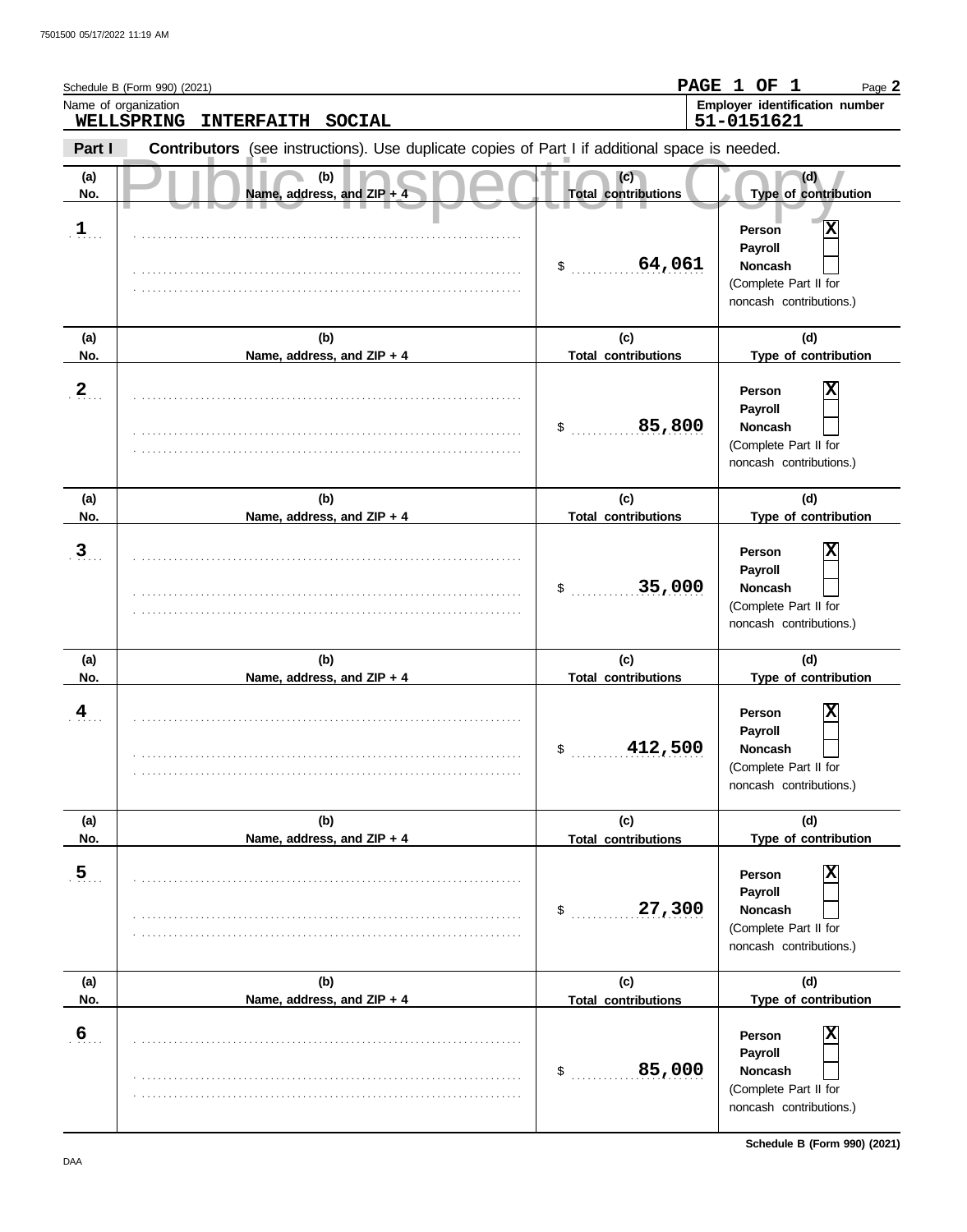|              | <b>SCHEDULE D</b><br>(Form 990)                        |                                | <b>Supplemental Financial Statements</b><br>u Complete if the organization answered "Yes" on Form 990,<br>Part IV, line 6, 7, 8, 9, 10, 11a, 11b, 11c, 11d, 11e, 11f, 12a, or 12b. |                       |                                                    |        | OMB No. 1545-0047                     |    |
|--------------|--------------------------------------------------------|--------------------------------|------------------------------------------------------------------------------------------------------------------------------------------------------------------------------------|-----------------------|----------------------------------------------------|--------|---------------------------------------|----|
|              | Department of the Treasury                             |                                |                                                                                                                                                                                    | u Attach to Form 990. |                                                    |        | <b>Open to Public</b>                 |    |
|              | Internal Revenue Service                               |                                | u Go to www.irs.gov/Form990 for instructions and the latest information.                                                                                                           |                       |                                                    |        | <b>Inspection</b>                     |    |
|              | Name of the organization                               | <b>Contract</b>                |                                                                                                                                                                                    |                       |                                                    |        | <b>Employer identification number</b> |    |
|              | <b>WELLSPRING</b><br><b>SERVICES,</b><br>INC.          | INTERFAITH SOCIAL              |                                                                                                                                                                                    |                       |                                                    |        | 51-0151621                            |    |
|              | Part I                                                 |                                | Organizations Maintaining Donor Advised Funds or Other Similar Funds or Accounts.                                                                                                  |                       |                                                    |        |                                       |    |
|              |                                                        |                                | Complete if the organization answered "Yes" on Form 990, Part IV, line 6.                                                                                                          |                       |                                                    |        |                                       |    |
|              |                                                        |                                |                                                                                                                                                                                    |                       | (a) Donor advised funds                            |        | (b) Funds and other accounts          |    |
| 1            | Total number at end of year                            |                                |                                                                                                                                                                                    |                       |                                                    |        |                                       |    |
| 2            |                                                        |                                | Aggregate value of contributions to (during year) [11] [11] Aggregate value of contributions to (during year)                                                                      |                       |                                                    |        |                                       |    |
| 3            |                                                        |                                |                                                                                                                                                                                    |                       |                                                    |        |                                       |    |
| 4            |                                                        |                                |                                                                                                                                                                                    |                       |                                                    |        |                                       |    |
| 5            |                                                        |                                | Did the organization inform all donors and donor advisors in writing that the assets held in donor advised                                                                         |                       |                                                    |        |                                       |    |
|              |                                                        |                                |                                                                                                                                                                                    |                       |                                                    |        | Yes                                   | No |
| 6            |                                                        |                                | Did the organization inform all grantees, donors, and donor advisors in writing that grant funds can be used                                                                       |                       |                                                    |        |                                       |    |
|              |                                                        |                                | only for charitable purposes and not for the benefit of the donor or donor advisor, or for any other purpose                                                                       |                       |                                                    |        |                                       |    |
|              | conferring impermissible private benefit?              |                                |                                                                                                                                                                                    |                       |                                                    |        | <b>Yes</b>                            | No |
|              | Part II                                                | <b>Conservation Easements.</b> |                                                                                                                                                                                    |                       |                                                    |        |                                       |    |
|              |                                                        |                                | Complete if the organization answered "Yes" on Form 990, Part IV, line 7.                                                                                                          |                       |                                                    |        |                                       |    |
| 1            |                                                        |                                | Purpose(s) of conservation easements held by the organization (check all that apply).                                                                                              |                       |                                                    |        |                                       |    |
|              |                                                        |                                | Preservation of land for public use (for example, recreation or education)                                                                                                         |                       | Preservation of a historically important land area |        |                                       |    |
|              | Protection of natural habitat                          |                                |                                                                                                                                                                                    |                       | Preservation of a certified historic structure     |        |                                       |    |
|              | Preservation of open space                             |                                |                                                                                                                                                                                    |                       |                                                    |        |                                       |    |
| 2            |                                                        |                                | Complete lines 2a through 2d if the organization held a qualified conservation contribution in the form of a conservation                                                          |                       |                                                    |        |                                       |    |
|              | easement on the last day of the tax year.              |                                |                                                                                                                                                                                    |                       |                                                    |        | Held at the End of the Tax Year       |    |
| a            |                                                        |                                |                                                                                                                                                                                    |                       |                                                    | 2a     |                                       |    |
| b            |                                                        |                                |                                                                                                                                                                                    |                       |                                                    | 2b     |                                       |    |
|              |                                                        |                                | Number of conservation easements on a certified historic structure included in (a)                                                                                                 |                       |                                                    | 2c     |                                       |    |
|              |                                                        |                                | d Number of conservation easements included in (c) acquired after 7/25/06, and not on a                                                                                            |                       |                                                    |        |                                       |    |
|              |                                                        |                                |                                                                                                                                                                                    |                       |                                                    | 2d     |                                       |    |
| 3            |                                                        |                                | Number of conservation easements modified, transferred, released, extinguished, or terminated by the organization during the                                                       |                       |                                                    |        |                                       |    |
|              | tax year $\mathbf{u}$                                  |                                |                                                                                                                                                                                    |                       |                                                    |        |                                       |    |
|              |                                                        |                                | Number of states where property subject to conservation easement is located $\mathbf u$                                                                                            |                       |                                                    |        |                                       |    |
|              |                                                        |                                |                                                                                                                                                                                    |                       |                                                    |        |                                       |    |
| 5            |                                                        |                                | Does the organization have a written policy regarding the periodic monitoring, inspection, handling of                                                                             |                       |                                                    |        |                                       |    |
|              |                                                        |                                | violations, and enforcement of the conservation easements it holds?                                                                                                                |                       |                                                    |        | Yes                                   | No |
| 6            |                                                        |                                | Staff and volunteer hours devoted to monitoring, inspecting, handling of violations, and enforcing conservation easements during the year                                          |                       |                                                    |        |                                       |    |
|              | ${\bf u}$                                              |                                |                                                                                                                                                                                    |                       |                                                    |        |                                       |    |
| 7            |                                                        |                                | Amount of expenses incurred in monitoring, inspecting, handling of violations, and enforcing conservation easements during the year                                                |                       |                                                    |        |                                       |    |
|              |                                                        |                                |                                                                                                                                                                                    |                       |                                                    |        |                                       |    |
| 8            |                                                        |                                | Does each conservation easement reported on line 2(d) above satisfy the requirements of section 170(h)(4)(B)(i)                                                                    |                       |                                                    |        |                                       |    |
|              |                                                        |                                |                                                                                                                                                                                    |                       |                                                    |        | Yes $\vert \ \vert$                   | No |
| 9            |                                                        |                                | In Part XIII, describe how the organization reports conservation easements in its revenue and expense statement and                                                                |                       |                                                    |        |                                       |    |
|              |                                                        |                                | balance sheet, and include, if applicable, the text of the footnote to the organization's financial statements that describes the                                                  |                       |                                                    |        |                                       |    |
|              | organization's accounting for conservation easements.  |                                |                                                                                                                                                                                    |                       |                                                    |        |                                       |    |
|              | Part III                                               |                                | Organizations Maintaining Collections of Art, Historical Treasures, or Other Similar Assets.                                                                                       |                       |                                                    |        |                                       |    |
|              |                                                        |                                | Complete if the organization answered "Yes" on Form 990, Part IV, line 8.                                                                                                          |                       |                                                    |        |                                       |    |
|              |                                                        |                                | 1a If the organization elected, as permitted under FASB ASC 958, not to report in its revenue statement and balance sheet works                                                    |                       |                                                    |        |                                       |    |
|              |                                                        |                                | of art, historical treasures, or other similar assets held for public exhibition, education, or research in furtherance of public                                                  |                       |                                                    |        |                                       |    |
|              |                                                        |                                | service, provide in Part XIII the text of the footnote to its financial statements that describes these items.                                                                     |                       |                                                    |        |                                       |    |
|              |                                                        |                                | <b>b</b> If the organization elected, as permitted under FASB ASC 958, to report in its revenue statement and balance sheet works of                                               |                       |                                                    |        |                                       |    |
|              |                                                        |                                | art, historical treasures, or other similar assets held for public exhibition, education, or research in furtherance of public service,                                            |                       |                                                    |        |                                       |    |
|              | provide the following amounts relating to these items: |                                |                                                                                                                                                                                    |                       |                                                    |        |                                       |    |
|              |                                                        |                                |                                                                                                                                                                                    |                       |                                                    |        | $\mathbf{u}$ \$                       |    |
|              |                                                        |                                |                                                                                                                                                                                    |                       |                                                    |        | $\mathbf{u}$ \$                       |    |
| $\mathbf{2}$ |                                                        |                                | If the organization received or held works of art, historical treasures, or other similar assets for financial gain, provide the                                                   |                       |                                                    |        |                                       |    |
|              |                                                        |                                | following amounts required to be reported under FASB ASC 958 relating to these items:                                                                                              |                       |                                                    |        |                                       |    |
|              |                                                        |                                |                                                                                                                                                                                    |                       |                                                    |        |                                       |    |
| b            |                                                        |                                |                                                                                                                                                                                    |                       |                                                    | $u$ \$ |                                       |    |
|              |                                                        |                                | For Paperwork Reduction Act Notice, see the Instructions for Form 990.                                                                                                             |                       |                                                    |        | Schedule D (Form 990) 2021            |    |
| DAA          |                                                        |                                |                                                                                                                                                                                    |                       |                                                    |        |                                       |    |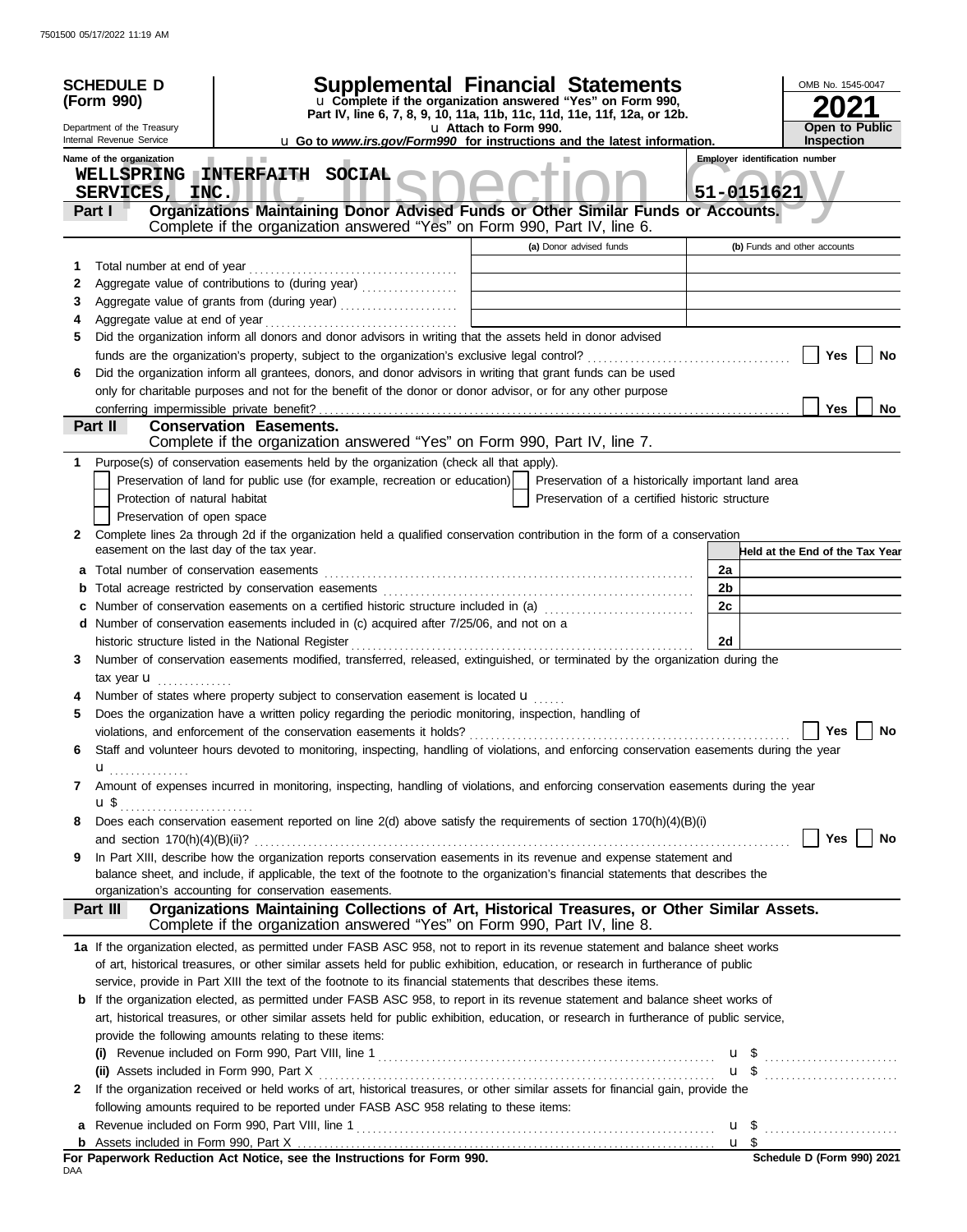|             |                                                  | Schedule D (Form 990) 2021 WELLSPRING INTERFAITH SOCIAL                                                                                                                                                                        |                         |                                                                                                                                                                                                                                                                 |                    | 51-0151621      |         |                      |                     |     | Page 2    |
|-------------|--------------------------------------------------|--------------------------------------------------------------------------------------------------------------------------------------------------------------------------------------------------------------------------------|-------------------------|-----------------------------------------------------------------------------------------------------------------------------------------------------------------------------------------------------------------------------------------------------------------|--------------------|-----------------|---------|----------------------|---------------------|-----|-----------|
|             | Part III                                         | Organizations Maintaining Collections of Art, Historical Treasures, or Other Similar Assets (continued)                                                                                                                        |                         |                                                                                                                                                                                                                                                                 |                    |                 |         |                      |                     |     |           |
| 3.          |                                                  | Using the organization's acquisition, accession, and other records, check any of the following that make significant use of its<br>collection items (check all that apply):                                                    |                         |                                                                                                                                                                                                                                                                 |                    |                 |         |                      |                     |     |           |
| a<br>b<br>с | Public exhibition<br>Scholarly research<br>XIII. | Preservation for future generations<br>Provide a description of the organization's collections and explain how they further the organization's exempt purpose in Part                                                          | d                       | Loan or exchange program<br>Other <b>Communication</b> in the local base of the local base of the local base of the local base of the local base of the local base of the local base of the local base of the local base of the local base of the local base of |                    |                 |         |                      |                     |     |           |
| 5           |                                                  | During the year, did the organization solicit or receive donations of art, historical treasures, or other similar                                                                                                              |                         |                                                                                                                                                                                                                                                                 |                    |                 |         |                      |                     | Yes | No        |
|             | <b>Part IV</b>                                   | <b>Escrow and Custodial Arrangements.</b>                                                                                                                                                                                      |                         |                                                                                                                                                                                                                                                                 |                    |                 |         |                      |                     |     |           |
|             |                                                  | Complete if the organization answered "Yes" on Form 990, Part IV, line 9, or reported an amount on Form                                                                                                                        |                         |                                                                                                                                                                                                                                                                 |                    |                 |         |                      |                     |     |           |
|             |                                                  | 990, Part X, line 21.                                                                                                                                                                                                          |                         |                                                                                                                                                                                                                                                                 |                    |                 |         |                      |                     |     |           |
|             | included on Form 990, Part X?                    | 1a Is the organization an agent, trustee, custodian or other intermediary for contributions or other assets not                                                                                                                |                         |                                                                                                                                                                                                                                                                 |                    |                 |         |                      |                     | Yes | No        |
|             |                                                  | <b>b</b> If "Yes," explain the arrangement in Part XIII and complete the following table:                                                                                                                                      |                         |                                                                                                                                                                                                                                                                 |                    |                 |         |                      |                     |     |           |
|             |                                                  |                                                                                                                                                                                                                                |                         |                                                                                                                                                                                                                                                                 |                    |                 |         |                      | Amount              |     |           |
|             |                                                  | c Beginning balance expressions and the contract of the contract of the contract of the contract of the contract of the contract of the contract of the contract of the contract of the contract of the contract of the contra |                         |                                                                                                                                                                                                                                                                 |                    |                 |         | 1c                   |                     |     |           |
|             |                                                  |                                                                                                                                                                                                                                |                         |                                                                                                                                                                                                                                                                 |                    |                 |         | 1 <sub>d</sub>       |                     |     |           |
|             |                                                  |                                                                                                                                                                                                                                |                         |                                                                                                                                                                                                                                                                 |                    |                 |         | 1e                   |                     |     |           |
|             |                                                  |                                                                                                                                                                                                                                |                         |                                                                                                                                                                                                                                                                 |                    |                 |         | 1f                   |                     |     |           |
|             |                                                  | 2a Did the organization include an amount on Form 990, Part X, line 21, for escrow or custodial account liability?                                                                                                             |                         |                                                                                                                                                                                                                                                                 |                    |                 |         |                      |                     | Yes | <b>No</b> |
|             |                                                  |                                                                                                                                                                                                                                |                         |                                                                                                                                                                                                                                                                 |                    |                 |         |                      |                     |     |           |
|             | Part V                                           | <b>Endowment Funds.</b>                                                                                                                                                                                                        |                         |                                                                                                                                                                                                                                                                 |                    |                 |         |                      |                     |     |           |
|             |                                                  | Complete if the organization answered "Yes" on Form 990, Part IV, line 10.                                                                                                                                                     |                         |                                                                                                                                                                                                                                                                 |                    |                 |         |                      |                     |     |           |
|             |                                                  |                                                                                                                                                                                                                                | (a) Current year        | (b) Prior year                                                                                                                                                                                                                                                  | (c) Two years back |                 |         | (d) Three years back | (e) Four years back |     |           |
|             |                                                  | 1a Beginning of year balance                                                                                                                                                                                                   |                         |                                                                                                                                                                                                                                                                 |                    |                 |         |                      |                     |     |           |
|             |                                                  |                                                                                                                                                                                                                                |                         |                                                                                                                                                                                                                                                                 |                    |                 |         |                      |                     |     |           |
|             | Net investment earnings, gains, and              |                                                                                                                                                                                                                                |                         |                                                                                                                                                                                                                                                                 |                    |                 |         |                      |                     |     |           |
|             | losses                                           |                                                                                                                                                                                                                                |                         |                                                                                                                                                                                                                                                                 |                    |                 |         |                      |                     |     |           |
|             |                                                  | d Grants or scholarships                                                                                                                                                                                                       |                         |                                                                                                                                                                                                                                                                 |                    |                 |         |                      |                     |     |           |
|             | e Other expenditures for facilities and          |                                                                                                                                                                                                                                |                         |                                                                                                                                                                                                                                                                 |                    |                 |         |                      |                     |     |           |
|             |                                                  |                                                                                                                                                                                                                                |                         |                                                                                                                                                                                                                                                                 |                    |                 |         |                      |                     |     |           |
|             |                                                  | f Administrative expenses                                                                                                                                                                                                      |                         |                                                                                                                                                                                                                                                                 |                    |                 |         |                      |                     |     |           |
|             |                                                  |                                                                                                                                                                                                                                |                         |                                                                                                                                                                                                                                                                 |                    |                 |         |                      |                     |     |           |
|             |                                                  | End of year balance<br>Provide the estimated percentage of the current year end balance (line 1g, column (a)) held as:                                                                                                         |                         |                                                                                                                                                                                                                                                                 |                    |                 |         |                      |                     |     |           |
|             |                                                  |                                                                                                                                                                                                                                |                         |                                                                                                                                                                                                                                                                 |                    |                 |         |                      |                     |     |           |
|             |                                                  | a Board designated or quasi-endowment <b>u</b> %                                                                                                                                                                               |                         |                                                                                                                                                                                                                                                                 |                    |                 |         |                      |                     |     |           |
|             |                                                  | <b>b</b> Permanent endowment <b>u</b> %                                                                                                                                                                                        |                         |                                                                                                                                                                                                                                                                 |                    |                 |         |                      |                     |     |           |
|             | c Term endowment <b>u</b> %                      |                                                                                                                                                                                                                                |                         |                                                                                                                                                                                                                                                                 |                    |                 |         |                      |                     |     |           |
|             |                                                  | The percentages on lines 2a, 2b, and 2c should equal 100%.                                                                                                                                                                     |                         |                                                                                                                                                                                                                                                                 |                    |                 |         |                      |                     |     |           |
|             |                                                  | 3a Are there endowment funds not in the possession of the organization that are held and administered for the                                                                                                                  |                         |                                                                                                                                                                                                                                                                 |                    |                 |         |                      |                     |     |           |
|             | organization by:                                 |                                                                                                                                                                                                                                |                         |                                                                                                                                                                                                                                                                 |                    |                 |         |                      |                     | Yes | No        |
|             |                                                  |                                                                                                                                                                                                                                |                         |                                                                                                                                                                                                                                                                 |                    |                 |         |                      | 3a(i)               |     |           |
|             |                                                  |                                                                                                                                                                                                                                |                         |                                                                                                                                                                                                                                                                 |                    |                 |         |                      | 3a(ii)              |     |           |
|             |                                                  |                                                                                                                                                                                                                                |                         |                                                                                                                                                                                                                                                                 |                    |                 |         |                      | 3b                  |     |           |
|             |                                                  | Describe in Part XIII the intended uses of the organization's endowment funds.                                                                                                                                                 |                         |                                                                                                                                                                                                                                                                 |                    |                 |         |                      |                     |     |           |
|             | Part VI                                          | Land, Buildings, and Equipment.                                                                                                                                                                                                |                         |                                                                                                                                                                                                                                                                 |                    |                 |         |                      |                     |     |           |
|             |                                                  | Complete if the organization answered "Yes" on Form 990, Part IV, line 11a. See Form 990, Part X, line 10.                                                                                                                     |                         |                                                                                                                                                                                                                                                                 |                    |                 |         |                      |                     |     |           |
|             |                                                  | Description of property                                                                                                                                                                                                        | (a) Cost or other basis | (b) Cost or other basis                                                                                                                                                                                                                                         |                    | (c) Accumulated |         |                      | (d) Book value      |     |           |
|             |                                                  |                                                                                                                                                                                                                                | (investment)            | (other)                                                                                                                                                                                                                                                         |                    | depreciation    |         |                      |                     |     |           |
|             |                                                  |                                                                                                                                                                                                                                |                         |                                                                                                                                                                                                                                                                 | 151,421            |                 |         |                      |                     |     | 151,421   |
|             |                                                  |                                                                                                                                                                                                                                |                         |                                                                                                                                                                                                                                                                 | 815,674            |                 | 547,857 |                      |                     |     | 267,817   |
|             |                                                  | c Leasehold improvements                                                                                                                                                                                                       |                         |                                                                                                                                                                                                                                                                 | 18,921             |                 | 13,882  |                      |                     |     | 5,039     |
|             |                                                  | d Equipment                                                                                                                                                                                                                    |                         |                                                                                                                                                                                                                                                                 | 202,985            |                 | 160,416 |                      |                     |     | 42,569    |
|             |                                                  |                                                                                                                                                                                                                                |                         |                                                                                                                                                                                                                                                                 |                    |                 |         |                      |                     |     |           |
|             |                                                  |                                                                                                                                                                                                                                |                         |                                                                                                                                                                                                                                                                 |                    |                 |         | $\mathbf u$          |                     |     | 466,846   |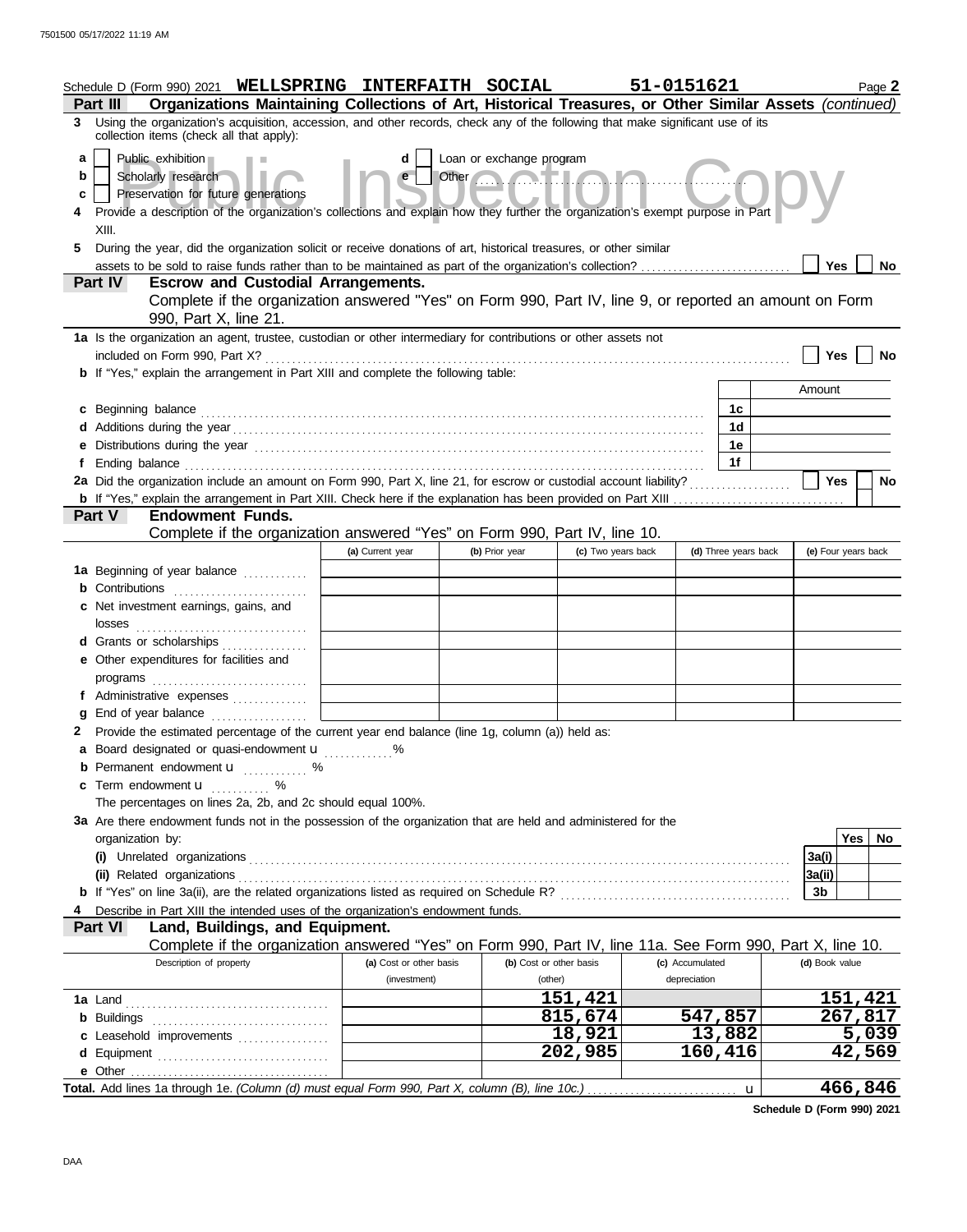|                           | <b>INTERFAITH</b><br><b>WELLSPRING</b><br>Schedule D (Form 990) 2021                                       | <b>SOCIAL</b>  | 51-0151621                       | Page 3         |
|---------------------------|------------------------------------------------------------------------------------------------------------|----------------|----------------------------------|----------------|
| <b>Part VII</b>           | <b>Investments - Other Securities.</b>                                                                     |                |                                  |                |
|                           | Complete if the organization answered "Yes" on Form 990, Part IV, line 11b. See Form 990, Part X, line 12. |                |                                  |                |
|                           | (a) Description of security or category                                                                    | (b) Book value | (c) Method of valuation:         |                |
|                           | (including name of security)                                                                               | ٠              | Cost or end-of-year market value |                |
| (1) Financial derivatives |                                                                                                            |                |                                  |                |
|                           | (2) Closely held equity interests<br>. <del>.</del> .                                                      |                |                                  |                |
| $(3)$ Other               |                                                                                                            |                |                                  |                |
| (A)                       |                                                                                                            |                |                                  |                |
| (B)                       |                                                                                                            |                |                                  |                |
| (C)                       |                                                                                                            |                |                                  |                |
| $\cdot$ (D)               |                                                                                                            |                |                                  |                |
| (E)                       |                                                                                                            |                |                                  |                |
| (F)                       |                                                                                                            |                |                                  |                |
| (G)                       |                                                                                                            |                |                                  |                |
| (H)                       |                                                                                                            |                |                                  |                |
|                           | Total. (Column (b) must equal Form 990, Part X, col. (B) line 12.)<br>u                                    |                |                                  |                |
| <b>Part VIII</b>          | Investments - Program Related.                                                                             |                |                                  |                |
|                           | Complete if the organization answered "Yes" on Form 990, Part IV, line 11c. See Form 990, Part X, line 13. |                |                                  |                |
|                           | (a) Description of investment                                                                              | (b) Book value | (c) Method of valuation:         |                |
|                           |                                                                                                            |                | Cost or end-of-year market value |                |
| (1)                       |                                                                                                            |                |                                  |                |
| (2)                       |                                                                                                            |                |                                  |                |
| (3)                       |                                                                                                            |                |                                  |                |
| (4)                       |                                                                                                            |                |                                  |                |
| (5)                       |                                                                                                            |                |                                  |                |
| (6)                       |                                                                                                            |                |                                  |                |
| (7)                       |                                                                                                            |                |                                  |                |
| (8)                       |                                                                                                            |                |                                  |                |
| (9)                       |                                                                                                            |                |                                  |                |
|                           | Total. (Column (b) must equal Form 990, Part X, col. (B) line 13.)<br>u                                    |                |                                  |                |
| Part IX                   | Other Assets.                                                                                              |                |                                  |                |
|                           | Complete if the organization answered "Yes" on Form 990, Part IV, line 11d. See Form 990, Part X, line 15. |                |                                  |                |
|                           | (a) Description                                                                                            |                |                                  | (b) Book value |
| (1)                       |                                                                                                            |                |                                  |                |
| (2)                       |                                                                                                            |                |                                  |                |
| (3)                       |                                                                                                            |                |                                  |                |
| (4)                       |                                                                                                            |                |                                  |                |
| (5)                       |                                                                                                            |                |                                  |                |
| (6)                       |                                                                                                            |                |                                  |                |
| (7)                       |                                                                                                            |                |                                  |                |
| (8)                       |                                                                                                            |                |                                  |                |
| (9)                       |                                                                                                            |                |                                  |                |
|                           |                                                                                                            |                | $\mathbf u$                      |                |
| Part X                    | <b>Other Liabilities.</b>                                                                                  |                |                                  |                |
|                           | Complete if the organization answered "Yes" on Form 990, Part IV, line 11e or 11f. See Form 990, Part X,   |                |                                  |                |
|                           | line $25$ .                                                                                                |                |                                  |                |
| 1.                        | (a) Description of liability                                                                               |                |                                  | (b) Book value |
| (1)                       | Federal income taxes                                                                                       |                |                                  |                |
| (2)                       |                                                                                                            |                |                                  |                |
| (3)                       |                                                                                                            |                |                                  |                |
| (4)                       |                                                                                                            |                |                                  |                |
| (5)                       |                                                                                                            |                |                                  |                |
| (6)                       |                                                                                                            |                |                                  |                |
| (7)                       |                                                                                                            |                |                                  |                |
| (8)                       |                                                                                                            |                |                                  |                |
| (9)                       |                                                                                                            |                |                                  |                |
|                           |                                                                                                            |                |                                  |                |

Liability for uncertain tax positions. In Part XIII, provide the text of the footnote to the organization's financial statements that reports the **2.** Total. *(Column (b) must equal Form 990, Part X, col. (B) line 25.)*  $|u|$ 

organization's liability for uncertain tax positions under FASB ASC 740. Check here if the text of the footnote has been provided in Part XIII .

 $\perp$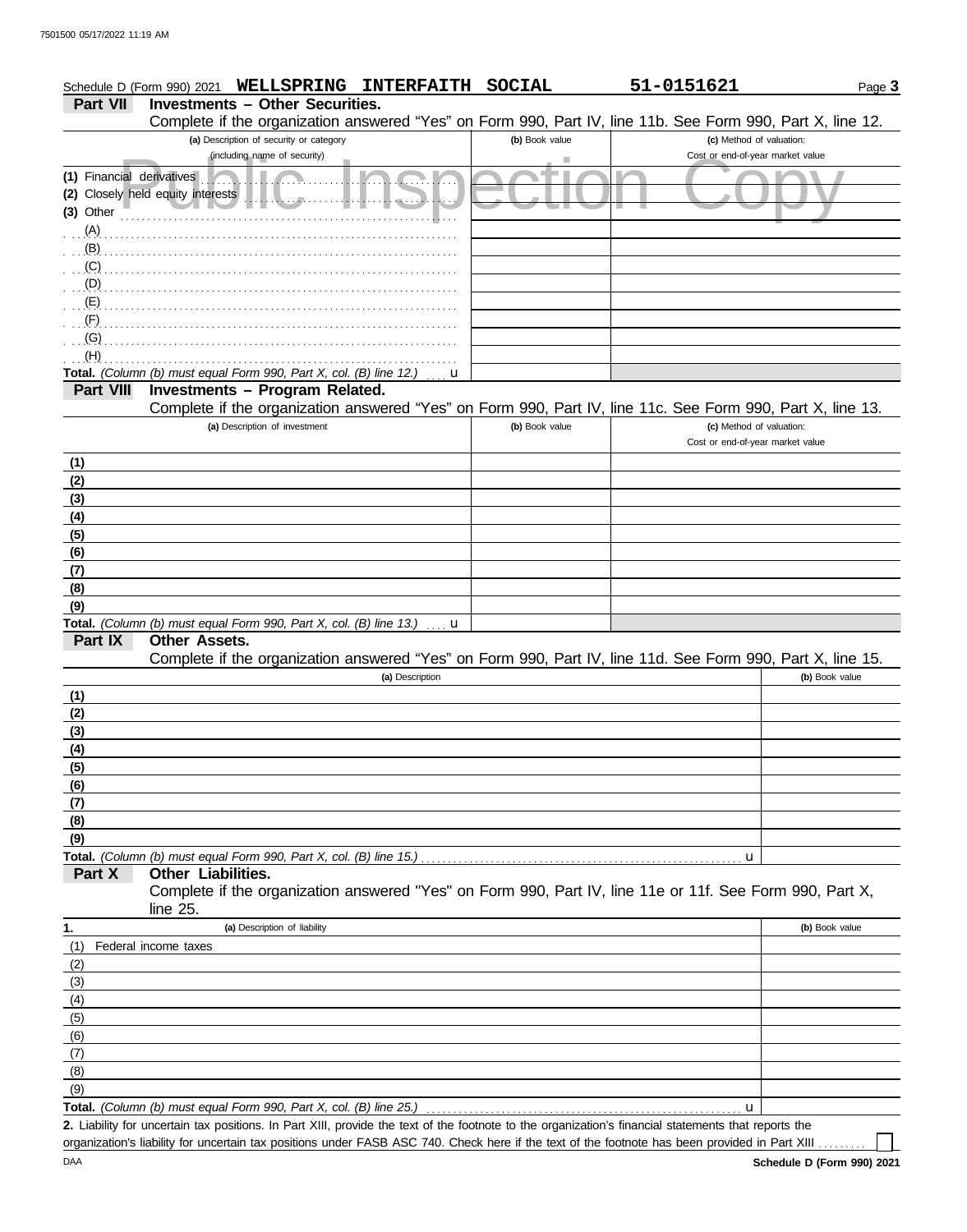|   | Schedule D (Form 990) 2021 WELLSPRING INTERFAITH SOCIAL                                                                                                                                                                              | 51-0151621     |             | Page 4    |
|---|--------------------------------------------------------------------------------------------------------------------------------------------------------------------------------------------------------------------------------------|----------------|-------------|-----------|
|   | Reconciliation of Revenue per Audited Financial Statements With Revenue per Return.<br><b>Part XI</b>                                                                                                                                |                |             |           |
|   | Complete if the organization answered "Yes" on Form 990, Part IV, line 12a.                                                                                                                                                          |                |             |           |
| 1 | Total revenue, gains, and other support per audited financial statements                                                                                                                                                             |                | 1           | 1,077,876 |
| 2 | Amounts included on line 1 but not on Form 990, Part VIII, line 12:                                                                                                                                                                  |                |             |           |
| а | Net unrealized gains (losses) on investments <b>and a strategie of the strategie of the strategie of the strategie of the strategie of the strategie of the strategie of the strategie of the strategie of the strategie of the </b> | 2a             |             |           |
| b | Donated services and use of facilities <b>Constitution</b> and the service of the service of the service of the service of the service of the service of the service of the service of the service of the service of the service of  | 2 <sub>b</sub> |             |           |
| с |                                                                                                                                                                                                                                      | 2c             |             |           |
| d |                                                                                                                                                                                                                                      | 2d             |             |           |
| е | Add lines 2a through 2d [11] March 19 (2014) 19 (2015) 19 (2016) 19 (2016) 19 (2016) 19 (2016) 19 (2016) 19 (2016) 19 (2016) 19 (2016) 19 (2016) 19 (2016) 19 (2016) 19 (2016) 19 (2016) 19 (2016) 19 (2016) 19 (2016) 19 (201       |                | 2e          |           |
| З |                                                                                                                                                                                                                                      |                | 3           | 1,077,876 |
|   | Amounts included on Form 990, Part VIII, line 12, but not on line 1:                                                                                                                                                                 |                |             |           |
| а | Investment expenses not included on Form 990, Part VIII, line 7b [                                                                                                                                                                   | 4a             |             |           |
| b |                                                                                                                                                                                                                                      | 4b             |             |           |
|   | Add lines 4a and 4b                                                                                                                                                                                                                  |                | 4c          |           |
|   | Total revenue. Add lines 3 and 4c. (This must equal Form 990, Part I, line 12.)                                                                                                                                                      |                | 5           | 1,077,876 |
|   | Reconciliation of Expenses per Audited Financial Statements With Expenses per Return.<br><b>Part XII</b>                                                                                                                             |                |             |           |
|   | Complete if the organization answered "Yes" on Form 990, Part IV, line 12a.                                                                                                                                                          |                |             |           |
|   | Total expenses and losses per audited financial statements                                                                                                                                                                           |                | $\mathbf 1$ | 800,251   |
| 2 | Amounts included on line 1 but not on Form 990, Part IX, line 25:                                                                                                                                                                    |                |             |           |
| а |                                                                                                                                                                                                                                      | 2a             |             |           |
| b |                                                                                                                                                                                                                                      | 2 <sub>b</sub> |             |           |
| с | Other losses                                                                                                                                                                                                                         | 2c             |             |           |
| d |                                                                                                                                                                                                                                      | 2d             |             |           |
| е |                                                                                                                                                                                                                                      |                | 2e          |           |
| З |                                                                                                                                                                                                                                      |                | 3           | 800, 251  |
|   | Amounts included on Form 990, Part IX, line 25, but not on line 1:                                                                                                                                                                   |                |             |           |
| а | Investment expenses not included on Form 990, Part VIII, line 7b [                                                                                                                                                                   | 4a             |             |           |
| b |                                                                                                                                                                                                                                      | 4 <sub>b</sub> |             |           |
|   |                                                                                                                                                                                                                                      |                |             |           |
|   |                                                                                                                                                                                                                                      |                |             |           |
|   | c Add lines 4a and 4b                                                                                                                                                                                                                |                | 4c          |           |
|   |                                                                                                                                                                                                                                      |                | 5           | 800,251   |
|   | Part XIII Supplemental Information.                                                                                                                                                                                                  |                |             |           |
|   | Provide the descriptions required for Part II, lines 3, 5, and 9; Part III, lines 1a and 4; Part IV, lines 1b and 2b; Part V, line 4; Part X, line                                                                                   |                |             |           |
|   | 2; Part XI, lines 2d and 4b; and Part XII, lines 2d and 4b. Also complete this part to provide any additional information.                                                                                                           |                |             |           |
|   |                                                                                                                                                                                                                                      |                |             |           |
|   |                                                                                                                                                                                                                                      |                |             |           |
|   |                                                                                                                                                                                                                                      |                |             |           |
|   |                                                                                                                                                                                                                                      |                |             |           |
|   |                                                                                                                                                                                                                                      |                |             |           |
|   |                                                                                                                                                                                                                                      |                |             |           |
|   |                                                                                                                                                                                                                                      |                |             |           |
|   |                                                                                                                                                                                                                                      |                |             |           |
|   |                                                                                                                                                                                                                                      |                |             |           |
|   |                                                                                                                                                                                                                                      |                |             |           |
|   |                                                                                                                                                                                                                                      |                |             |           |
|   |                                                                                                                                                                                                                                      |                |             |           |
|   |                                                                                                                                                                                                                                      |                |             |           |
|   |                                                                                                                                                                                                                                      |                |             |           |
|   |                                                                                                                                                                                                                                      |                |             |           |
|   |                                                                                                                                                                                                                                      |                |             |           |
|   |                                                                                                                                                                                                                                      |                |             |           |
|   |                                                                                                                                                                                                                                      |                |             |           |
|   |                                                                                                                                                                                                                                      |                |             |           |
|   |                                                                                                                                                                                                                                      |                |             |           |
|   |                                                                                                                                                                                                                                      |                |             |           |
|   |                                                                                                                                                                                                                                      |                |             |           |
|   |                                                                                                                                                                                                                                      |                |             |           |
|   |                                                                                                                                                                                                                                      |                |             |           |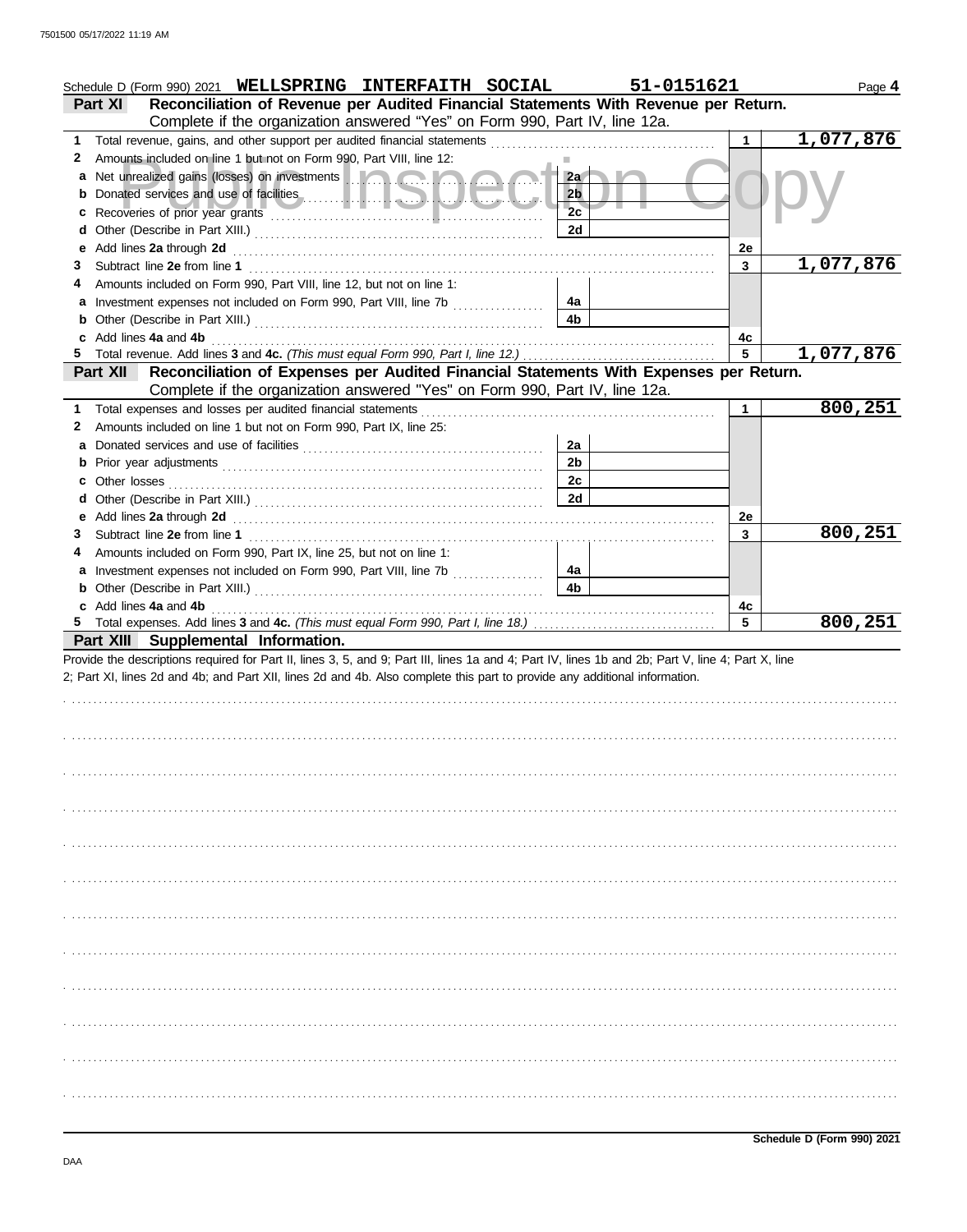|  |                                                                                                           | 51-0151621        | Page 5 |
|--|-----------------------------------------------------------------------------------------------------------|-------------------|--------|
|  | Schedule D (Form 990) 2021 WELLSPRING INTERFAITH SOCIAL<br>Part XIII Supplemental Information (continued) |                   |        |
|  |                                                                                                           |                   |        |
|  |                                                                                                           |                   |        |
|  |                                                                                                           | lic Inspection Gc |        |
|  |                                                                                                           |                   |        |
|  |                                                                                                           |                   |        |
|  |                                                                                                           |                   |        |
|  |                                                                                                           |                   |        |
|  |                                                                                                           |                   |        |
|  |                                                                                                           |                   |        |
|  |                                                                                                           |                   |        |
|  |                                                                                                           |                   |        |
|  |                                                                                                           |                   |        |
|  |                                                                                                           |                   |        |
|  |                                                                                                           |                   |        |
|  |                                                                                                           |                   |        |
|  |                                                                                                           |                   |        |
|  |                                                                                                           |                   |        |
|  |                                                                                                           |                   |        |
|  |                                                                                                           |                   |        |
|  |                                                                                                           |                   |        |
|  |                                                                                                           |                   |        |
|  |                                                                                                           |                   |        |
|  |                                                                                                           |                   |        |
|  |                                                                                                           |                   |        |
|  |                                                                                                           |                   |        |
|  |                                                                                                           |                   |        |
|  |                                                                                                           |                   |        |
|  |                                                                                                           |                   |        |
|  |                                                                                                           |                   |        |
|  |                                                                                                           |                   |        |
|  |                                                                                                           |                   |        |
|  |                                                                                                           |                   |        |
|  |                                                                                                           |                   |        |
|  |                                                                                                           |                   |        |
|  |                                                                                                           |                   |        |
|  |                                                                                                           |                   |        |
|  |                                                                                                           |                   |        |
|  |                                                                                                           |                   |        |
|  |                                                                                                           |                   |        |
|  |                                                                                                           |                   |        |
|  |                                                                                                           |                   |        |
|  |                                                                                                           |                   |        |
|  |                                                                                                           |                   |        |
|  |                                                                                                           |                   |        |
|  |                                                                                                           |                   |        |
|  |                                                                                                           |                   |        |
|  |                                                                                                           |                   |        |
|  |                                                                                                           |                   |        |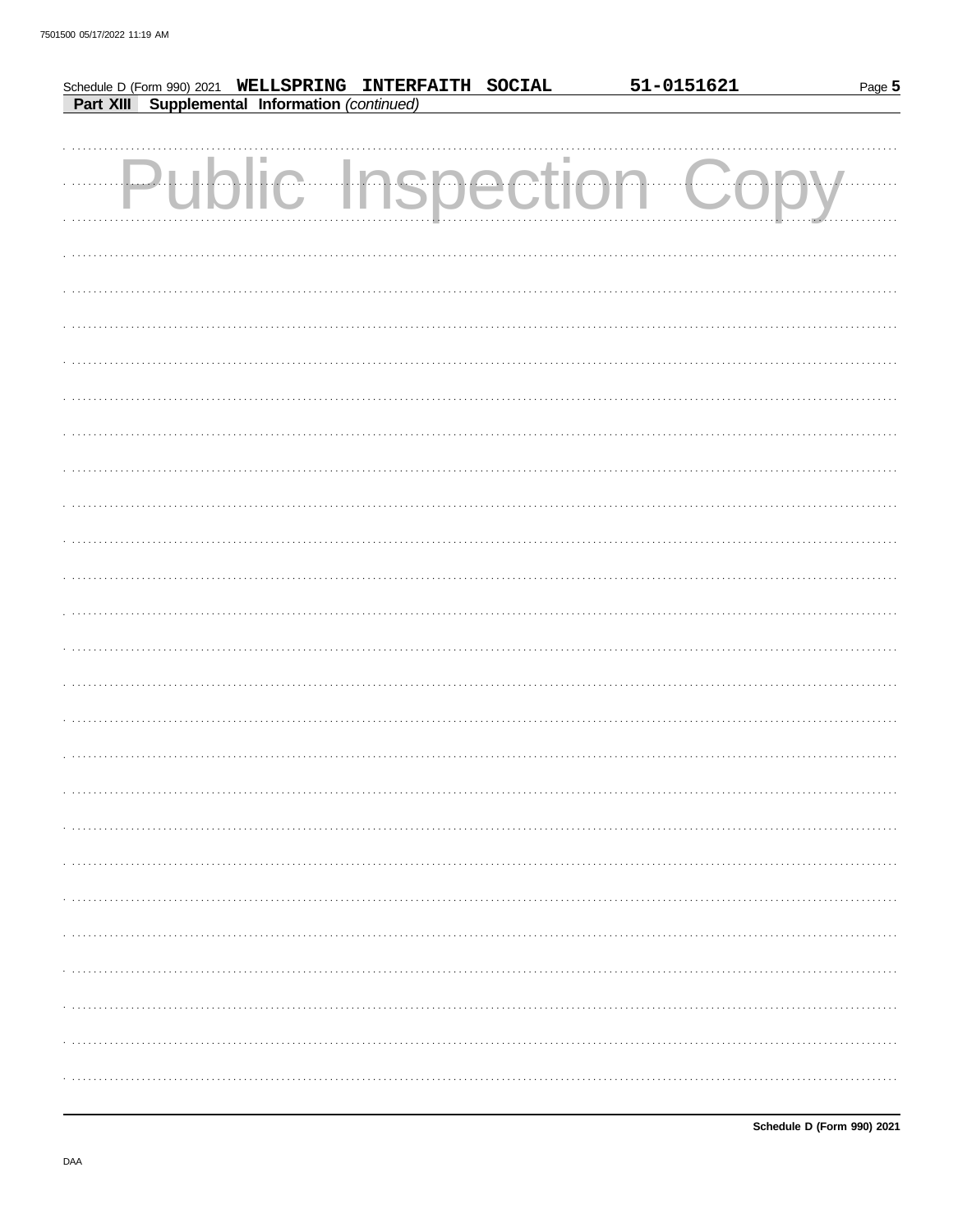| Supplemental Information to Form 990 or 990-EZ<br><b>SCHEDULE O</b><br>(Form 990)<br>Complete to provide information for responses to specific questions on<br>Form 990 or 990-EZ or to provide any additional information.<br>u Attach to Form 990 or Form 990-EZ.<br>Department of the Treasury<br>Internal Revenue Service<br>u Go to www.irs.gov/Form990 for the latest information.<br>Name of the organization<br><b>WELLSPRING</b><br><b>INTERFAITH SOCIAL</b><br>51-0151621<br>SERVICES,<br>INC.                                | OMB No. 1545-0047<br>2021<br><b>Open to Public</b><br>Inspection<br><b>Employer identification number</b> |
|-----------------------------------------------------------------------------------------------------------------------------------------------------------------------------------------------------------------------------------------------------------------------------------------------------------------------------------------------------------------------------------------------------------------------------------------------------------------------------------------------------------------------------------------|-----------------------------------------------------------------------------------------------------------|
| FORM 990, PART III, LINE 4A - FIRST ACCOMPLISHMENT<br>SUMMER DAY CAMP<br>YOUTH SUMMER DAY CAMP IS A LONGSTANDING TRADITION AT WELLSPRING. CONDUCTED<br>AT FOUR SITES IN 2021, 235 YOUTH FROM PRE-K TO HIGH SCHOOL BENEFITED FROM<br>THIS SIX-WEEK SUMMER DAY CAMP. ACTIVITIES RANGED FROM FIELD TRIPS, TO<br>WALKS, TO SCIENCE ACTIVITIES AND MORE. RELATIONSHIPS HAVE ALWAYS REMAINED<br>AT THE CORE OF THIS PROGRAM. IN FACT, EIGHT STAFF MEMBERS WERE FORMER<br><b>CAMPERS</b><br>THEMSELVES LAST YEAR.                              |                                                                                                           |
| AFTER-SCHOOL PROGRAM<br>RELATIONSHIPS ARE ALSO THE FOCUS OF THE AFTER-SCHOOL PROGRAM. A SMALL<br>STAFF-TO-CHILD RATIO IS MAINTAINED SO THAT STAFF GET TO KNOW THE YOUTH AND<br>THEIR FAMILIES WELL. CAREFULLY PLANNED ACTIVITIES, SUCH AS ARTS AND CRAFTS,<br>TUTORING AND SNACKS/MEALS MAKE THESE IMPORTANT AFTER-SCHOOL HOURS<br><b>EXERCISE,</b><br>ACTION-PACKED. 50 ENROLLED YOUTH "THIS PROGRAM HAS BEEN A LIFESAVER. K<br>KIDS SAFE AND SUPERVISED VERSUS BEING HOME ALONE." 235 ENROLLED CAMPERS                                | <b>KEEPS</b>                                                                                              |
| FORM 990, PART III, LINE 4C - THIRD ACCOMPLISHMENT<br>WELLSPRING'S FOOD BANK REMAINS ONE OF THE MOST ACCESSIBLE FOOD PANTRIES IN<br>ALLEN COUNTY. CLIENTS NO LONGER NEED TO SHOW A FORM OF IDENTIFICATION,<br>THEREFORE, THE FOOD BANK IS OPEN TO ANYONE EVERY 30 DAYS. OPEN FIVE DAYS A<br>WEEK AND THE SECOND SATURDAY OF THE MONTH, 1,650 FAMILIES WERE SERVED IN<br>2021 TOTALING 5,364 CLIENTS THAT RECEIVED 50,000 POUNDS OF DISTRIBUTED<br>FOOD. INCREASING GROCERY PRICES BROUGHT MANY NEW FAMILIES TO WELLSPRING<br>LAST YEAR. |                                                                                                           |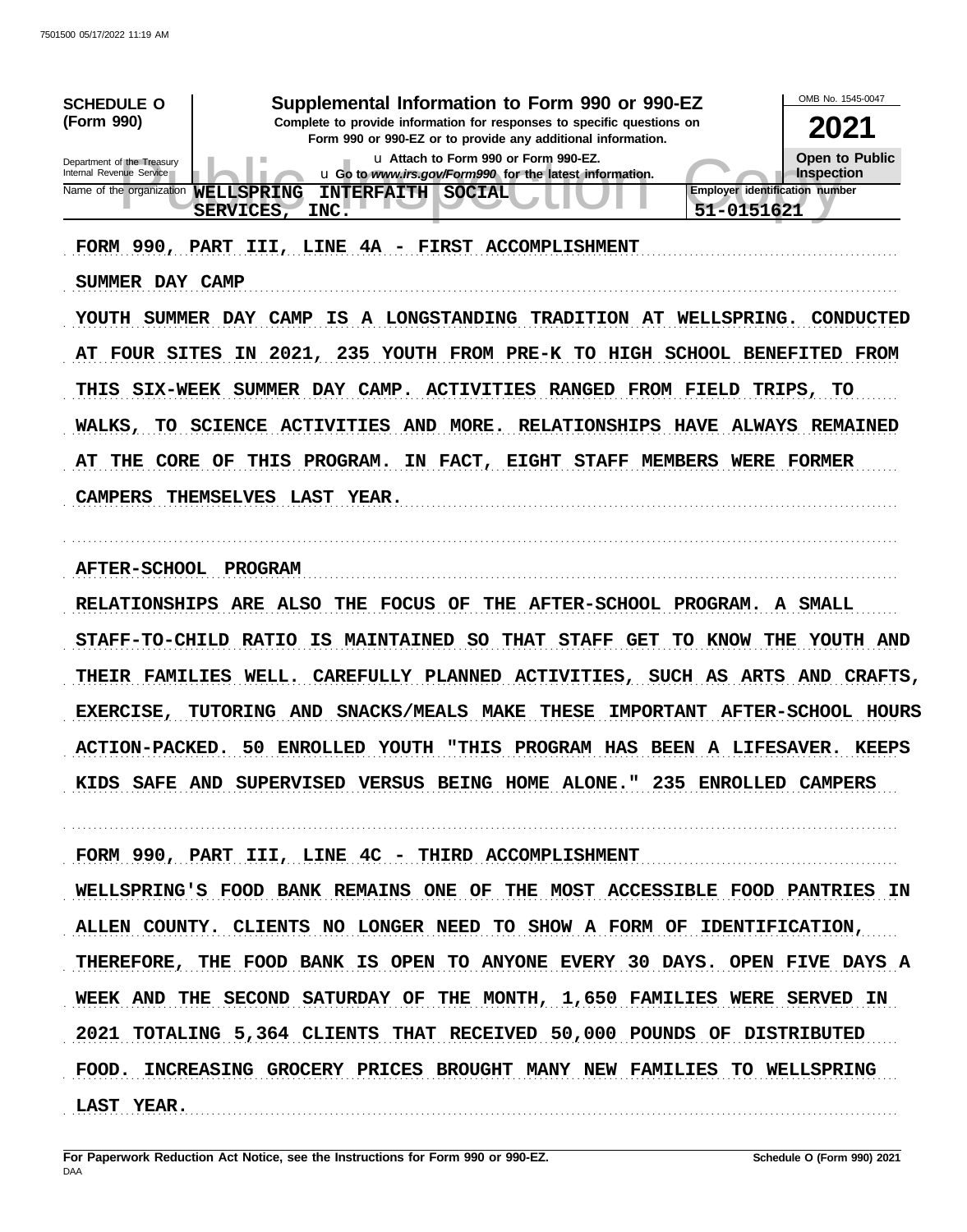| 2021<br>990)<br>(Form<br>Schedule C<br>וטכ                                 | Page                                   |
|----------------------------------------------------------------------------|----------------------------------------|
| Name of<br>t the organization                                              | identification<br>number<br>. Emplover |
| mu<br>TNTERFA.<br>anc<br>TNG<br>WET J<br>51 K<br><u>. .</u><br>.<br>.<br>. | .                                      |

WELLSPRING ON WHEELS (WOW) OUR MOBILE FOOD PANTRY, 'WOW', PARTNERED WITH CHURCHES, A TOWNSHIP TRUSTEE, A MOBILE HOME PARK, A PUBLIC LIBRARY, A NON-PROFIT AND AN APARTMENT COMPLEX IN 2021. EACH OF THESE SITES WERE LOCATED IN CAREFULLY SELECTED AREAS WITH FOOD DESERTS. IN FACT AN IMPRESSIVE 27 TONS OF PRODUCT - INCLUDING FOOD, HYGIENE ITEMS AND DIAPERS - WAS DISTRIBUTED TO 12,590 CLIENTS. WOW IS A MOBILE SUPERPOWER HELPING FOOD INSECURE NEIGHBORS ALL AROUND THE COUNTY AND IS OPEN TO ANYONE IN NEED. 17,954 FOOD INSECURE CLIENTS WERE SERVED 51 TONS OF FOOD WAS DISTRIBUTED 85,848 TOTAL NUMBER OF MEALS.

FORM 990, PART III, LINE 4D - ALL OTHER ACCOMPLISHMENTS WELLSPRING SHOPPE:

IT WAS GREAT TO BE BACK IN THE FULL SWING OF THINGS AT THE WELLSPRING SHOPPE. THIS DONATION-BASED CLOTHING BOUTIQUE RECEIVED A SIGNIFICANT AMOUNT OF CLOTHING AND APPAREL DONATIONS IN 2021, SO MUCH SO THE SHOPPE RECEIVED AN ORGANIZATIONAL FACELIFT. WELLSPRING ALSO TOOK THE SHOPPE ON THE ROAD FOR PART OF THE YEAR, PIGGYBACKING AT THE WOW DISTRIBUTION SITES. CLIENTS WERE THRILLED TO RECEIVE QUALITY CLOTHING ALONGSIDE FOOD, HYGIENE ITEMS, AND DIAPERS! 22,660 ITEMS OF CLOTHING, RANGING FROM WORK ATTIRE TO WEDDING DRESSES, WERE DISTRIBUTED TO 4,595 GRATEFUL CLIENTS

FORM 990, PART VI, LINE 11B - ORGANIZATION'S PROCESS TO REVIEW FORM 990 THE 990 IS DISTRIBUTED TO THE FINANCE COMMITTEE AND EXECUTIVE COMMITTEE FOR REVIEW.

FORM 990, PART VI, LINE 12C - ENFORCEMENT OF CONFLICTS POLICY

PAGE 1 OF 2